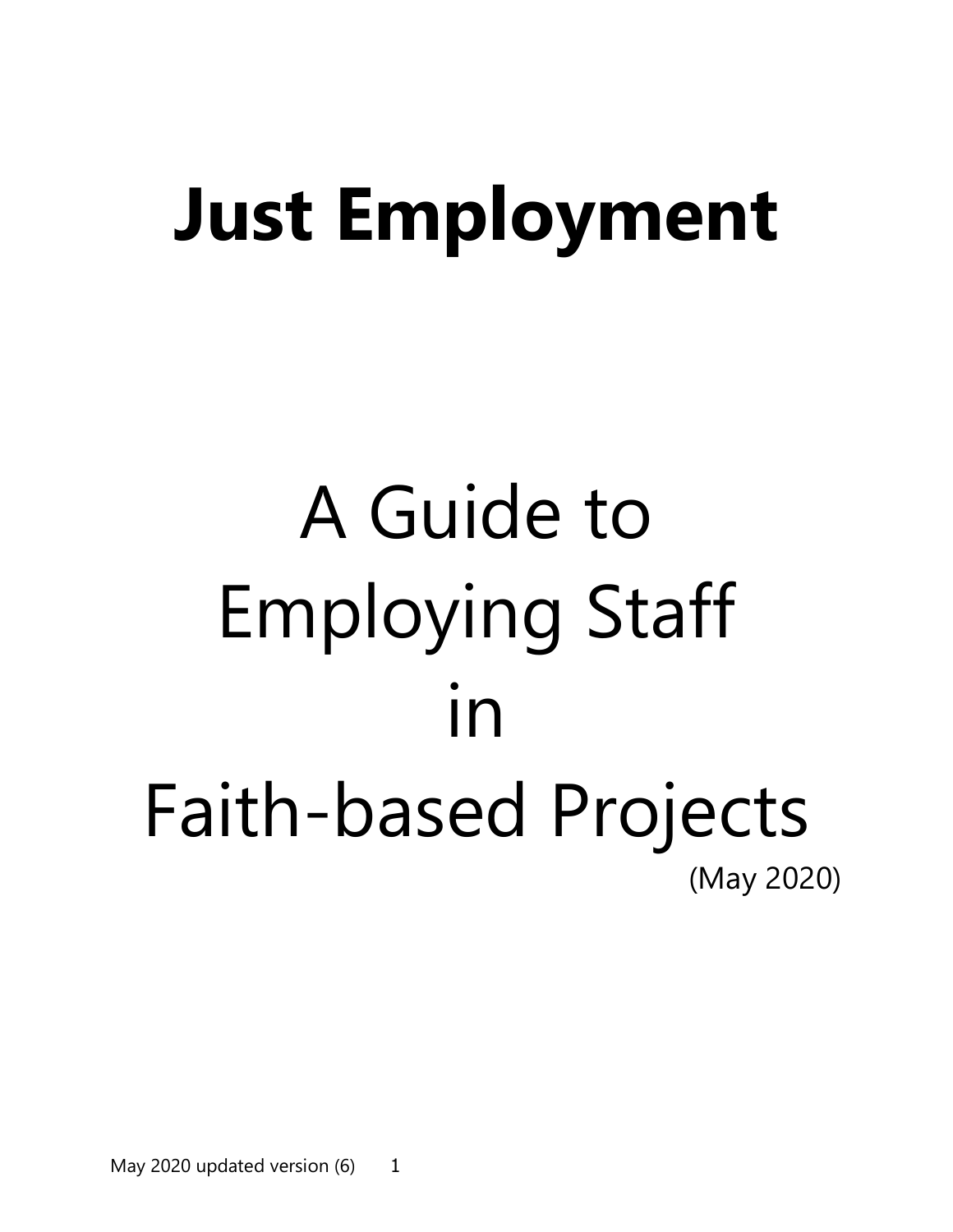## **Contents**

## **Section 1 Introduction and welcome** Christian and Faith Ethos Ethos Statement What type of Worker do we need?

## **Section 2 Recruitment**

Job Description Person Specification Occupational Requirements Advertisement Application Pack Selection process Interviews References DBS Disclosures UK Border Agency Guidance Selection of Successful Candidate Job Offer Recruitment Paperwork

#### **Section 3 Documentation**

Written particulars Contract of Employment Probationary period Confirmation of Position

## **Section 4 Pay and Reward**

Payment information National Minimum Wage Holiday Entitlements Expenses Pension arrangements

# **Section 5 Performance Management**

Work-life balance Staff retention Coaching & Supervision Review / Appraisal **Training** Absence Management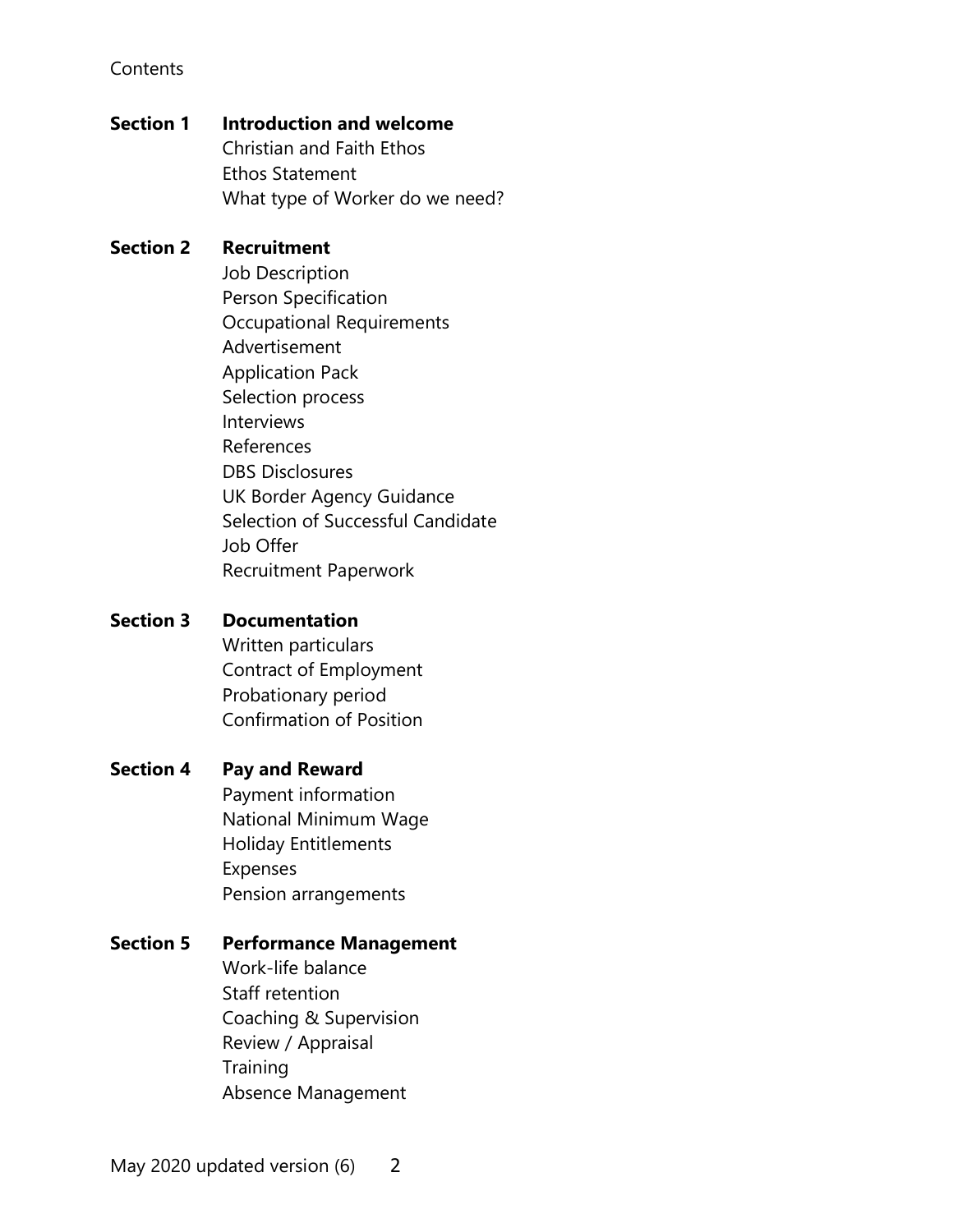## **Contents**

#### **Section 6 Dismissal and Redundancy** Dismissal procedures

Redundancy Ending a Fixed Term Contract

## **Section 7 Policies**

Disciplinary, Grievance and Appeal Procedures Mediation Capability Policy Complaints procedure Whistle blowing Policy Equal Opportunities Policy Health & Safety Protection of Children and Adults who are Vulnerable Lone Working Working Time Regulations Maternity Leave Paternity Leave Adoption Leave Parental Leave Right to time off for emergencies Right to join a Trade Union Smoking Policies Age Discrimination

## **Section 8 Volunteers**

**Recruiting** Volunteer Agreement **Training** Expenses Performance issues

#### **Section 9 Health and Safety**

Office Health and Safety Display Screen Equipment guidelines Manual Handling Risk Assessment

#### **Section 10 Useful Contacts and Addresses**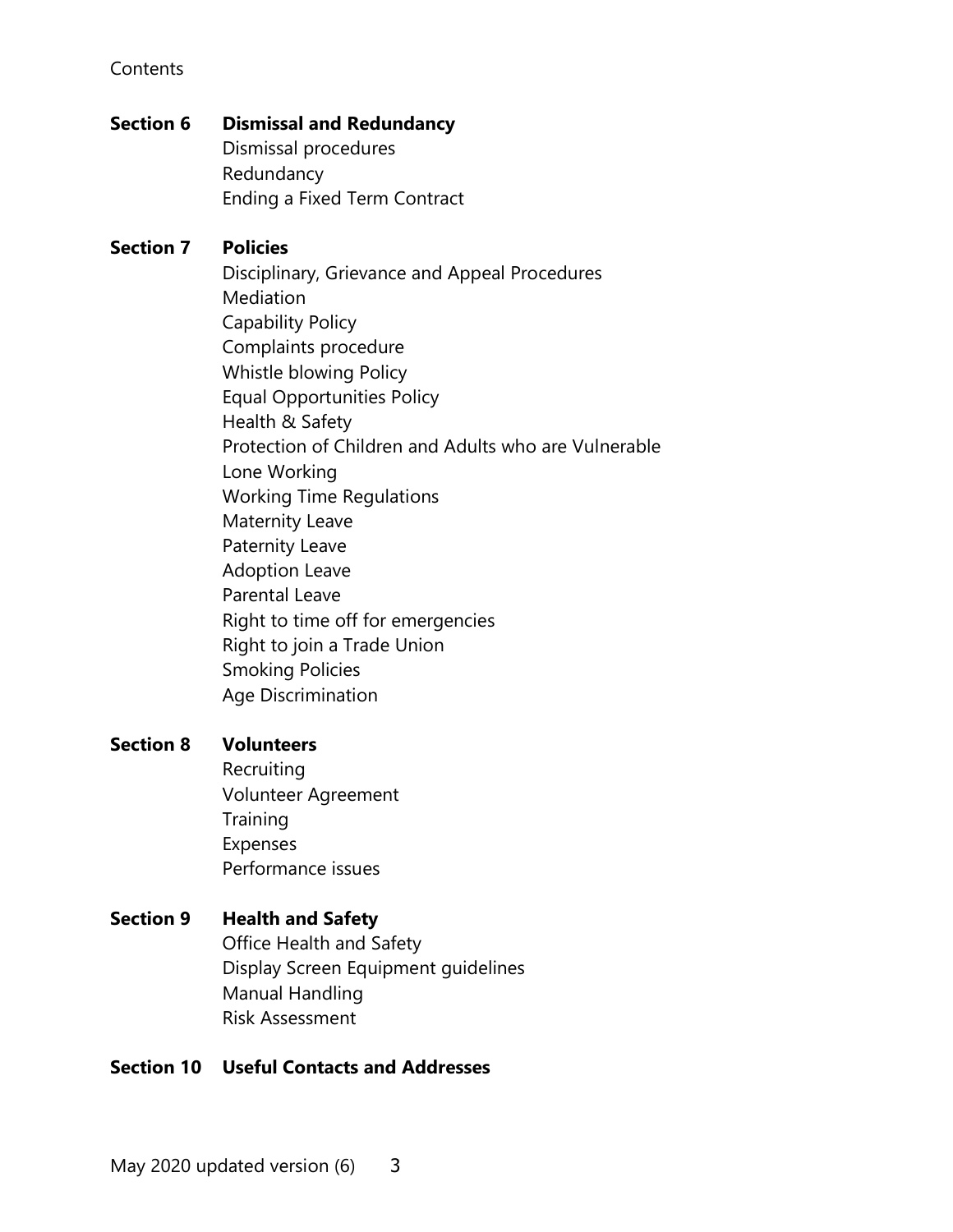Suggested Documents available on the website

- Employment document checklist
- Application Form
- Equal Opportunities Monitoring Form
- Recruitment Background Information
- Job Description
- Person Specification
- Advertisement
- Interview Questions
- Unsuccessful applicant letter
- Invitation to interview letter
- Unsuccessful interviewee letter
- Job Offer letter
- Reference Request Form
- Contract of Employment
- Sessional Worker / Zero Hours Contract of Employment
- Amendment to Contract of Employment letter
- Expenses Claim Form
- Payroll Information Form
- Review / Appraisal documents
- Holiday record card
- Return to Work after sickness absence Interview Form
- Sickness record card
- At risk of redundancy letter
- Notice of redundancy letter
- Statutory Redundancy Calculation statement
- Disciplinary Hearing letters
- Capability Policy & Procedure
- Complaints Policy & Procedure
- Disciplinary and Appeal Policy & Procedure
- Equal Opportunities Policy
- Grievance and Appeal Policy & Procedure
- Health & Safety Policy
- Absence Management Policy
- Letters acknowledging maternity / adoption leave
- Lone Worker Policy
- Protection of Children and Adults who are Vulnerable Policy
- Whistleblowing Policy
- Volunteer Agreement
- Volunteer Expenses Claim Form
- Frequently asked questions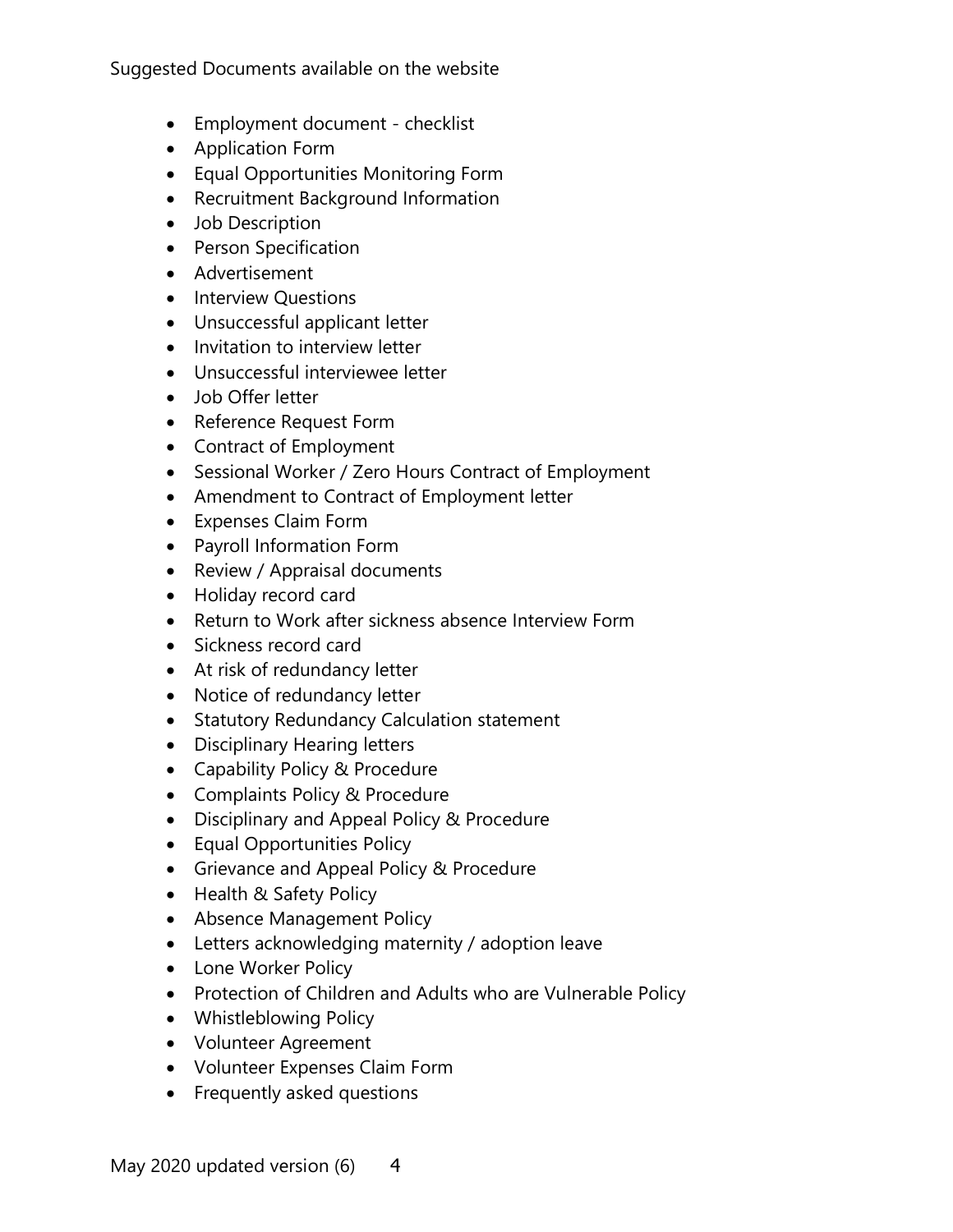# Section 1 - Introduction

#### **Introduction and welcome**

#### **Welcome to** *Just employment*

*Just employment* is all about helping projects and churches employ both paid staff and appoint volunteers with a duty of care that embraces both the employers' legal obligations, and the moral and ethical standards expected of the faith / third sector.

It is a resource that was originally developed by the Church Urban Fund in collaboration with the Dioceses of Chester, Liverpool and Manchester. It is designed to help and support you and has been updated by the Diocese of Chester with support from the Diocese of Carlisle. For a comprehensive introduction to the site content and ethos please see section 1.

- **1. The first step** in employment or developing volunteering is to ensure that your project understands why a job of work needs doing, what the expectations of the role are, and how it "fits" into the running of the organisation. This should be developed in advance of using this web resource.
- **2. The next stage** is usually securing funding, although this resource does not assist with that process. However, you will usually need job descriptions, policies and contracts of employment to support funding applications.
- **3. Recruitment of staff** is fully covered in section 2
- **4. Replacement of staff** is fully covered in section 2
- **5. Pay and performance issues and management** for both existing and new staff are found in section 4 and section 5
- **6. When things go wrong or projects have finished** and dismissal or redundancy has to be considered section 6 will help, together with the policies in section 7
- **7. Volunteers** are included in section 8 and has a link to the *Faithfully Volunteering*  best practice guide.
- **8. Health and safety** advice is found in section 9
- **9. Useful contacts** are found in section 10

#### **Navigation**

The *Just employment* document is extensive with a comprehensive range of resources. No project will use all of the options at any one time; it is a buffet rather than a set menu!

**And finally** seek help where necessary. The Diocesan staff will be pleased to provide help and support. Please see the website for contact details.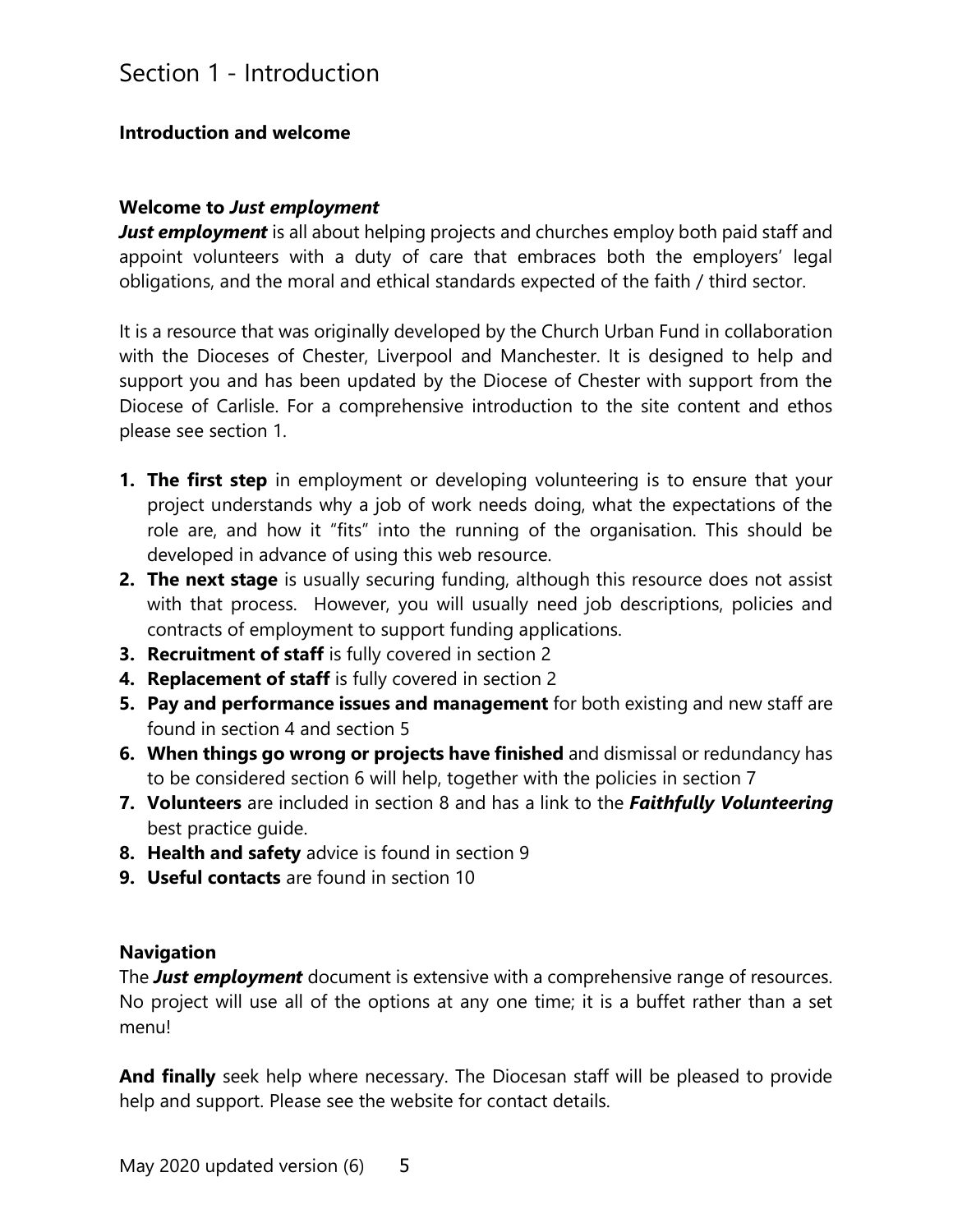# Section 1 - Introduction

## **Christian and Faith Ethos**

It is important that all those working within the project support the ethos of the organisation. Some projects may find it useful to prepare an Ethos statement, which will define the basis of the project.

It may be that some project workers will not need to be members of a faith, and whilst you will want to respect their right to express different religious opinions, they should respect the ethos of your project and do nothing that would undermine it. You will probably want to include in your documentation that a breach of your ethos may result in the disciplinary procedure being invoked.

You may decide that there is an Occupational Requirement that the post holder is a member of the faith - more information on this is included later in this document.

#### **Ethos Statement**

Faith organisations will find it helpful to write an Ethos statement showing the principles to which the organisation and its members hold. This will prevent issues and misunderstanding occurring which may result in disunity and claims against the employer. The Ethos statement should be agreed by the Trustees.

Christian organisations of an evangelical tradition will often adhere to the Evangelical Alliance Basis of Faith and adopt it as their Ethos Statement or amend it accordingly. The Evangelical Alliance Basis of Faith is available on their website: <http://www.eauk.org/about/basis-of-faith.cfm>

#### **What type of Worker do we need?**

There are various types of workers that can be employed, so the first task is to decide what exactly you will require the worker to achieve. You may decide that the project would be best fulfilled by a volunteer rather than a paid worker. Perhaps an audit of your present work in the required project area will help you to see what gaps remain as well as areas that you may like to improve and build upon.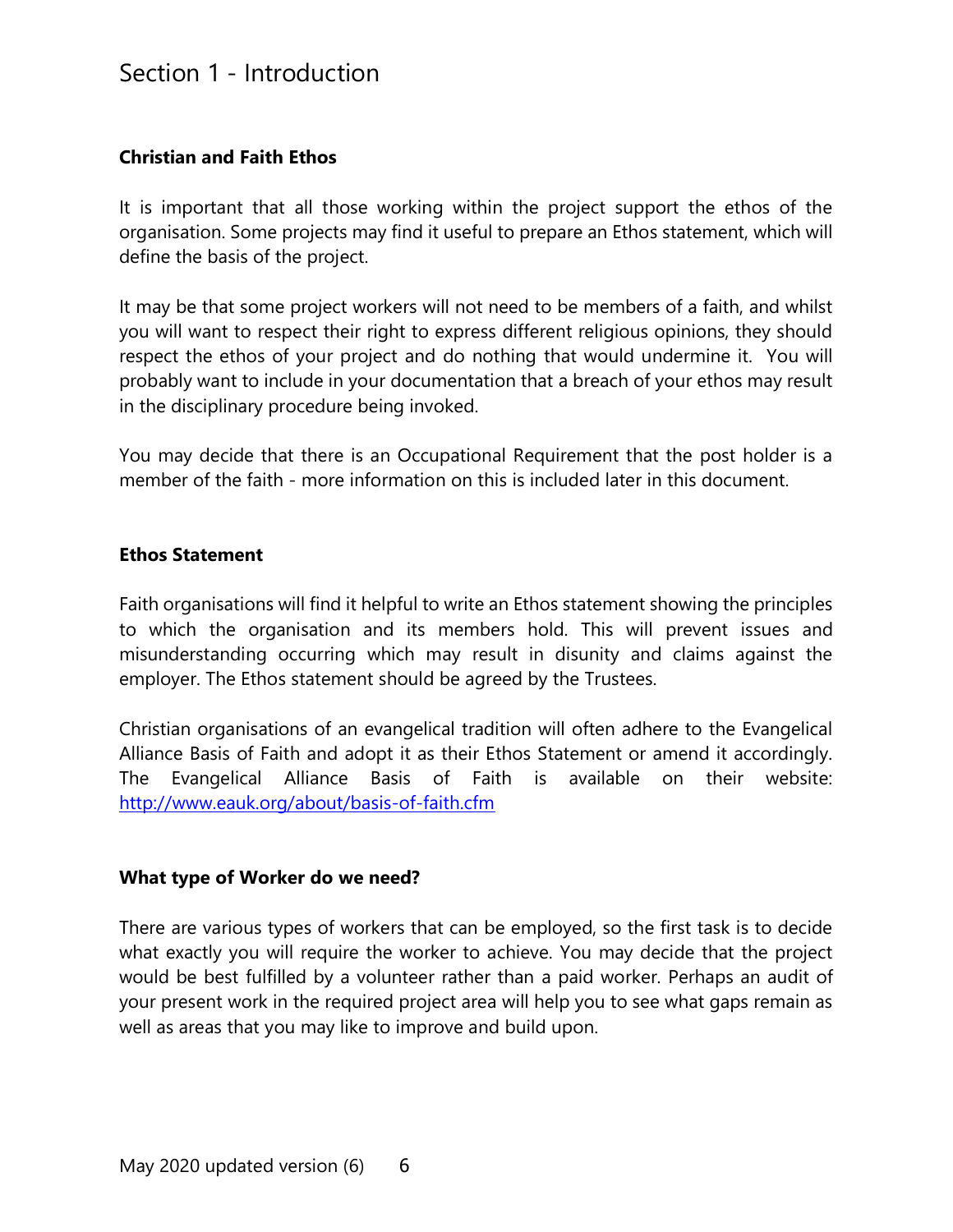# Section 1 - Introduction

Some questions to consider are:

- Do you want work with the under 5 year olds?
- Do you want work with the 5 to 11 year olds?
- Do you want work with the 11 to 18 year olds?
- Do you want work with the over 18 year olds?
- Do you want a specialised area of work if so what?
- Do you want someone to work Full Time?
- Do you want someone to work Part Time?
- Do you have the funding?
- If funding is available, how long is this available for?
- Do you want to appoint someone for a fixed period of time?
- Will the position be a permanent appointment?
- Is there any accommodation / housing available?
- What other benefits may you want to offer?
- Do you intend to offer access to a pension scheme? Which pensions schemes can you access?

Staff from your local diocese or project area may be available to help you think through the answers to these questions as well as to consider the likely cost of the type of worker you choose. When determining the cost of a worker thought will need to be given to the calculation of the gross cost of employment which will include the costs of National Insurance contributions, pension, supervision, office space and equipment, lighting and heating and so on.

A checklist is available in this document which may be helpful in making these decisions.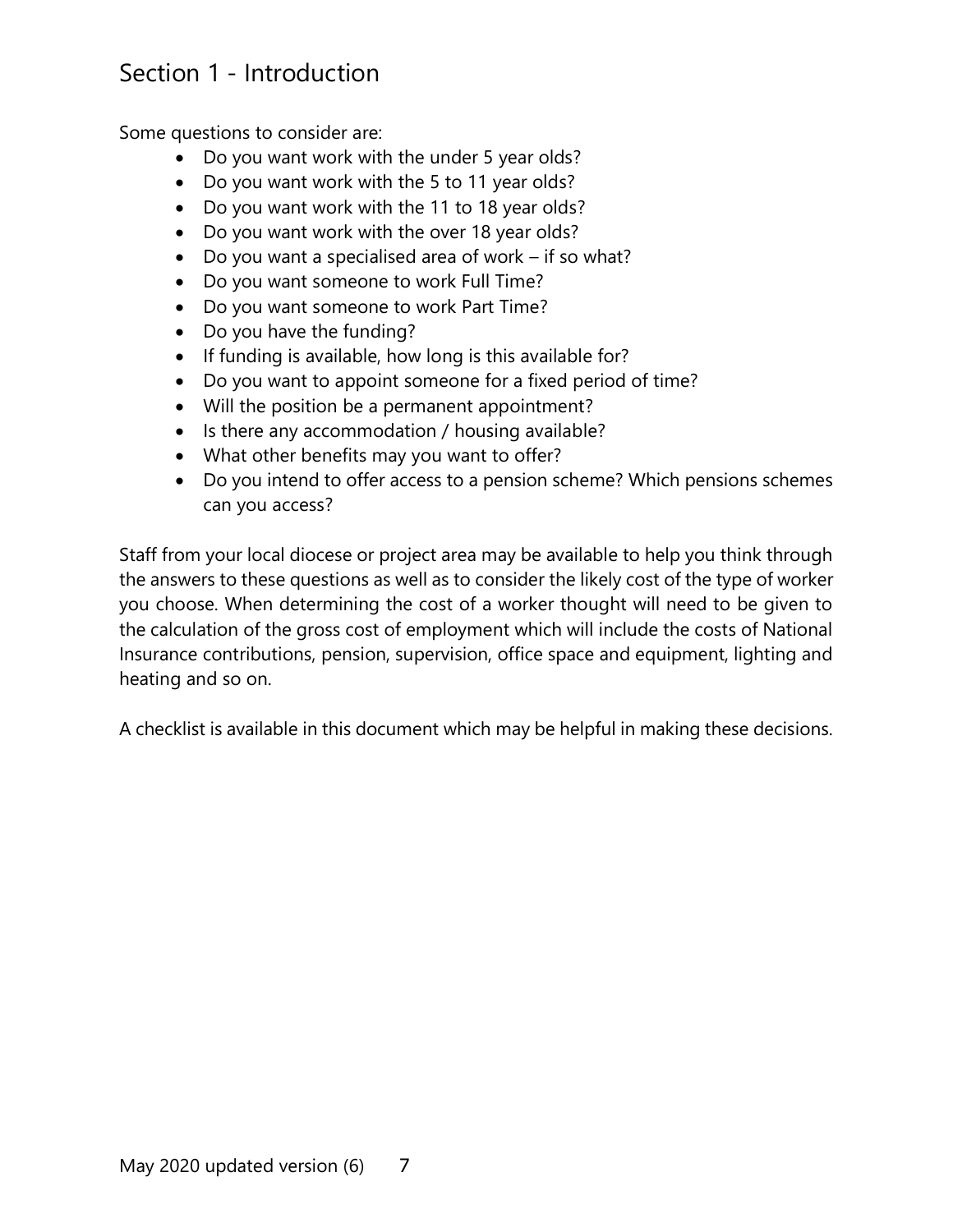## **Recruitment**

Once the Parochial Church Council (PCC), Management Committee and Trustees have authorised the appointment of a Worker and the funding has been secured, you will need to begin the recruitment process.

Thinking through the process is really important. It must be transparent and objective and should follow best practice guidelines. You will become an employer and will have the associated responsibility to meet legal requirements, including Equal Opportunities requirements. You should not become frightened to embark on this journey, but it is a significant process to recruit the appropriate person with the skills and knowledge to undertake your crucial piece of work.

It is a good idea to have in mind a timescale as to when you would like the worker to commence employment in your project, bearing in mind that the whole recruitment process will take approximately 3 to 4 months. You may require the worker to live within your project area or parish so you will also need to determine when the accommodation / house (if there is one) will be available, especially if it is occupied or rented, or in need of refurbishment and decorating. Care should be taken in making this decision as you may not find someone with the skills you require in the local area and insisting that someone lives within the area may reduce the number of applicants. Indeed, for some posts, for example a drugs worker, it may be beneficial for the worker to live away from the area as consideration should be given to the safety of the worker, any conflict in their role and the boundaries under which they will operate. You will also need to consider the personal circumstances of the worker and what you will do if these change. However, for some posts it will be essential that the worker is a member of the community in which they work.

There are limitations in seeking to recruit someone known to you – a preferred candidate or someone from a local network. If your project claims to be an Equal Opportunities employer, it will need to advertise the position to allow candidates the opportunity to apply. You will also need to consider the possible problems you will encounter if your preferred candidate is unsuccessful, especially if they have previously performed the role as a volunteer for a period of time.

There is a good deal of legislation which relates to employment which begins with the recruitment process. This will be referred to at each stage in this guide. However, as the legislation is always subject to change, further up to date information will be provided from time to time.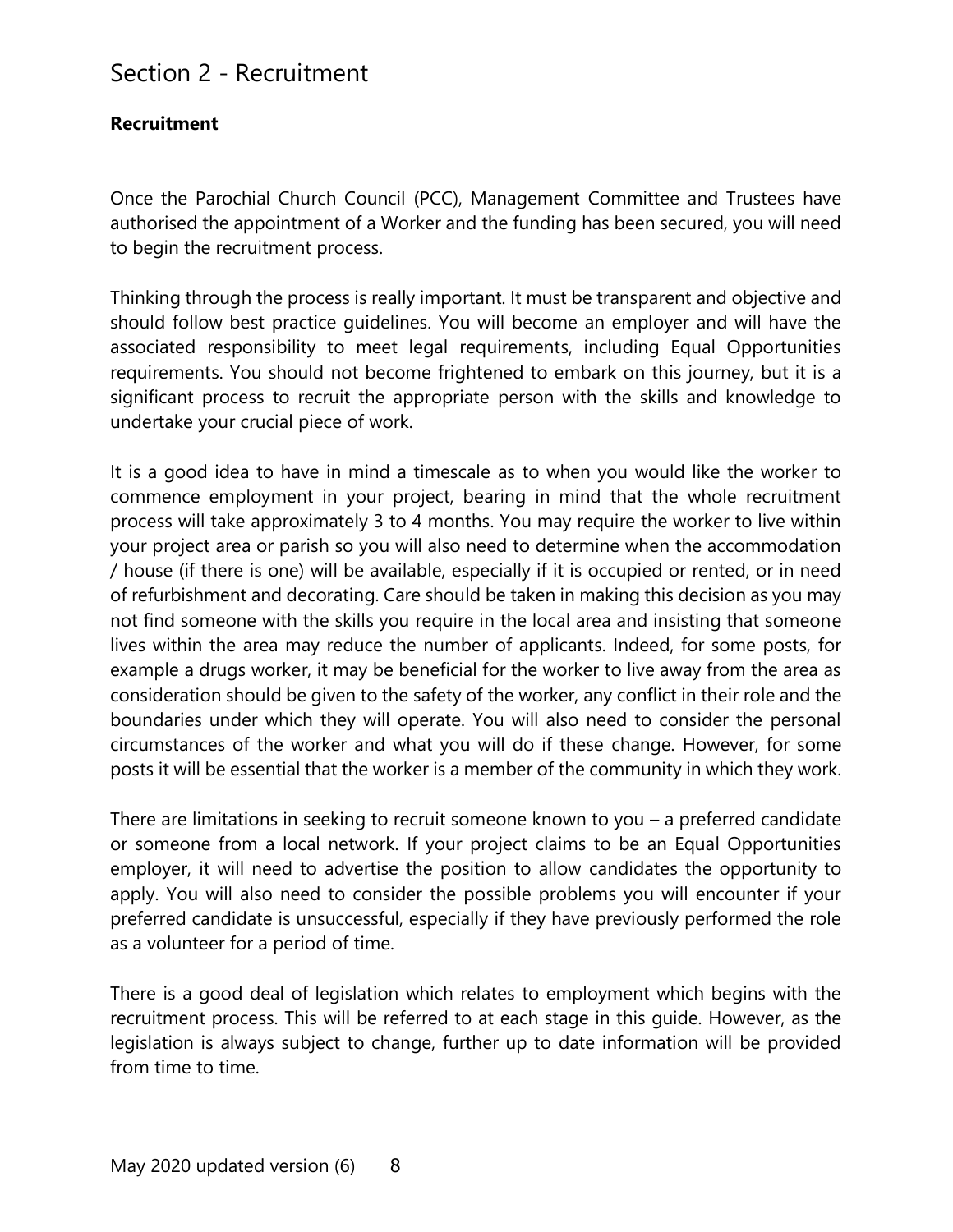# **Job Description**

The purpose of the job description is to provide details of the aim of the job and the main duties that will be required to fulfill the role. It should provide answers to the questions:

- What is the job for?
- What does it contribute to the organisation's aims and activities?
- How and where does it fit into the organisation?
- What are the job's main duties and responsibilities and / or accountabilities?

The format of the job description will vary according to the complexity of the job. However, it should always include at least the following information:

- Job title
- Reporting relationships
- Overall purpose (job profile)
- Duties
- Salary grade and pension
- Location

It is worth remembering that the job title should describe the function of the actual job and whether or not it is a managerial position. Those contacting from outside the organisation should understand what the job entails from the job title.

The overall purpose of the job (job profile) should answer the question "why does the job exist?" It is helpful to construct the sentence using:

A verb to highlight the principal activity or activities the job involves –

- To plan
- To supply
- To develop
- To provide
- To advise

Who will benefit from the work?

- A group of people, for example, older people, youth or children
- People with particular needs, for example, mental health, substance abuse
- A particular issue, for example, homelessness, housing conditions and environmental issues
- A particular neighbourhood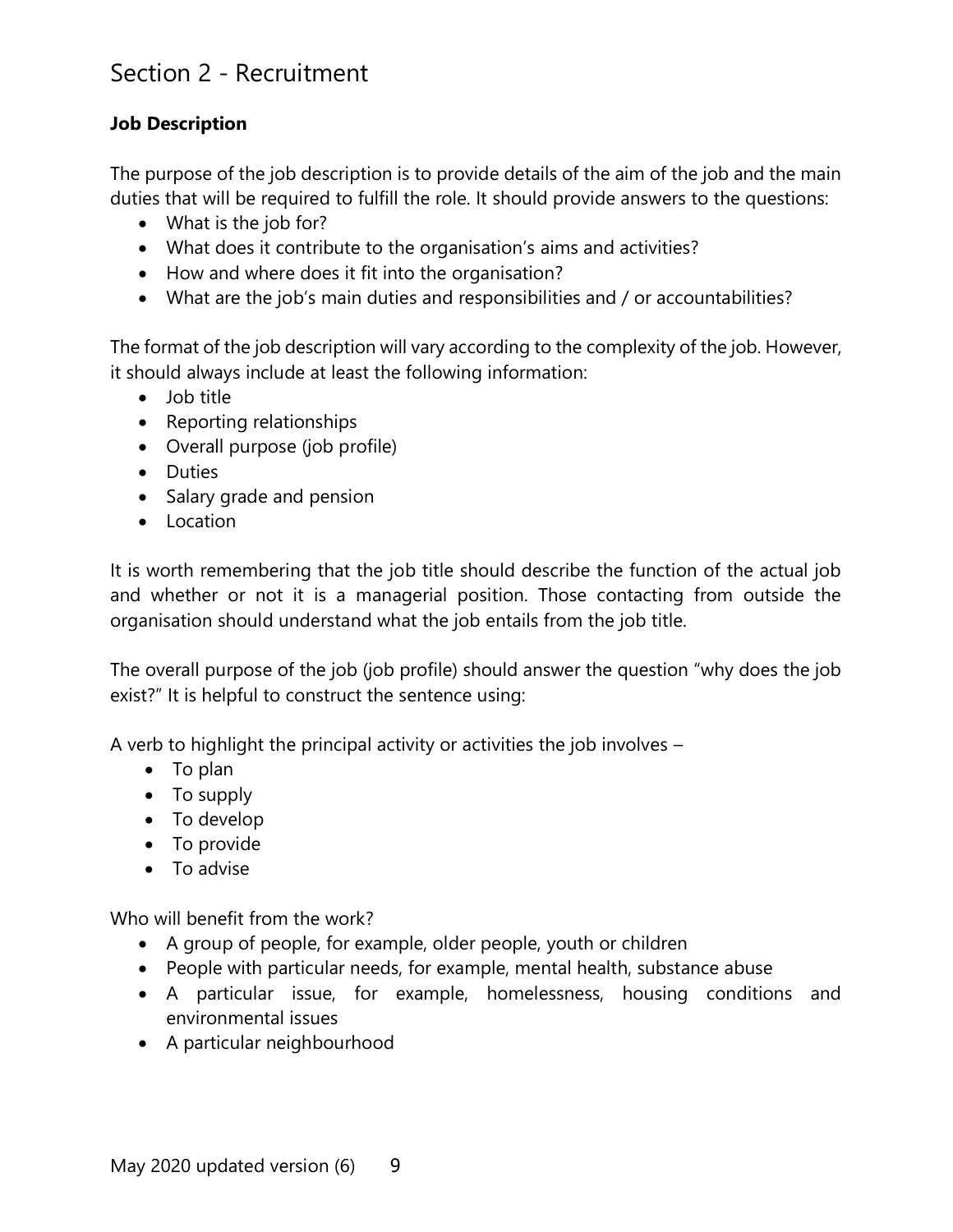The purpose of the activity  $-$ 

- To reduce isolation and encourage the development of relationships in the wider community
- To plan and deliver a holiday club for school age children
- To improve parenting skills
- To enhance the well-being of individuals

The job description should not form part of the Contract of Employment (words to this effect should be included at the bottom of the job description) as the duties should be amended and updated regularly as the role develops. An ideal opportunity to update the job description (in agreement with the post holder) is at a review / appraisal discussion when the objectives for the forthcoming year are agreed. The list of duties should be amended to reflect the tasks required to fulfill the objectives set.

Although the job description will be periodically reviewed and updated it is likely that circumstances will occur from time to time in which the employee will be required to perform a duty (or duties) which are not included in the current Job Description. To avoid any misunderstanding (or possible disputes) a statement should be included along the following lines:

"such other duties as the management may from time to time reasonably require".

Where the majority of the duties are to be performed by a person of a particular faith, for example, a practicing Christian, there may be an Occupational Requirement for the post holder to be a Christian. See the section on Occupational Requirements which follows.

Where there is a vacancy for an existing post, the Job Description should be re-written to reflect any changes that have taken place, or are to take place, for the job holder.

Finally, the job description should be dated. This will show that it is up to date for the job role.

A sample job description is available in this document.

# **Person Specification**

The purpose of the person specification is to decide what knowledge, skills and attributes the successful candidate will need to possess. You may wish to include a section on work related circumstances where you specify details around patterns of working.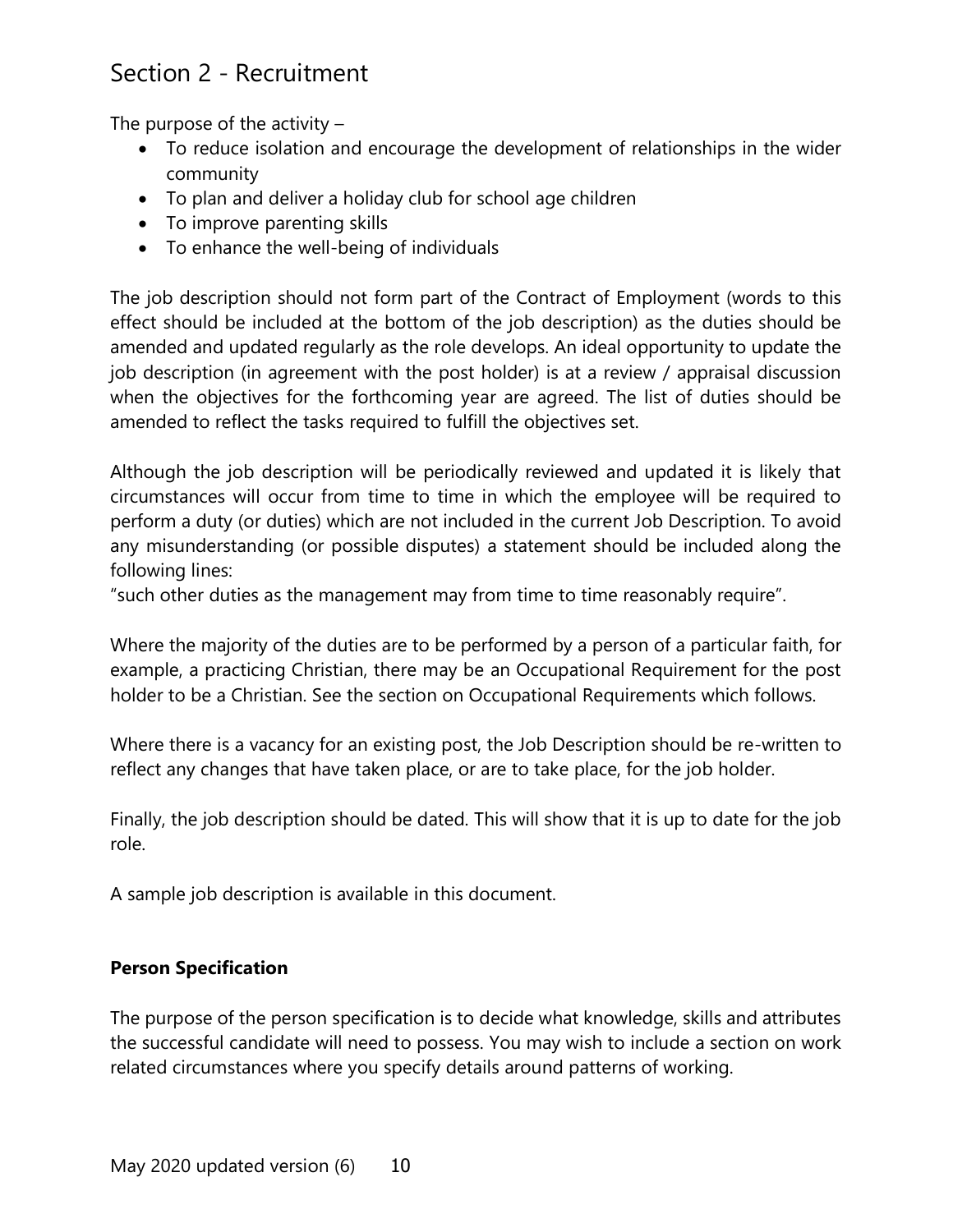It is usual to separate these into two sections: essential (where the post holder must possess a certain level of knowledge or skill) and desirable (where it would be an advantage for the post holder to have these skills or knowledge, but where they are not fully necessary).

Knowledge may include the necessary qualifications required to fulfil the post, and whether any previous experience is required. Care must be taken to ensure that the length of previous experience requested is absolutely essential and does not breach the Equality Act by precluding younger people. For example, by asking for 5 years' experience you may exclude younger workers with the necessary skills and qualifications. Knowledge may also include areas of legislation or theological understanding, depending upon the position.

Skills may include computer skills, administrative skills, interpersonal skills, and communication skills. For example, it may be desirable for the job holder to have a working knowledge of PowerPoint software to produce PowerPoint presentations.

Finally, consider what attributes or behaviours (e.g. a good listener) you would like to be evident in the post holder.

A sample person specification is available in this document.

## **Occupational Requirements**

The Equality Act 2010 allows for a job to have an established Occupational Requirement for the post holder to belong to a particular faith or religious tradition where the duties of the post require it. The organisation will need to show that requiring a person of the particular faith is a "proportionate means" of achieving a "legitimate aim". For most faithbased organisations the legitimate aim would be to maintain the organisation's ethos.

Where the majority of the duties are to be performed by a person of a particular faith, for example, a practicing Christian, the Occupational Requirement for the post holder to be a Christian may be a "proportionate means". However, this must be considered objectively and thought must be given as to whether it would be more appropriate to separate out the Christian (faith) elements of the job and allow these to be performed by another person. In order for an Occupational Requirement to exist, the Christian (faith) element of the role must be "determining and proportionate". In such cases, the list of duties on the job description will reflect this; they will usually make up in excess of 50% of the list of duties. Where a decision has been made that a job must be performed by a Christian, the job description should show this. The wording "An Occupational Requirement exists for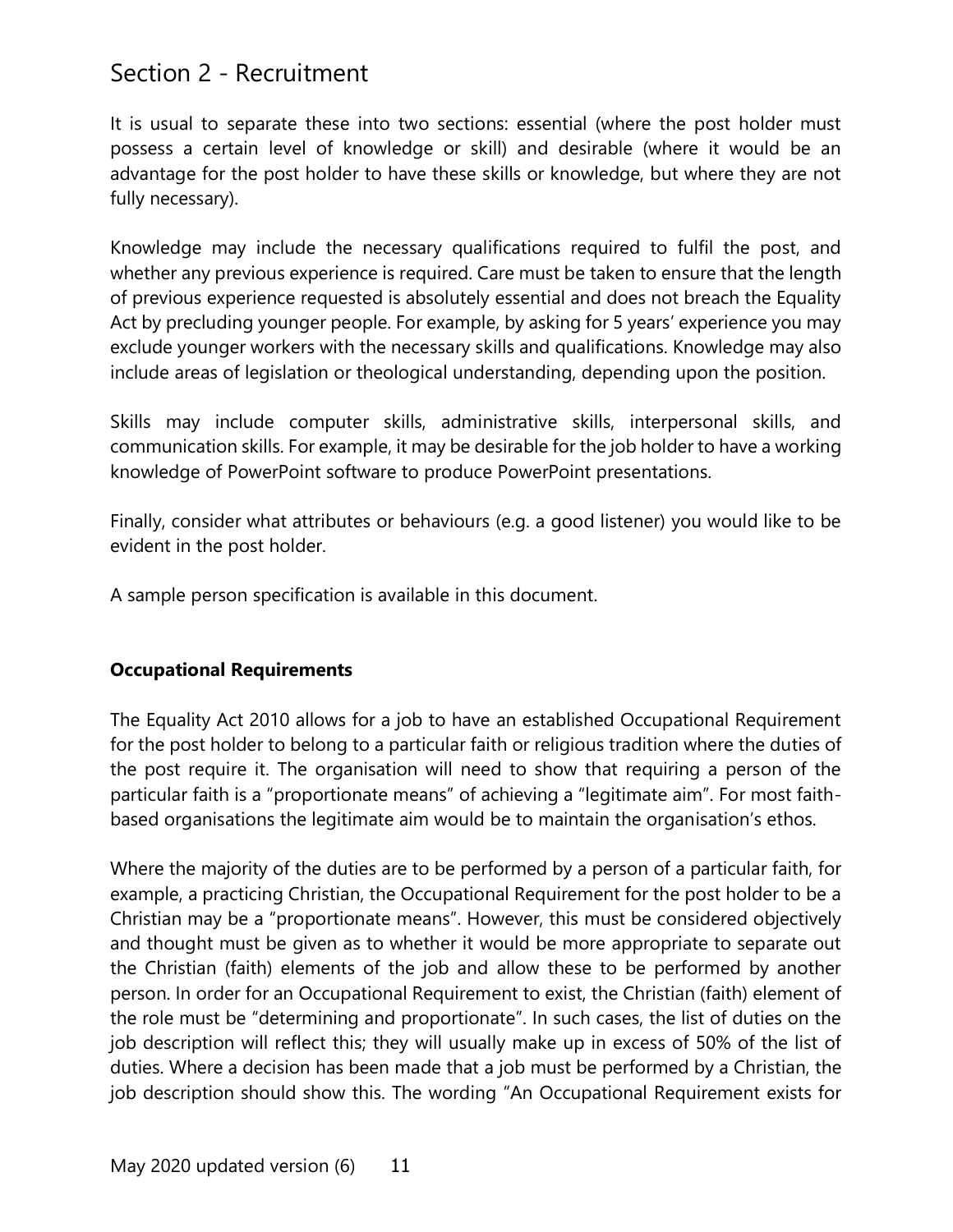the post-holder to be a practicing Christian in accordance with the Equality Act 2010" should be included on the Job Description.This statement should also be included in the job advertisement and on the recruitment documentation.

## **Advertisement**

When writing the advertisement it is important to ensure that it is not discriminatory in any way. The advert should be eye-catching and appealing to the type of person that you are hoping to attract. It can be useful to look through the job papers and magazines to get an idea of what other adverts are being placed. Adverts are usually kept short due to the costs of printing. More information can be included if the advert is to be placed online or digitally. A sample advert is available in this document.

If, when preparing the Job Description and Person Specification, an Occupational Requirement has been established for the post holder to be a practising Christian, the advertisement must include this fact. Placing the following wording in the advert should suffice:

"An Occupational Requirement exists for the post-holder to be a Christian in accordance with the Equality Act 2010.

Similarly, if the post holder will have contact with children or adults who are vulnerable, an enhanced Disclosure and Barring Service check will be required. The advertisement must also contain this requirement. Suitable wording could be:

"An enhanced DBS Disclosure will be required for the successful applicant".

Unless an Occupational Requirement has been established, the advert should be placed in the non-faith press as well as the faith press. Advertising can be expensive so it is worth considering all the possible options, for example, a local Church magazine may be circulated throughout the local area, clergy mailings will be received by every parish in the relevant Diocese, a church's own website could place an advertisement without cost and the Diocese may be able to advertise the vacancy free of charge (subject to meeting requirements). The greater the circulation of the publication, the greater the pool of potential candidates you will attract.

Some possible places to advertise are:

Pathways - <https://jobs.churchofengland.org/pathways/> Church Times – [www.churchtimes.co.uk](http://www.churchtimes.co.uk/) – 0207 359 4570 (Advertising 0207 776 1010) Christian Vocations – [www.christianvocations.org](http://www.christianvocations.org/) - 01926 487755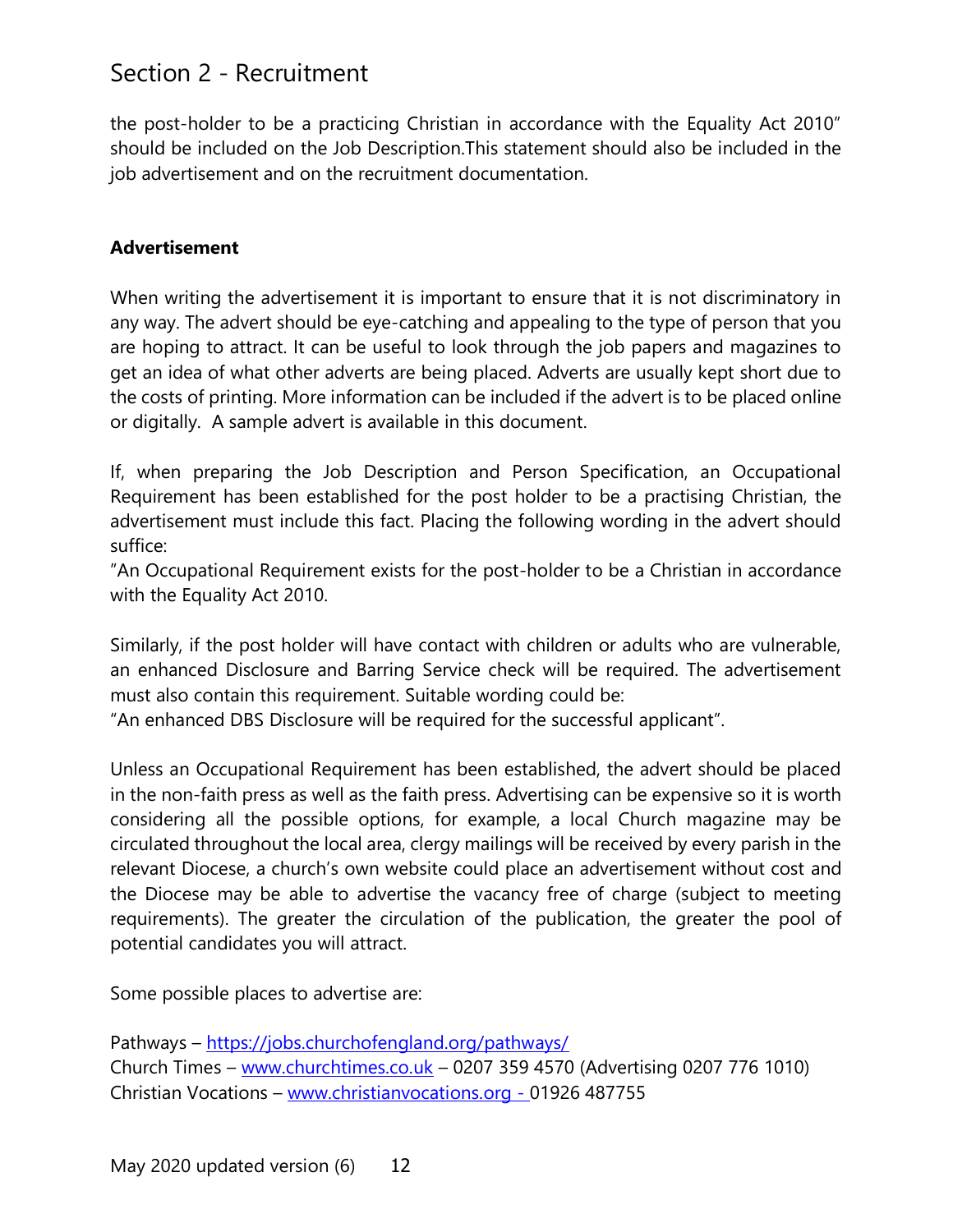Do Something You Believe In - [www.dosomethingyoubelievein.com](http://www.dosomethingyoubelievein.com/) Third Sector – [www.thirdsector.co.uk](http://www.thirdsector.co.uk/) – 0208 267 8021 National Newspaper – The Guardian – <https://jobs.theguardian.com/> 0203 353 3400 <https://recruiters.theguardian.com/>(there is a different focus for advertisements on each day for national newspapers so you will need to check with the newspaper) Local Newspaper Local job centre Big Issue Specialist magazines and papers, for example a Youth Worker magazine

When deciding on the closing date for applications to be received you will need to bear in mind the printing dates of the publication(s) where the advert has been placed. Some have a surprisingly long lead time and you don't want to waste the money paid for the advert(s) by not giving sufficient time for application packs to be posted out or downloaded, completed by the applicant and returned by post or email to the project committee. Adverts usually include the date that interviews will take place. This can be a useful addition if the interviewing panel have limited time available for conducting the interviews but is likely to preclude any candidates who will not be available on that date.

A suggested advertisement is available in this document.

# **Application Pack**

The information included in an application pack will vary widely depending on the job being advertised. Many organisations consider an application pack to be a form of advertising as the quality of the application pack contents will reflect the organisation. However, this needs to be weighed against the available budget. This should also be able to be downloaded from the website or sent by email.

The bare minimum to include in an application pack is an application form, a job description and a person specification.

It is preferable to send an application form rather than accepting a curriculum vitae (CV) as information can be omitted from a CV whereas it is necessary to answer all the questions on the application form. It is also easier to compare applications during the selection process when they are all made in the same form. Applicants will often send a CV in addition to the application form so that they can provide additional information. Application forms may be completed electronically.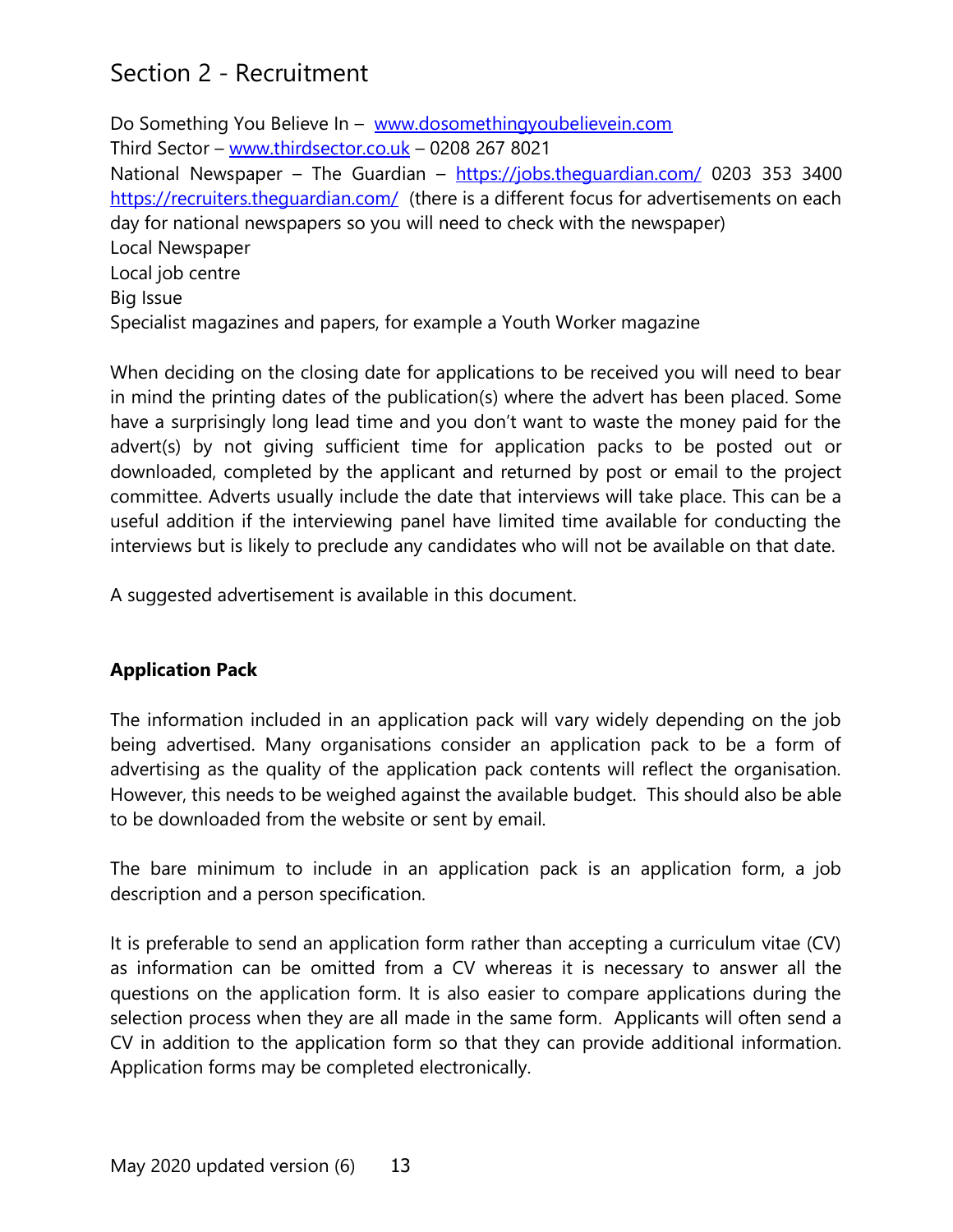Care must be taken in the designing of the application form to ensure that any discriminatory or unnecessary information is not collected. For example, it is not necessary to know a person's age when considering them for a position – their ability to undertake the role is of greater importance. Asking for a date of birth will fall foul of the Equality Act 2010. A sample form is available in this document.

It would also be useful to include information relating to the project in the application pack. For example, details of the work that is presently being carried out together with any marketing literature available. For church-based projects a current copy of a Parish Magazine can provide a useful insight into parish life!

Information on the salary and benefits package will also help a prospective candidate decide whether or not they would like to apply for the position.

A monitoring form may also be included to ensure that the advert is reaching all parts of the population. This information must be separated from the application form and not taken into consideration during the selection process. A sample form is available in this document.

A covering letter thanking the person for their enquiry will also provide a useful place to include any additional information, including the date that the interviews will take place.

Finally, don't forget to state the date by which all completed applications must be received, together with details of where the completed application form should be returned!

# **Selection Process**

Once the closing date has passed, all the completed applications should be given due consideration. A small panel of people (to reduce subjectivity) should gather to read through the applications and determine whether all the essential areas of the person specification have been met. It is useful to draw up a table listing the essential and desirable skills specified on the job specification along the top and list the names of the candidates along the side. It is then simple to tick the boxes as you read through the application forms. Those selected for interview should meet all the essential criteria. Depending on the quality and quantity of the applications received, the desirable criteria should also be evaluated. This table should be kept for a period of 6 months (before shredding) from the date of appointment to the position in order that you have the evidence of the criteria used for selection should you receive any claims for discrimination in your selection process.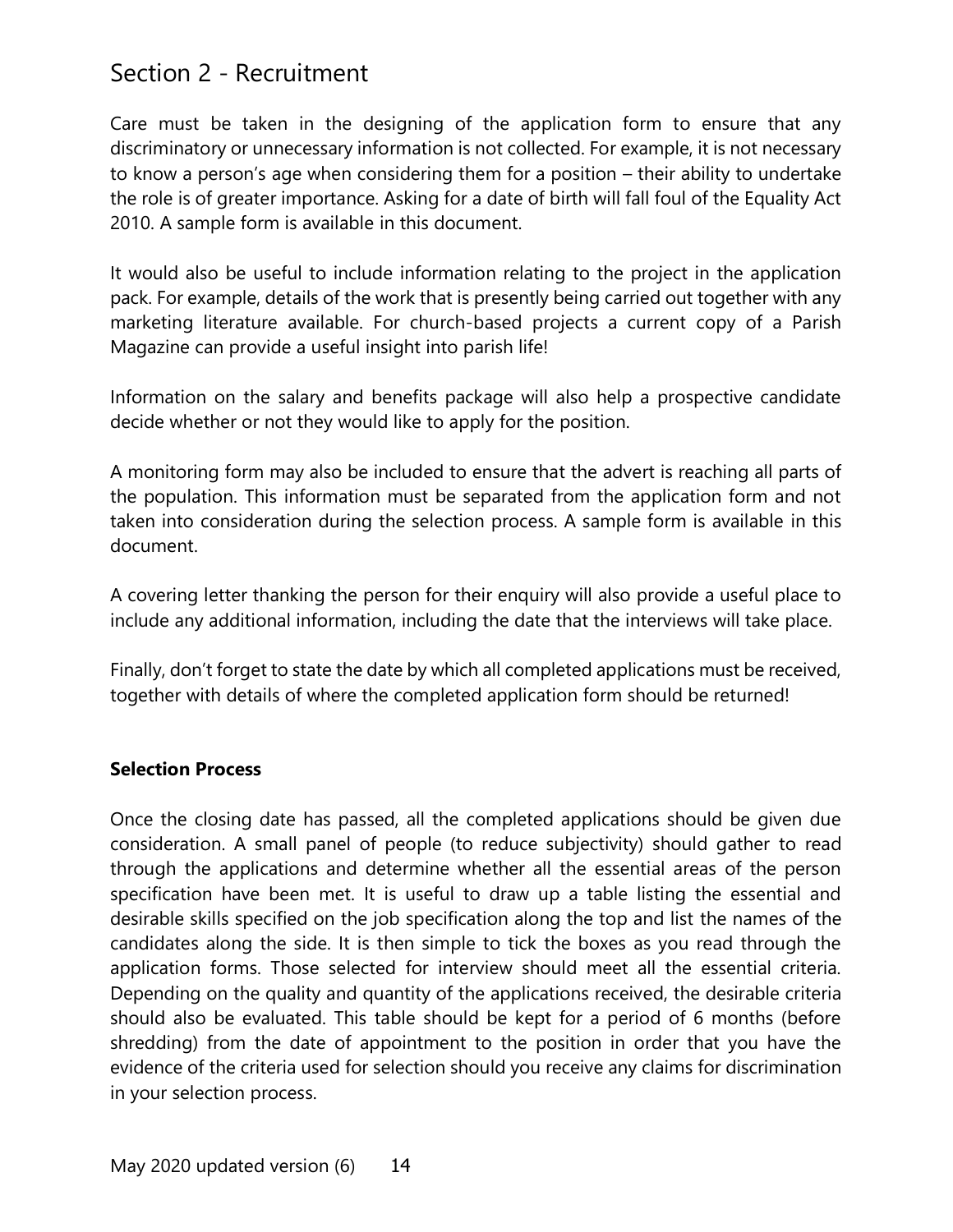Candidates should only be invited to an interview if there is a confidence that the person meets the requirements for the post. You will also need to undertake a check to fulfil the requirements of UK Visas and Immigration, in ensuring that the candidates have the right to work in the UK. In the first round of interviews, you should only interview people from within the European Economic Area (EEA) or those from outside that already have an established right to work in the UK.

Once the decision has been made, letters or emails should be sent out to the candidates who have been selected for an interview. Consideration should be given as to whether the project intends to pay travel expenses for the candidates and if so the details of the intended payment should be notified to them.

It is a requirement of the Equality Act that interviews are accessible for candidates so you will need to check in advance whether there are any special requirements to be made, for example, wheelchair access, large print documents etc.

It is useful to ask the interviewees to prepare a presentation for the interview in order to gain an insight into their knowledge. For example, asking the candidates to prepare a 10 minute presentation on how the worker would undertake the role, if successful, may be very valuable in assisting with the final selection.

Finally, letters or emails should also be sent to the unsuccessful candidates, thanking them for their applications and interest in the position.

Sample letters are available in this document.

#### **Interviews**

The interviews should be conducted by a small panel of people who have knowledge and understanding of the project and its purpose and perhaps will be working with the newly appointed person. Panel members should include some of the following:

- The person who will be responsible for the management of the worker
- A member of the management committee
- A significant partner or stakeholder
- A member of the Parochial Church Council, trustees, elders etc.
- A representative of the user group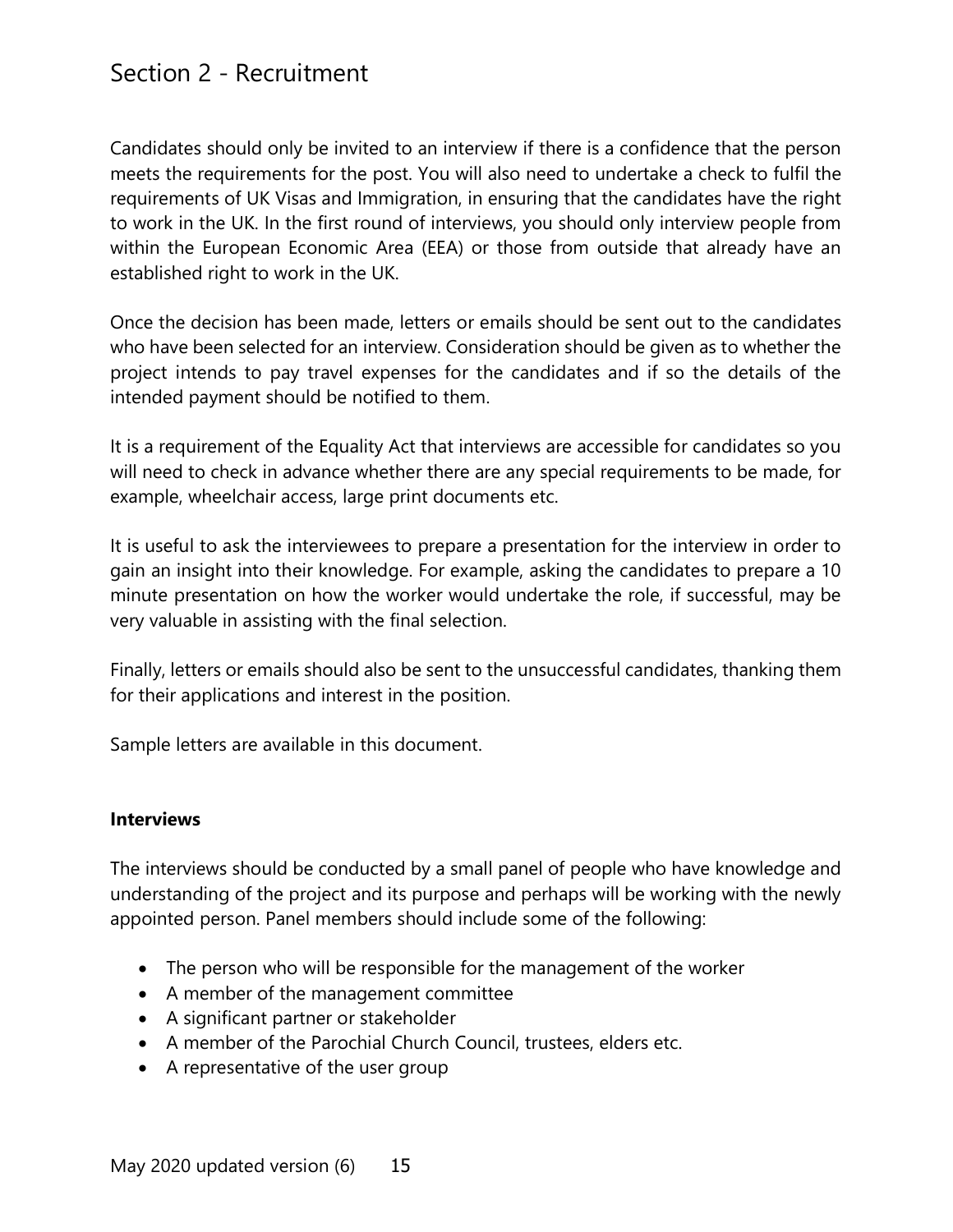It could also include:

- A worker from a similar charity or project who may be happy to assist with your interviewing process
- A representative of the local community.

The panel should be made up of 3 or 4 people. However, others may be involved in the process by taking the interviewees for a mini tour around the community or taking part in an informal lunch.

A list of questions should be drawn up prior to the interviews taking place. Think about what information you want to obtain from the candidates about their skills, knowledge and experience relating to the person specification and write the questions accordingly. It is important to ensure that all the candidates are given the same opportunity so each candidate must be asked the same questions (apart from additional probing questions in response to an answer given to a question – perhaps seeking some clarification). The questions should be divided between the interview panel so that each person has some questions to ask. One of the interviewing panel should be allocated to take notes. The questions should only relate to the person's ability to do the job – details of their home life, age, marital status, etc. are irrelevant and must not be asked as they will certainly be deemed to be discriminatory.

Sample interview questions are available in this document.

The interviews should be held in a quiet room where you will be confident that you will not be disturbed. Ensure that there is not a telephone that will ring during the interview and switch all mobile phones to silent or off! If the interviews will be held in a room generally used by others it would be worth placing a notice on the door stating that interviews are taking place and should not be disturbed.

Consider the layout of the room. It provides a friendlier atmosphere to sit around a low coffee table in a circle rather than have the interview panel sitting behind a desk with the interviewee sitting opposite.

Ensure that a jug of water and glasses are available. An interviewee can become very dry in the mouth when nervous and the interviewers will also be grateful for a drink during the lengthy interviewing process!

You will also need to be certain that any special requirements requested by the interviewee (in accordance with the Equality Act) have been met.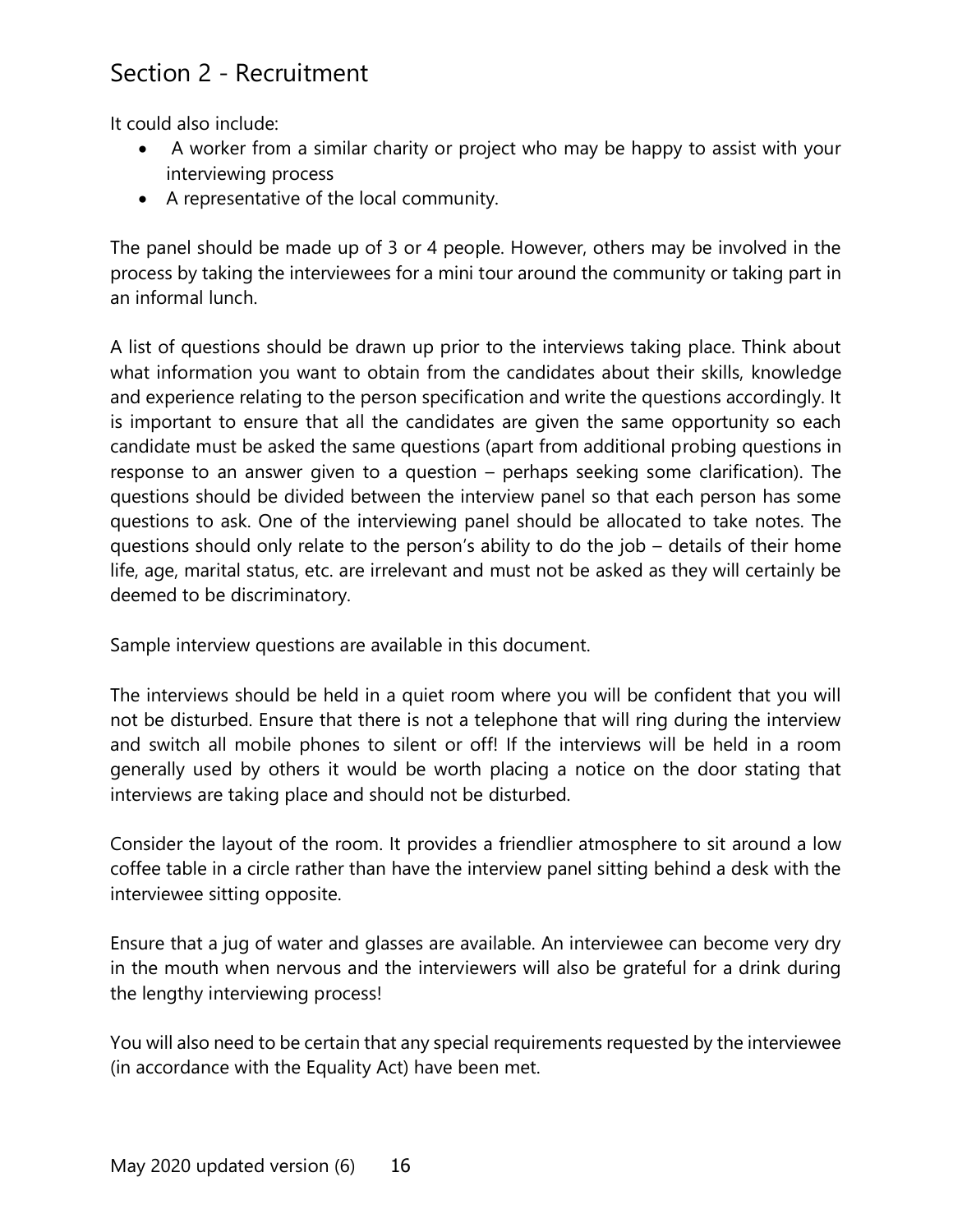Ensure that when the interviews are arranged there is sufficient time allowed for each interview (usually about 45 minutes) as well as a small gap between each interview (perhaps an hour apart). Remember to allow yourselves a break for lunch! This will allow you to prepare for the following interview as well as giving a little spare time in case the interview takes slightly longer than expected. It is important to be prompt with the interview times; as well as giving a professional impression to the interviewees, it is unfair to keep a nervous candidate waiting!

It is usual and helpful to give the candidate a tour of the facilities (the project, area, accommodation, office etc) immediately prior to the interview taking place. This will allow the candidate to ask any relevant questions during the interview itself.

The interview should start with a welcome. The interviewers should introduce themselves to the candidate and thank them for attending. Once the candidate has been put at ease the opportunity should be taken to explain a little about the job available. It is then the appropriate time for the candidate to give their presentation. Once the presentation is over and any questions relating to the presentation have been answered, the candidate will be able to relax a little for the remaining questions. Always leave sufficient time at the end of the interview to answer any questions that the candidate may have.

It is helpful to confirm the terms and conditions of employment (hours of work, pay, pension, accommodation etc) before the end of the interview. This will assist the candidate to decide whether or not they may wish to accept the position should it later be offered to them.

Finish the interview by telling the candidate when you hope to make a decision and by when they can expect to have heard an answer from you.

If any interview expenses have been agreed, ensure that they are paid or the necessary information obtained from the candidate before they leave.

Once all the interviews are completed the interview panel should retire to discuss the performance of the candidates and agree whether an appointment is to be made. Referral should be made to the notes made by the interview panel member(s) for any clarification.

A verbal, conditional job offer may be made to the successful candidate, subject to "references being received which are satisfactory to the organisation" and subject to receipt of an acceptable DBS check, where appropriate. Any verbal job offer should be followed up by a written offer.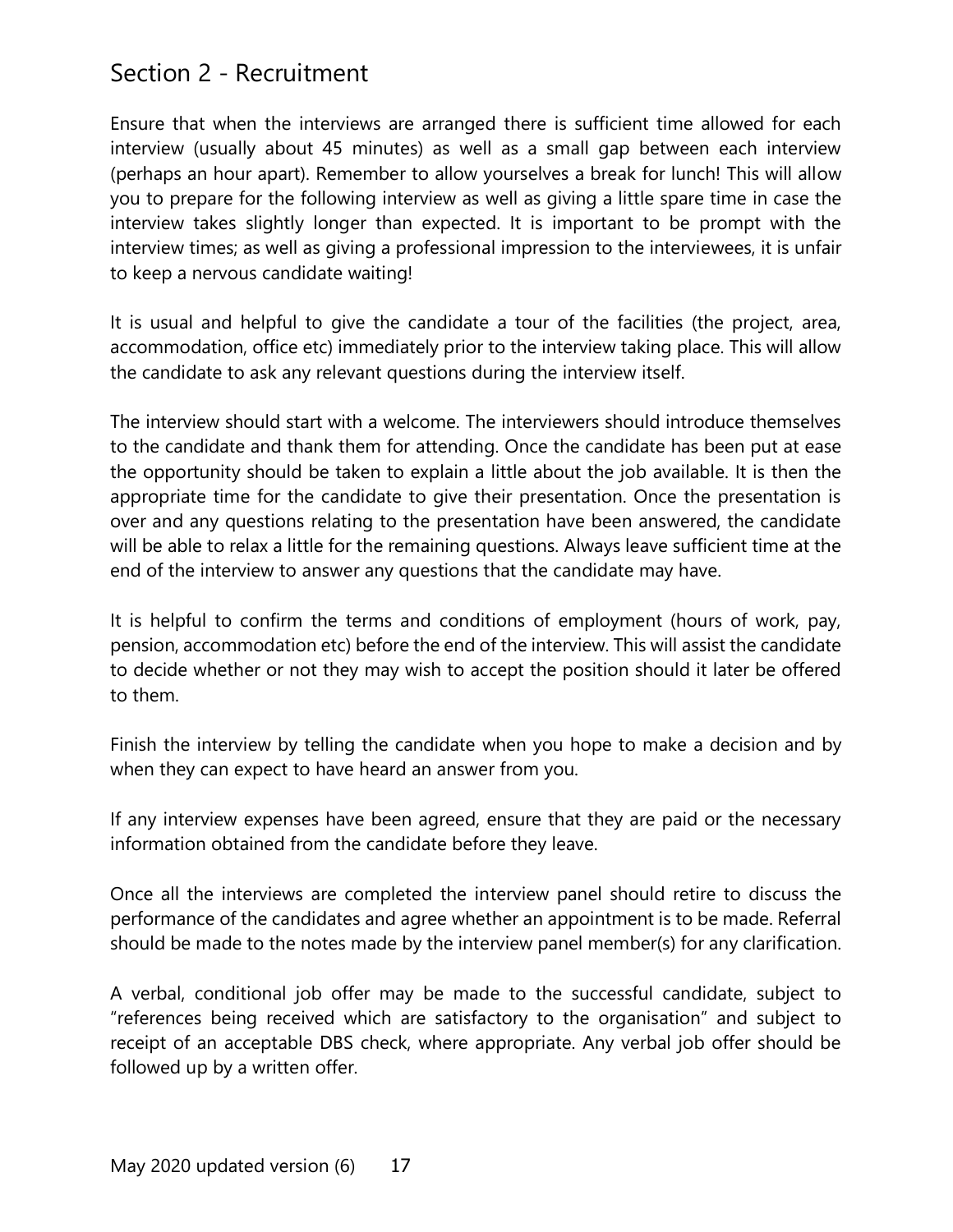## **Selection of Successful Candidate**

In order to undertake the selection process you will need to decide on the method of selection to be used: either by taking notes or by scoring the candidates against the person specification. This decision will need to be made prior to the interviews taking place.

After the interviews have been completed the interview panel should discuss the suitability of the applicants. A decision will need to be reached objectively and in regard to the person specification.

Where it is proving difficult to make a final decision, it may be helpful to request that one or two candidates return for a second interview to ensure that the correct decision is being made. However, you need to be clear about what further information is required and what you intend to achieve in the second interview. The purpose should be to clarify the interviewee's ability in a certain area of the work required in the person specification and not another general interview.

Remember that if a suitable candidate is not apparent, it is preferable to start the recruitment process again by re-advertising the post than employing an unsuitable person - however keen a project may be to appoint to a position quickly!

#### **References**

Letters or emails should be sent to the referees as soon as a conditional offer of employment has been made to a candidate. The candidate's permission should be sought prior to these requests being made. Some organisations prefer to request references before the interviews are conducted. However, it should be noted that many candidates do not wish their current employer to be aware that they have a job interview and may be reluctant to allow reference requests to be made until a conditional offer of employment has been made.

You should always request a reference from their current or most recent employer. Some employers will only confirm the dates that the employee worked for them and the job title of the employee. This practice is carried out for legal reasons and should not necessarily be considered to reflect the performance of the employee.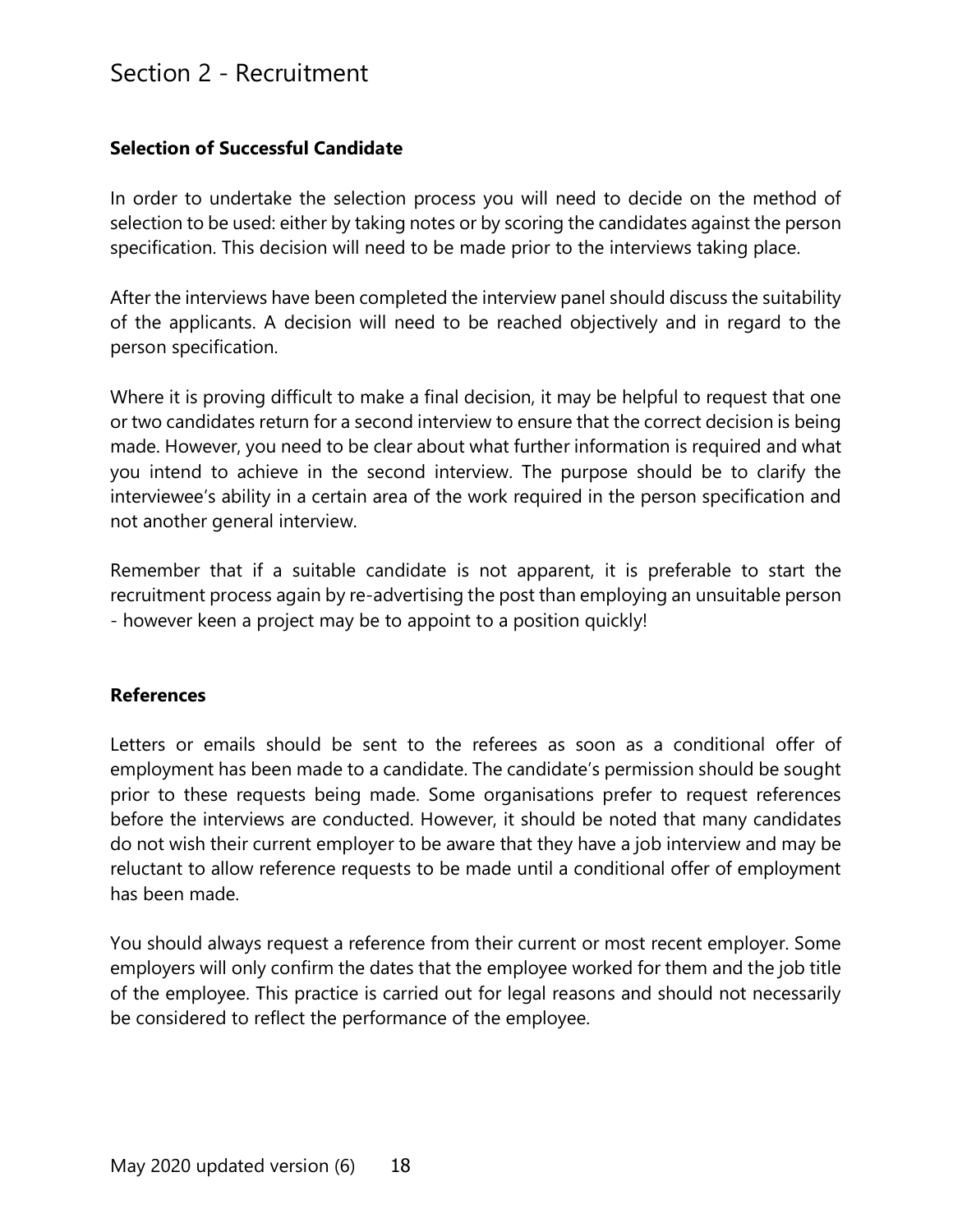It is usual practice to enclose a stamped addressed envelope when requesting a reference. This is not only polite but it also ensures that the completed reference (which may be confidential in nature) is received directly by the person who requires it.

Where a reference is received verbally it should always be followed up in writing.

Should a candidate be given a conditional offer (subject to references being received which are satisfactory to the organisation) they may start prior to receipt of the references. In the unusual situation where an unsatisfactory reference is received, the employment may be terminated as the condition of the job offer would not have been met.

## **DBS Disclosure**

Where the employment involves working with children and/or adults who are vulnerable an enhanced Disclosure and Barring Service check will need to be obtained. The application should be completed by the employee as soon as possible since it can take several weeks for the DBS check to be received. Thirtyone:eight [\(https://thirtyoneeight.org/\)](https://thirtyoneeight.org/) can provide help and advice on DBS checks as can umbrella bodies for faith traditions.

Where a DBS Disclosure is necessary for the employment, the Contract of Employment should include a clause to this effect. For further information please see the sample Contract of Employment available in this document.

## **UK Visas and Immigration**

The Immigration, Asylum and Nationality Act 2006 sets out the law on the prevention of illegal working.

The onus is on the employer to ensure that the prospective employee has permission to work in the United Kingdom.

There is UK Visas and Immigration guidance on how to be certain that the employee has this permission, whilst ensuring that your recruitment practices do not discriminate against individuals on racial grounds.

You are required to check and keep a copy of the documents to obtain the statutory defence against conviction for employing an illegal worker. You should ask all your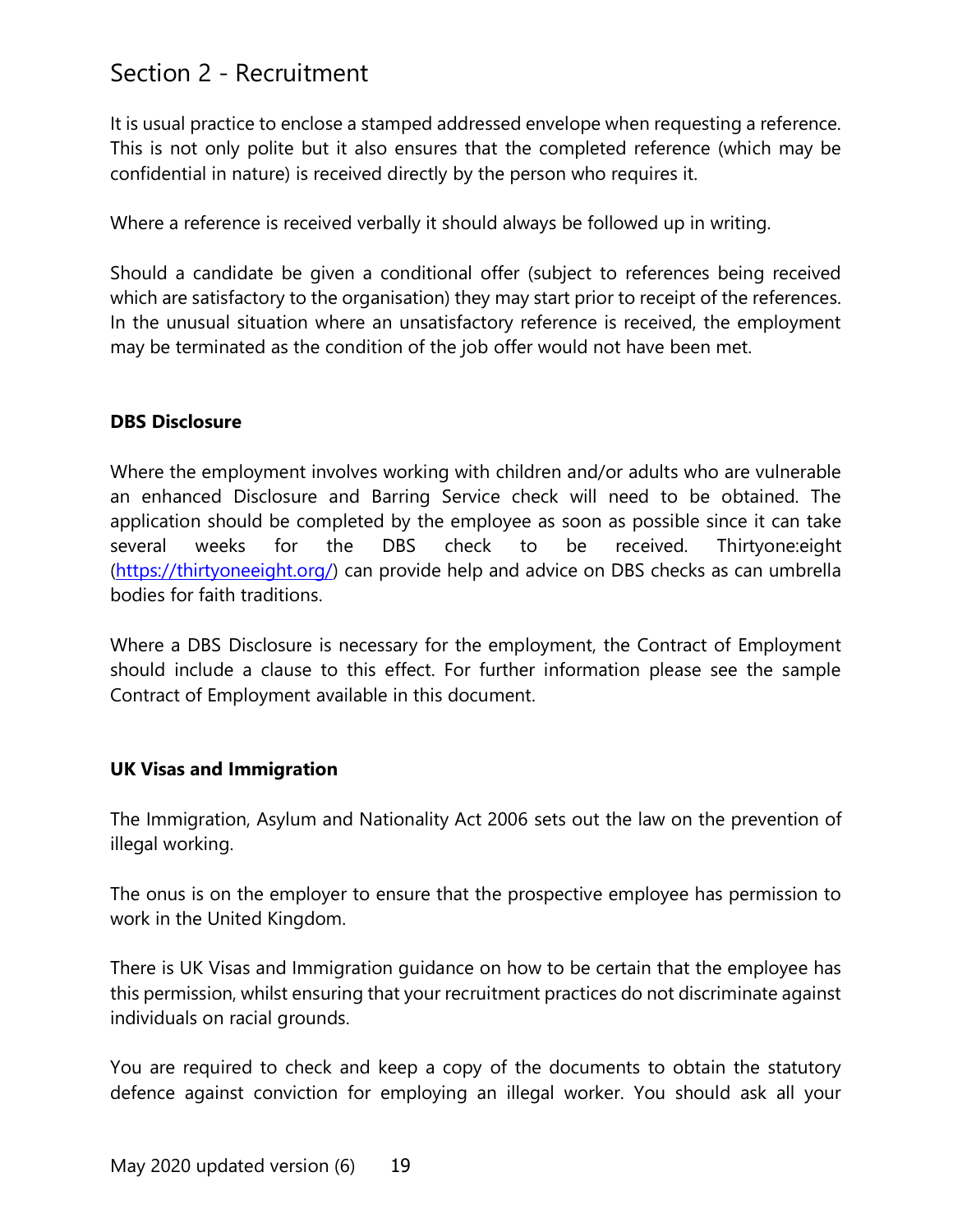potential employees to provide one of the original documents included in List A (below) or a combination of documents as listed in List B (below and overleaf).

This information is subject to potential change once Brexit is completed.

# List A

- A passport showing that the holder is a British Citizen, or a citizen of the United Kingdom and Colonies having the right of abode in the UK.
- A passport or national identity card showing that the holder is a national of a European Economic Area (EEA) country or Switzerland. A residence permit, registration certificate or document certifying or indicating permanent residence issued by the Home Office, the Border and Immigration Agency, or the UK Border Agency to a national from a European Economic Area country or Switzerland.
- A permanent residence card or document issued by the Home Office, the Border and Immigration Agency, or the UK Border Agency to the family member of a national from a European Economic Area country or Switzerland.
- A passport or other travel document endorsed to show that the holder is exempt from immigration control, is allowed to stay indefinitely in the UK, has the right of abode in the UK, or has no time limit on their stay in the UK.

Once you have checked one of these documents there is no need to ask for any further documents contained in List B.

# List B

You will need to see two documents from the combination list below:

Combination

• A document giving the person's permanent National Insurance Number and name. This could be a P45, P60, National Insurance card, or a letter from a Government agency.

Plus one of the following documents:

- An Immigration Status Document (ISD) issued by the Home Office, the Border and Immigration Agency, or UK Visas and Immigration to the holder with an endorsement indicating that the person named in it is allowed to stay indefinitely in the UK or has no time limit on their stay in the UK;
- A full birth certificate issued in the UK, which includes the name(s) of at least one of the holder's parents;
- A full adoption certificate issued in the UK which includes the name(s) of at least one of the holder's adoptive parents;
- A birth certificate issued in the Channel Islands, the Isle of Man or the Republic of Ireland;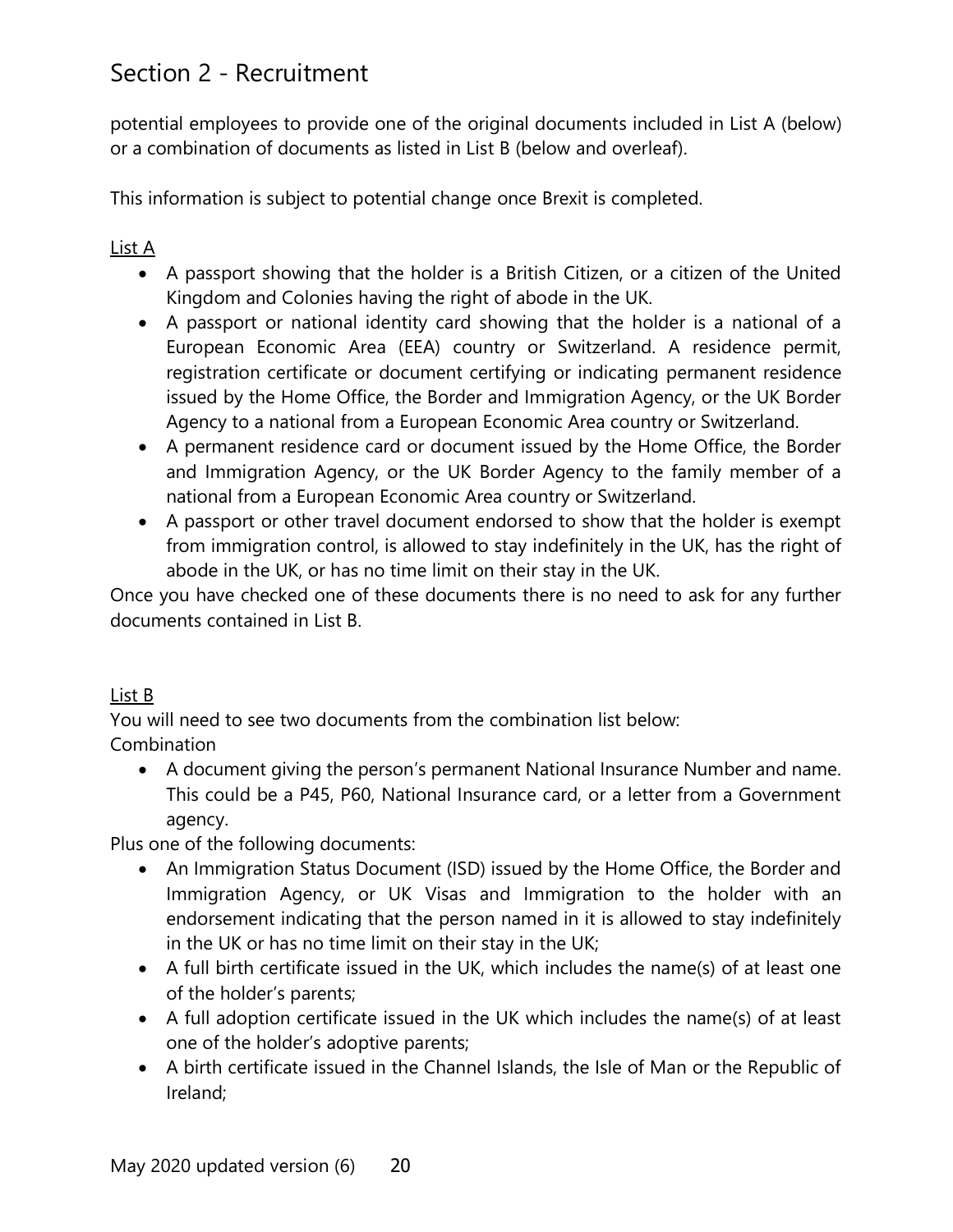Continued…

- An adoption certificate issued in the Channel Islands, the Isle of Man or Ireland;
- A certificate of registration or naturalisation stating that the holder is a British Citizen;
- A letter issued by the Home Office, the Border and Immigration Agency, or UK Visas and Immigration to the holder which indicates that the person named in it is allowed to stay indefinitely in the UK.

Please note that if an employer checks an original document (e.g. a biometric residence permit) or a combination of two original documents specified in List B, the employer must carry out a follow-up check at least once every 12 months after the date of the preemployment check. Therefore, a note should be made of the date of the pre-employment check or the previous follow-up check in order to do so.

The employer must carry out a follow-up check because a document or combination of documents specified in List B will indicate that there is a time limit on the employee's legal right to work in the UK and you will need to ensure that the employee has retained that right. The employer will not be required to carry out a further follow-up check if the employee has presented an original document or a combination of two original documents specified in List A for a follow-up check.

Further information can be obtained from the guidance available on the UK Visas and Immigration website: [https://www.gov.uk/government/organisations/uk-visas-and](https://www.gov.uk/government/organisations/uk-visas-and-immigration)[immigration](https://www.gov.uk/government/organisations/uk-visas-and-immigration)

# **Job Offer**

Once a decision has been made as to which candidate to employ a telephone call should be made to the candidate offering them the position subject to references being received which are satisfactory to the organisation. A provisional start date should be agreed if possible.

A job offer letter should then be sent, together with two copies of the Contract of Employment. The prospective employee should sign both copies, retaining one copy for their records and returning the second copy of the Contract to accept the terms and conditions.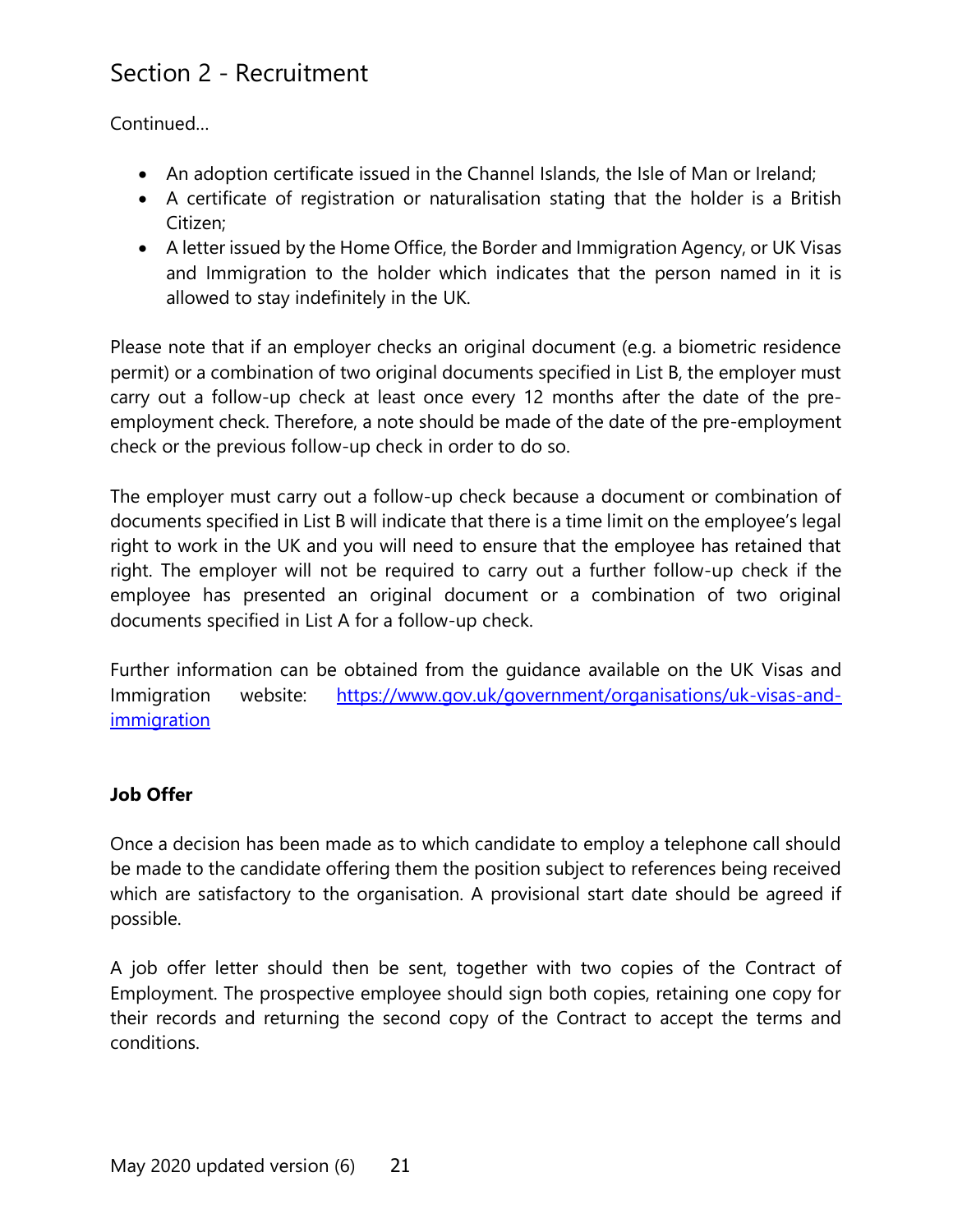If a start date has not yet been agreed a letter may be sent offering the job (subject to references being received which are satisfactory to the organisation). The prospective employee should be requested to sign and return a copy of the offer to accept the terms and conditions.

If references have not already been received, the requests should now be sent after obtaining the prospective employee's consent to do so.

#### **Recruitment Paperwork**

All the recruitment paperwork, including the completed application forms, selection information, copies of letters and interview notes should be kept securely (locked in a cabinet) for a period of 6 months after the appointment has been made. This will ensure that you have any necessary documentation should a claim be made against you for discrimination.

It should be noted that discrimination claims may be made to a tribunal by an applicant for up to 3 months after the time when the alleged discrimination occurred.

Once the 6 months has passed the paperwork for the unsuccessful candidates should be shredded in order to comply with the General Data Protection Regulation (GDPR).

#### Recruitment Checklist

- $\square$  Has committee authorisation been received?
- $\Box$  Has funding been agreed?
- $\Box$  Have advertising budget / costs been agreed?
- $\square$  Has a Job Description been prepared?
- $\Box$  Has a Person Specification been prepared?
- $\square$  Where will the advertisement be placed?
- $\square$  Who will be on the interview panel?
- $\square$  Has an interview date been agreed?
- $\square$  Will the role require a DBS Enhanced Disclosure?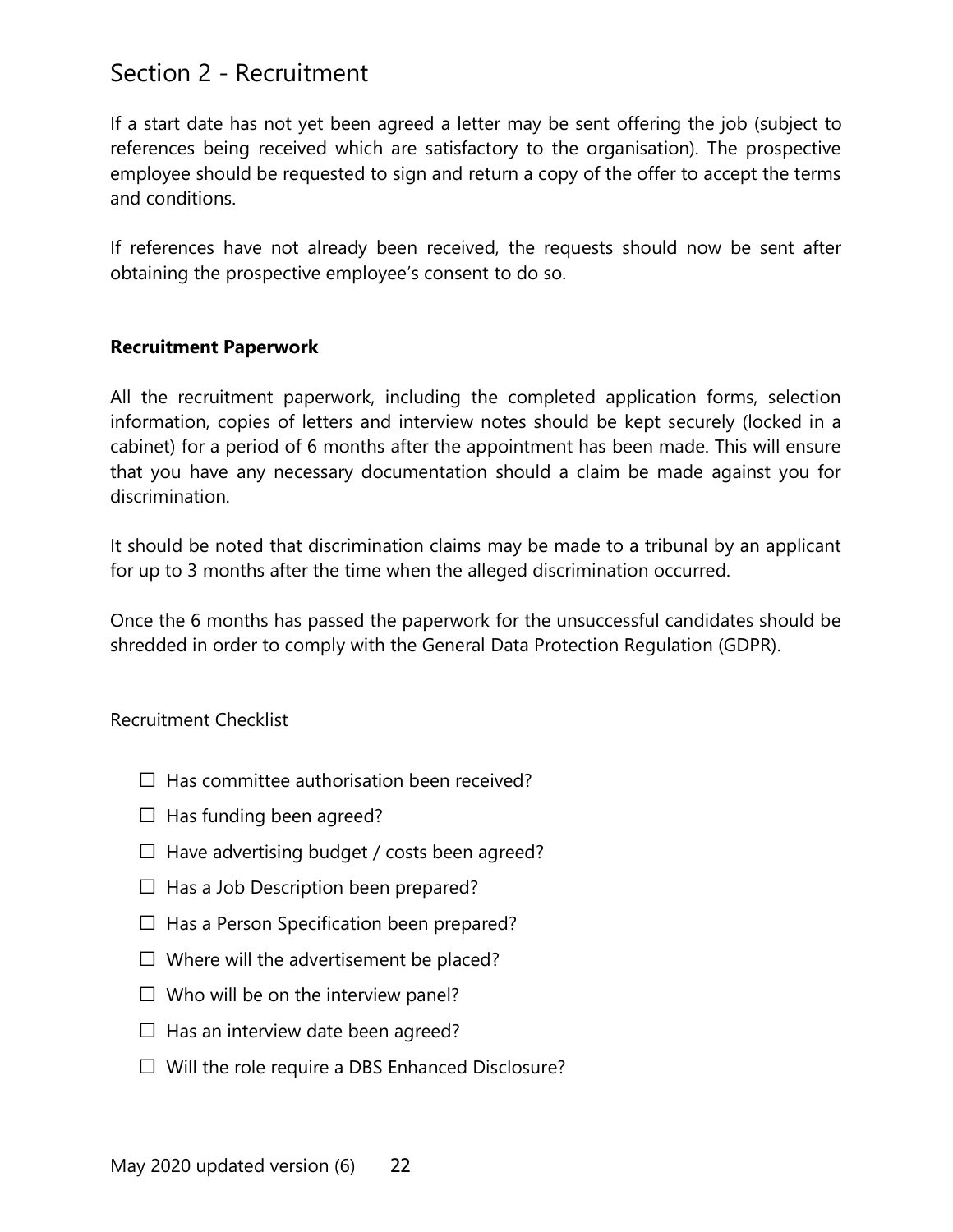# Section 3 - Documentation

## **Documentation**

It is essential that the necessary paperwork is completed in order to comply with employment legislation. Where a written contract does not exist the employee is protected under a verbal contract by statutory legislation. However, it is fair and proper that the terms and conditions of the employment are set out in writing; this will also offer protection to both the employer and the employee.

#### **Written particulars**

Employees have the right to a written statement of the particulars of their employment (the terms and conditions) within two months of their employment. Some of the particulars must be contained within one document with others being permitted in a separate document.

The following information is required to be produced in one document:

- Name of employer
- Name of employee
- Date when employment began
- Date when continuous employment began
- Scale or rate of salary (or pay) or the method of calculating pay (perhaps if hourly paid)
- Intervals at which remuneration will be paid
- Details relating to hours of work (which will include normal hours of work)
- Holiday entitlement (with details regarding accruing holiday pay, for example on termination of employment)
- Job title or brief job description (although the full list of duties is not appropriate as it is better if these are not contractual)
- Normal place of work

The information which may be provided in a separate document is as follows:

- Terms relating to sickness absence and sick pay
- Details of pension and pension scheme
- Period of notice which each party must give to terminate the employment
- The termination date of a fixed term contract or the likely length of a temporary contract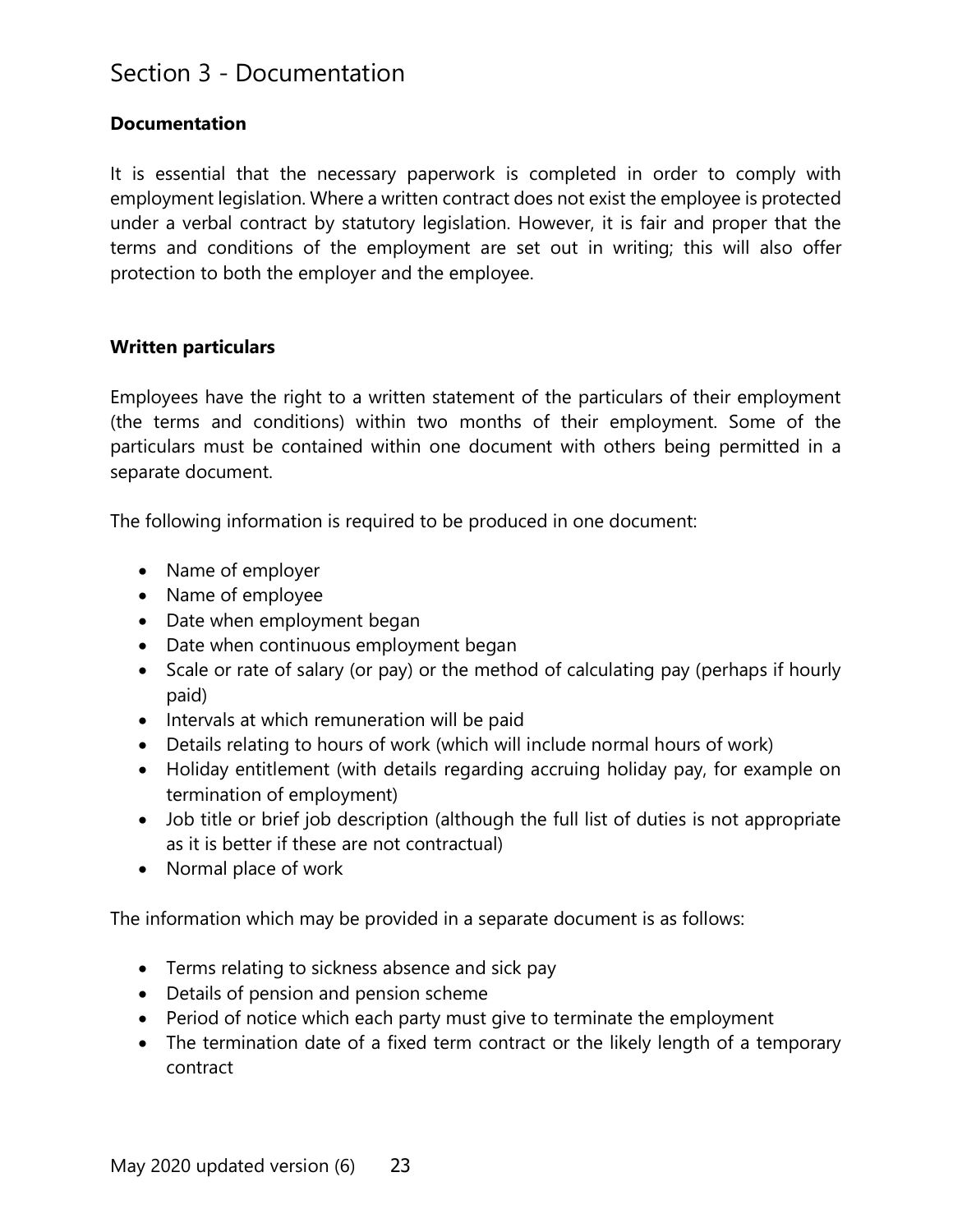# Section 3 - Documentation

- Details of any collective agreements which may affect the terms and conditions of the employment
- Details of the disciplinary and grievance policy and procedures, including details of the name of the person(s) to whom the employee can raise a grievance or appeal if they are dissatisfied with any disciplinary decision

In practice the first list may be provided in the offer letter to the employee with the full details being included in the Contract of Employment.

# **Contract of Employment**

The Contract of Employment provides the legal basis for the terms of employment. It is a matter of fairness and justice that an employee knows under what terms they may accept the appointment.

There should be two copies provided of the Contract of Employment each signed by both parties: the employer retains one copy and the employee retains the other.

Any changes made to the Contract of Employment should be made with the agreement of both parties and should be confirmed in writing. The letter will then form a codicil to the Contract of Employment and should be attached to it.

When a Contract of Employment has not been issued, a verbal contract exists. The terms and conditions will be those which have applied to the period of employment and become terms provided by custom and practice. However, although the employee has statutory rights in such a situation, the employer has less protection and should negotiate with the employee to produce a written contract, which will encapture the terms of the employment.

A sample Contract of Employment and amendment letter is available in this document.

Sessional Workers and workers employed to work a variable number of hours per week should be issued with a Zero Hours Contract of Employment. A suggested Sessional Worker / Zero Hours Contract of Employment is available in this document.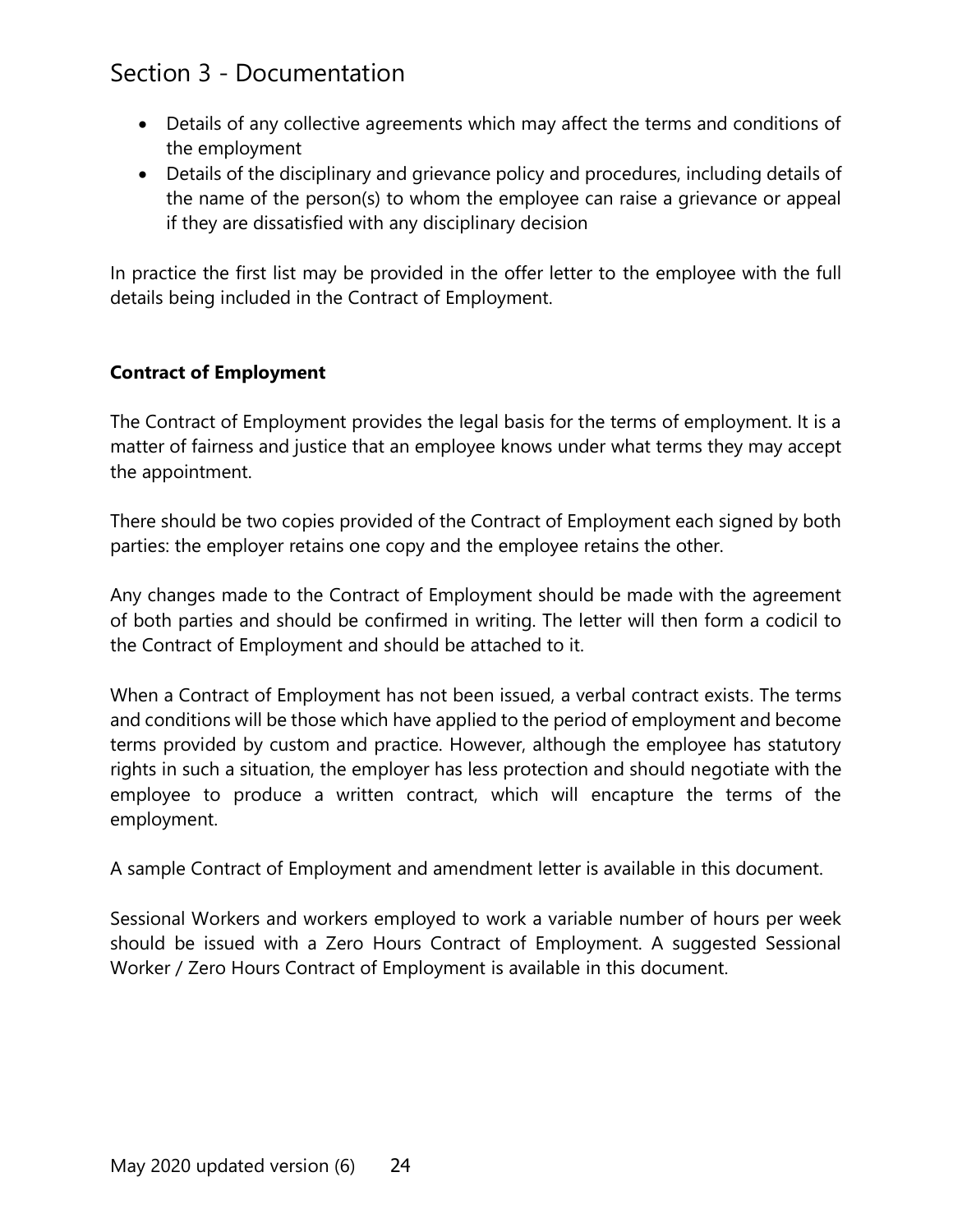# Section 3 - Documentation

# **Probationary period**

It is usual for the first weeks or months of the employment to be regarded as probationary. The actual length of the probationary period will be noted in the Contract of Employment. Three or six months is a typical period, depending upon the type of position. Generally: the more senior the position, the longer the length of the probationary period.

A reduced period of notice will be required to terminate the contract during the probationary period – typically one or two weeks.

The purpose of the probationary period is to ensure that both the employer and employee are happy with the appointment. Therefore, it is vital that the performance of the employee is monitored carefully and closely during the probationary period by the designated line manager. It is helpful to both the employee and employer if targets for achievement during the probationary period are set within the first two weeks of the commencement of the employment. Regular review sessions should take place. Any performance concerns should be discussed with the employee and noted on the personnel file.

An employee should be fully aware of any performance issues and opportunity given for the employee to improve. In the unlikely situation when performance does not meet the required standards the contract may be terminated. It should be noted that in the event of a contract termination, an employee does have the right of appeal. An evaluation should take place prior to the post being re-advertised to ensure that the fault does not lie in the recruitment process.

# **Confirmation of Position**

Once the probationary period has been successfully completed, a letter should be sent to the employee informing them of this and confirming their position.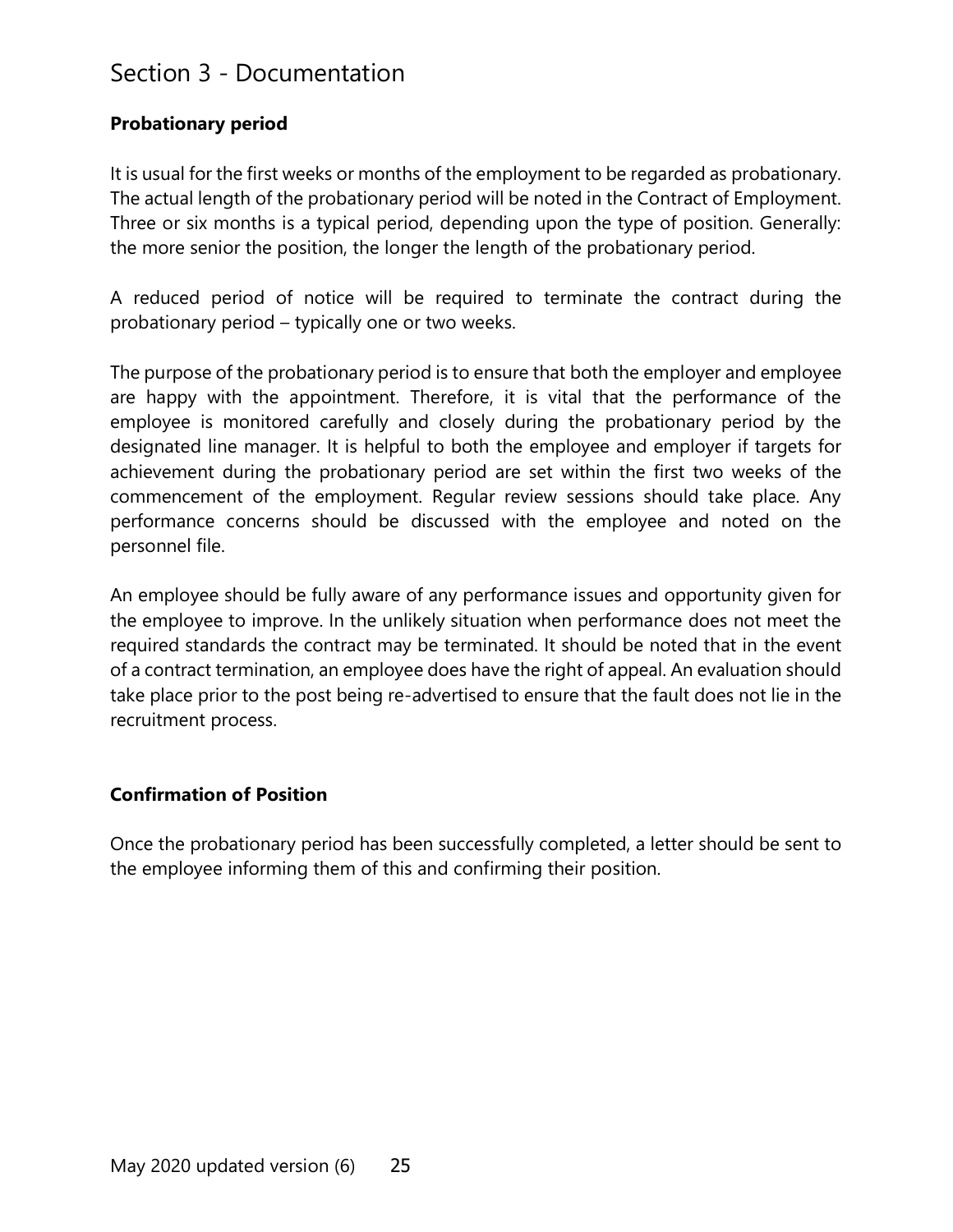## **Pay and Reward**

When looking at the level of pay and reward it is important to consider the entire remuneration package as a whole. This will include salary, pension, holiday entitlement, flexible working hours, time off for appointments, compassionate leave, life assurance, provision of equipment, car / car allowance, subsistence allowance and training provision. Often charitable organisations have provided increased intangible benefits to balance their inability to pay the market rate of pay.

Consideration should be given as to whether the level of pay is sufficient:

- To attract suitable employees
- To retain satisfactory employees
- To reward employees for their loyalty, effort, experience and achievement.

There will be several influences on the pay level:

- Minimum to fulfil legal obligation in relation to the National Living Wage.
- Competitive it will be necessary to pay the local market rate for a specific type of work in order to attract the calibre of candidates.
- Equitable to provide a fair rate of pay for an employee in a particular type of work.
- Motivational to provide an incentive for the employee.
- Cost-of-living to keep pace with inflation.
- Incremental increases.

Where funding has been obtained for an appointment it will be necessary to consider the cost of the appointment over the project period to ensure that there are sufficient funds to pay for a cost-of-living increase throughout the duration of the project, the approximate cost of paying expenses, any training needs, the cost of non-managerial supervision and equipment costs as well as considering the "on-costs" of employment which include employers' National Insurance payments, pension costs, provision for redundancy payments etc.

The level of pay can be determined by considering the duties in the Job description and the calibre of candidate required to match the person specification. The evaluation of the job role will determine the level of reward. It is also useful to look at advertisements for similar roles as this will provide information regarding the local market rate paid for similar work. Where possible the pay rate should be linked to a professional scale, such as the NJC (National Joint Council Salaries Agreement - used by Local Authorities' Administrative, Professional, Technical and Clerical Services) and JNC (the Joint Negotiating Committee for Youth and Community Workers) pay scales. These are published pay scales used by both the public and voluntary sectors and are generally available on the internet.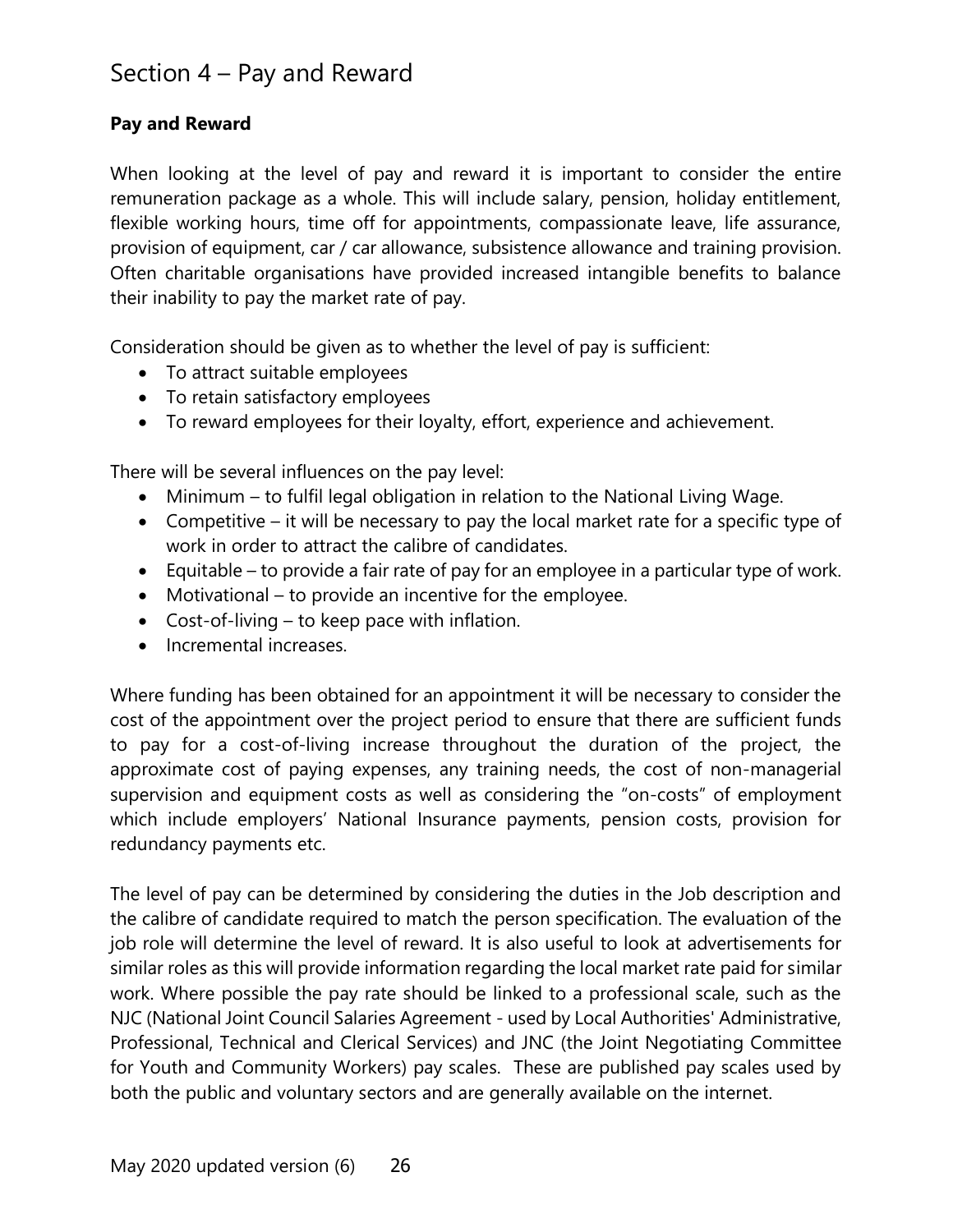## **Payment Information**

The level and method of payment will be included in the employee's Contract of Employment.

However, some further information will be needed in order that you can make the payments to your employee. You will need their full name and address, National Insurance number and tax details, which are usually provided on their P45 if they have been in previous employment. A completed HMRC starter checklist is also required. Additionally you will need the details of the bank account into which payment will be made.

Many payroll software packages also require information relating to the marital status of the employee which may be necessary for tax purposes.

A sample Payroll Information Form is available in this document.

Some agencies may operate a computerised payroll service for projects. HMRC offers free payroll software for employers with 9 or fewer employees. These services will take away some of the potential problems relating to the calculation of tax and national insurance as well as student loan deductions and statutory payments such as Statutory Sick Pay, Statutory Maternity Pay, Statutory Adoption Pay and Statutory Paternity Pay. However, whether or not you use a payroll agency, the legal responsibilities of the employer remain with the project.

## **National Minimum Wage and National Living Wage Rates**

Workers must be at least school leaving age to get the National Minimum Wage and must be 25 or over to get the National Living Wage. These rates apply to all "workers" (that is anyone whose work is determined by a contract).

The rates are set by the government and change annually on  $1<sup>st</sup>$  April. The rates are split into age bands. Although this does not fall foul of the Equality Act, some employers prefer to pay all their employees the adult rate (National Living Wage).

The current rates with effect from 01/04/2020 are:

| Under 18           | £4.55 |
|--------------------|-------|
| 18 to 20 year olds | £6.45 |
| 21 to 24 year olds | £8.20 |
| 25 and over        | £8.72 |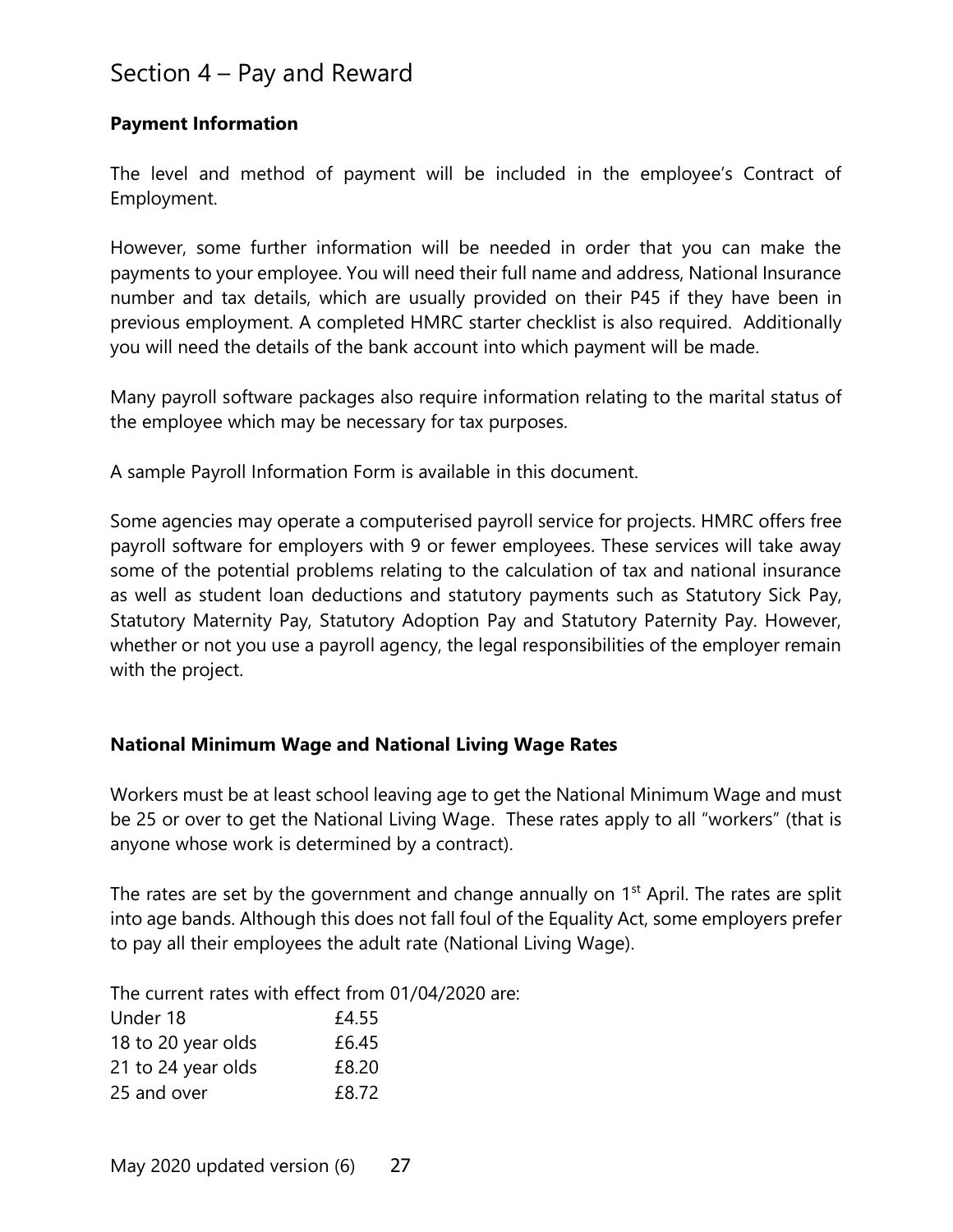The current rate of accommodation offset is £57.40 per week (£8.20 per day). This is applicable where an employee is provided with accommodation and their pay is reduced in order to off-set the cost of the accommodation.

Where accommodation is offered to volunteers, legal advice should be obtained from a solicitor.

The Diocese recommends a minimum hourly payment of the National Living Wage Foundation rate which is currently £9.30 per hour. New rates are announced annually in November and employees should receive the new rate by 1 May the following year.

#### **Holiday Entitlements**

Statutory holiday entitlements are laid out under the Working Time Regulations. The statutory entitlement with effect from  $1<sup>st</sup>$  October 2008 is 5.6 weeks which equates to 28 days and includes the statutory public holidays (8 days a year in England).

For example, a part time worker who works 3 days per week will, from October 2008, be entitled to 5.6 weeks (annual entitlement) x 3 (number of days worked per week) = a total of 17 days holiday per year.

Provided that 28 days' holiday is taken every leave year, any additional contractual holiday entitlement may be carried over if agreed between the employee and the employer.

Holiday dates should be agreed well in advance between the employer and employee. Employees do not have the right to choose holiday dates without due consideration to workers, employers, etc.

#### **Expenses**

It should be agreed with the employee in advance what expenses will be paid. The reimbursement of expenses should be made by the completion of an Expenses Claim Form, with receipts attached, which should be authorised by the employee's manager. This will provide the necessary audit trail.

Mileage expenses should be reimbursed at an agreed rate, not exceeding that provided by HMRC.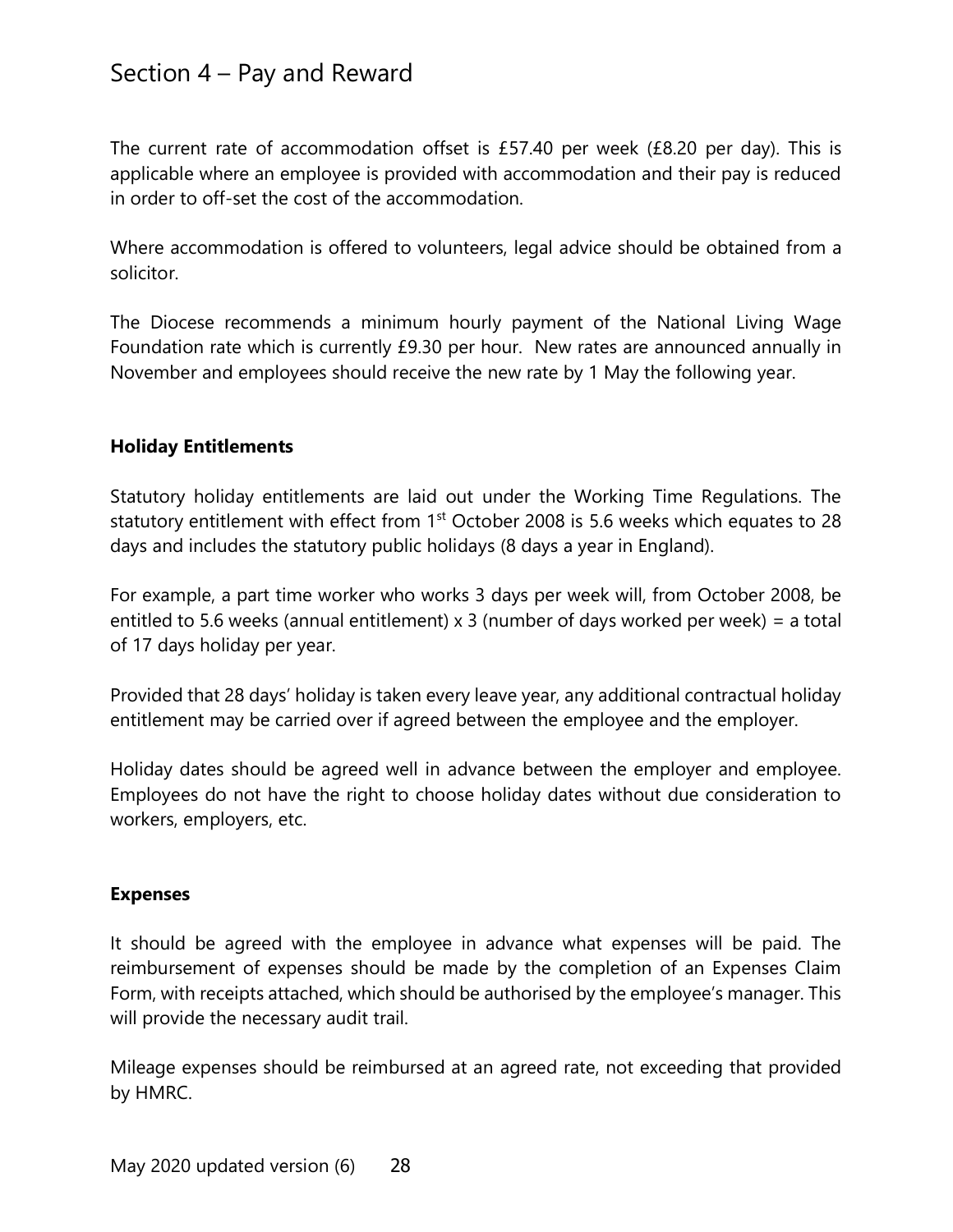A sample Expenses Claim Form is available in this document.

#### **Pension Arrangements**

The government would like all employees to have access to a pension scheme.

All employers must offer a workplace pension scheme by law and automatically enrol eligible employees.

The Pensions Act came into effect in October 2012, bringing the introduction of Auto-Enrolment. The rules require employees to make a contribution to a pension and the government will oblige all employers to pay a minimum contribution into a pension plan for all eligible staff.

Employers with 5 or more staff no longer have to choose a stakeholder pension scheme as they are now required to enrol staff into a scheme suitable for auto-enrolment.

Stakeholder pensions did not require the employer to make any contribution towards the employee's pension but to administer the scheme on behalf of the employee.

Organisations with existing stakeholder schemes may be able to use them. However, you will need to check with the provider that it meets the criteria for auto-enrolment.

Auto-Enrolment applies to all employees aged between 22 and the State Retirement Age who have one month of service with an employer and earn a minimum of £10,000 (figure may change annually) in any year, although employees earning less than this amount may request to opt in). The minimum contribution levels are:

Employee 5% (including 1% tax relief) Employer 3%. (8% in total).

Employees may opt out of the auto-enrolment scheme but will be re-enrolled automatically every three years. Employers will receive hefty financial penalties for encouraging employees to opt out.

Further details are available from the Pension Regulator: <http://www.thepensionsregulator.gov.uk/>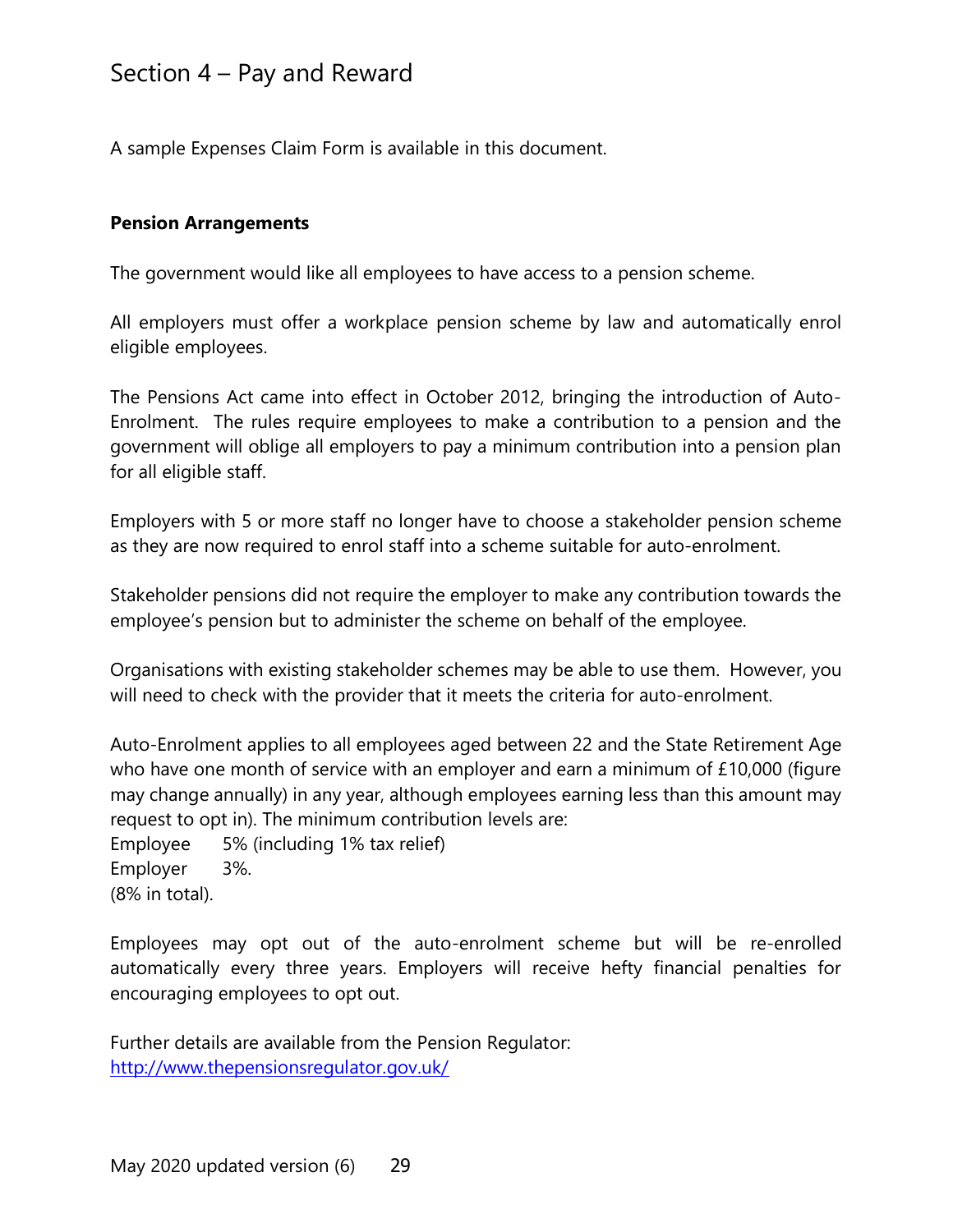<https://www.gov.uk/workplace-pensions>

The government has established the National Employment Savings Trust (NEST) which is, in effect, a default national pension plan into which employees and employers can make their contribution. Employers can offer an alternative pension plan in place of NEST provided their plan meets minimum requirements.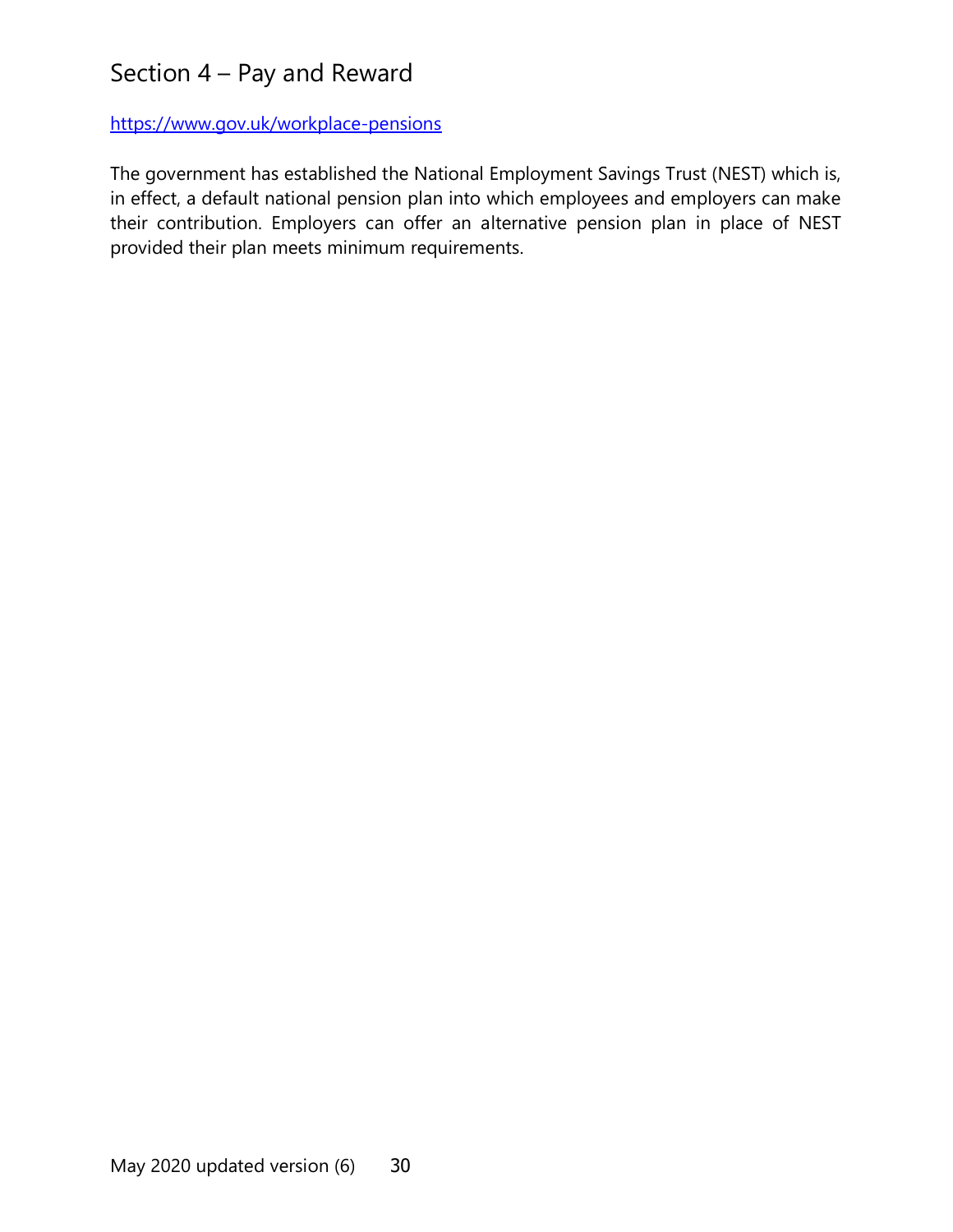## **Performance Management**

Once the employee is in place it will be necessary to evaluate the performance of the employee in order to focus on the expected and actual contribution.

It is helpful to both the employee and the employer to know and understand what expectations exist relating to a particular job role in order that they can endeavour to achieve them. The capacity to meet these expectations will depend upon factors such as:

- The capability of the employee
- The level of management support available
- The processes, systems and resources available to the employee.

In order to ensure that the employee can perform at an optimum level there will need to be regular meetings between the manager and employee in the form of regular review or appraisal, feedback and coaching.

#### **Work-life balance**

An efficient and effective employee will require a sensible balance between the time spent on their work activities and the demands of their home life. An unrealistic and unachievable workload will cause stress on the employee as well as a failure in the employer's duty of care.

Regular meetings with the employee will ensure that this balance is being achieved.

An enthusiastic and committed employee can soon overwork themselves by striving to achieve results. This can be especially evident in faith-based roles where the employee is keen to work for God. However, a stressed and ill employee will not be able to achieve much.

Where an employee is a lone worker it is important to monitor their working hours – not just to comply with working time regulations, but also to ensure that they are safe. A manager should be responsible for knowing where the worker is. The Suzy Lamplugh Trust can provide information on this aspect.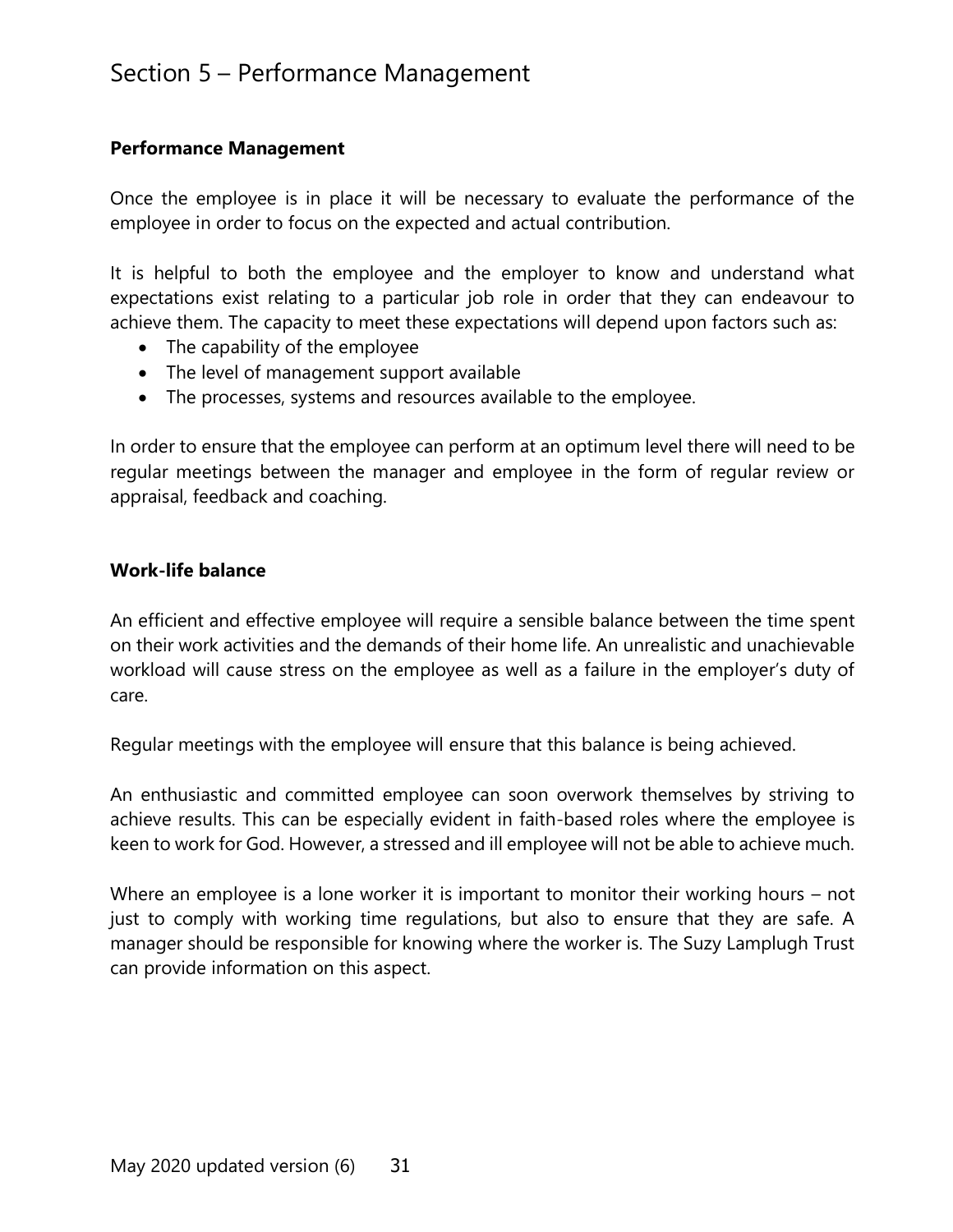## **Staff Retention**

Regular feedback and recognition of achievements form essential elements in the retention, performance and satisfaction of employees. It is a costly process to recruit an employee, so it is sensible to ensure that the organisation is able to retain employees. Two-way communication between the employer and employee will bring any issues to light at an early opportunity.

## **Coaching & Supervision**

Coaching is usually carried out on a one-to-one basis and can be a less formal process than a review or appraisal. It is seen as a vehicle to achieve effective individual development.

The role of the coach is that of a facilitator, to encourage the individual to identify solutions and establish ownership of an issue in order to make an improvement. The coach may need to assist the individual to find a solution but should not merely "tell" the individual what they should do! The coach may be a professional person but should be someone with a knowledge of the work of the project.

The coach may need to:

- Give the individual constructive advice and feedback
- Provide support and a listening ear
- Give the individual the freedom to try something, and the courage to fail
- Facilitate development and set agreed objectives
- Challenge and demand excellence.

The coaching process will be a circular process of plan, do and review.

It is helpful for the development of the employee to conduct regular coaching sessions. The sessions may consider work-related performance issues as well as behavioural issues and should help to achieve increased performance and job satisfaction for the employee.

Although the coaching process can be time consuming it should be seen by both parties as a good investment of their time.

The cost of professional supervision will have been included in the employment costs of the worker. A professional person will meet with the employee to discuss their progress and workload as well as providing guidance on professional standards. This is particularly important where the employee is providing such professional services as counselling as the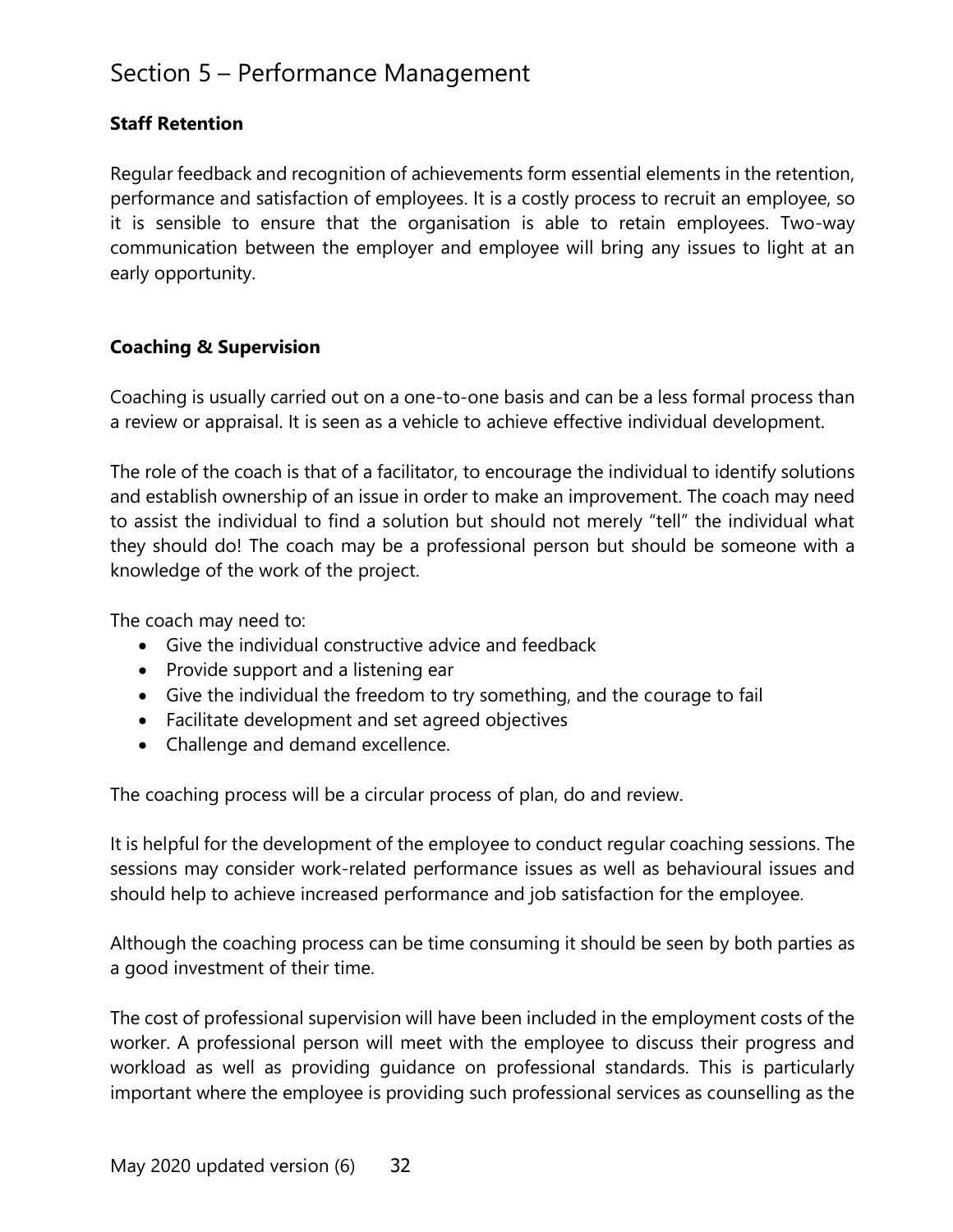supervision will ensure that the employee remains within professional boundaries as well as providing a confidential opportunity for the employee to "offload".

## **Review / Appraisal**

The review or appraisal process will give an opportunity to consider the employee's performance in the job role, to identify objectives and priorities for the short and longerterm future and agree any development or training needs required to achieve these.

This process is usually carried out annually with regular, less formal one-to-one coaching sessions at more frequent intervals to keep a check on the progress made to achieve the goals and re-evaluate any areas as necessary.

The review process will provide feedback to the employee, provide the motivation to achieve future goals and provide the strategy for improving performance. It should lead to a higher level of job satisfaction for the employee.

A good review process will encourage self-review by the employee as well as the employee being reviewed by their manager (the reviewer). Sometimes feedback is obtained from others with whom the employee has contact within the performance of their job. The reviews should be exchanged prior to the review meeting taking place which will allow both the reviewer and reviewee (employee) to consider the information and prepare for the meeting. This may be particularly helpful where the employee and employer have different ideas as to the priorities of the role or the direction in which the role should progress. The goals or objectives for the coming period should be agreed. There should be no more than about 5 objectives and these should include the immediate, short-term and longer-term aspects of the role. Personal development may be included as well as the more-measurable objectives to be achieved.

The review is also the opportunity to update the job description (with the agreement of the employee) and ensure that it reflects any changes in the direction of the job. Once agreed the new job description should be dated and issued to the employee with a copy retained on their personnel file.

It should be noted that the review is not the vehicle for dealing with poor performance issues – these should be dealt with as they occur and not left to an annual review. In essence there should not be any surprises for the employee at their review meeting.

A sample review scheme is available in this document.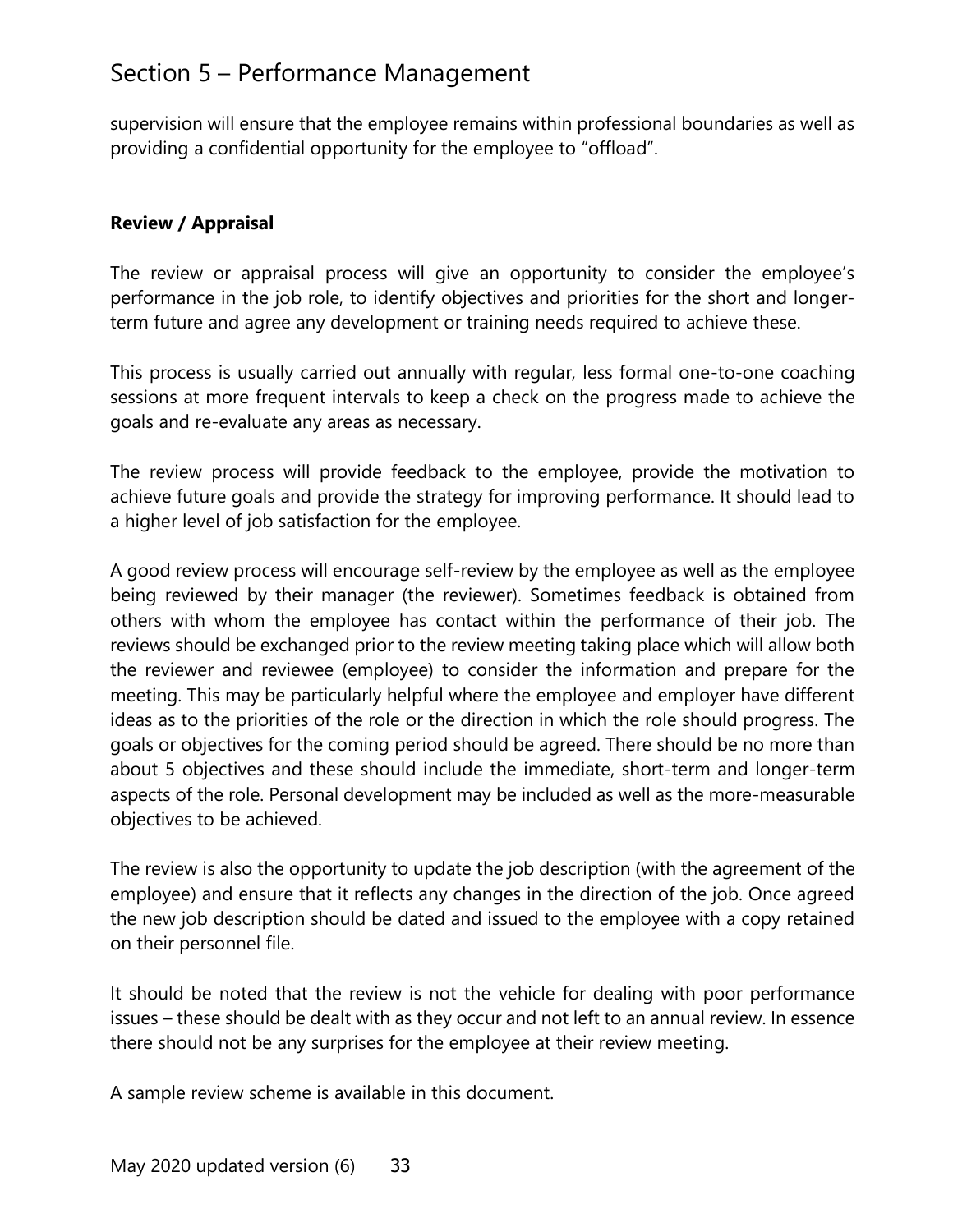## **Training**

It is important for the employee to receive adequate training to allow them to perform their role well. Training in new skills will provide development opportunities for the employee as well as being of benefit to their employer. It may assist to retain a good employee.

Some training opportunities can be expensive, although there are some charitable trusts and government bodies which may provide funding.

Training needs may be identified during the appraisal process when it may become clear which new skills, or improved skills, will be necessary to fulfil the role during the forthcoming period. However, some training needs may be mandatory, for example, to adhere to legislative requirements relating to Health and Safety, First Aid and Food Hygiene. Such training needs should be given priority.

There are numerous methods of training that can be provided which don't necessarily incur the level of expense that attending a day conference or course may incur. Additionally, different individuals prefer to learn in different ways and so consideration should also be given to the specific preferences of the individual. Some types of training methods include:

Study course Conference Reading Searching the internet Sitting alongside a person to learn a new skill Job shadowing

Many of these will only incur time costs; others will have expensive fees.

Where an employee is offered an expensive training programme, it may be worthwhile to agree with the employee that the training will be provided but that the employer reserves the right to recover a proportion of the training costs should the employee leave the organisation within a certain period (perhaps one year) after completing the training or qualification. This will ensure that the organisation receives a suitable return on the investment of the training programme. Part-time workers should not be prejudiced when an employer offers training.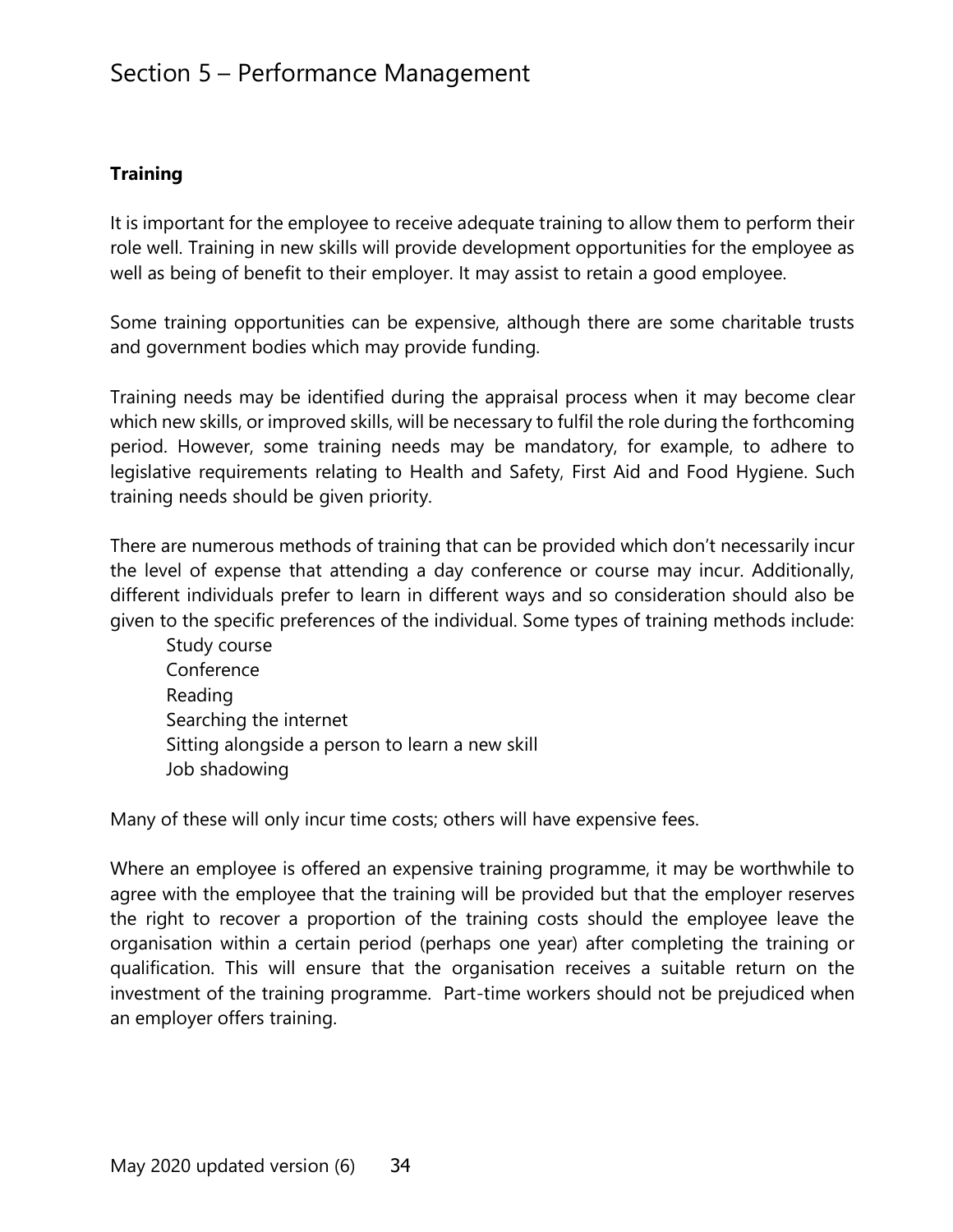## **Absence Management**

It is important to keep accurate records of absence. Holiday absences should be logged to ensure that the employee is managing their time off wisely as well as the employer adhering to the Working Time Regulations. A suggested holiday record card is available in this document.

Sickness absence records should also be kept as these records will be needed if the employee becomes eligible for any statutory benefits, such as Statutory Sick Pay or Employment Support Allowance. A suggested sickness record card is available in this document.

When an employee is unable to work due to sickness, they should notify their employer on the first day of absence within one hour of being due to start work. They should inform the employer of the likely duration of the absence and agree to make contact again should they not be well enough to return to work. They should update the employer on a regular basis in order that the employer can arrange alternative cover for any urgent work.

Employees can self-certify for a period up to 7 days in a row. This includes non-working days, such as weekends and bank holidays. Once beyond this, if the employee is still ill and taking sick leave, they must provide proof of illness and furnish their employer with a doctor's 'fit note' (sometimes called a 'sick note').

On the employee's return to work a meeting should be held with the employer and their manager. A discussion should take place so that the employer can be sure that the employee is well enough to return to their job including making any necessary adjustments, whether these need to be temporary or permanent. This will also fulfil the employer's Health and Safety obligations and reduces the risk of any potential claims for stress. It will help to identify where the Equality Act applies.

A return to work interview template form is available in this document.

Intermittent, regular, short-term absence is usually more disruptive to an organisation than a single, long period of absence. Thus, it is important to complete a return to work interview after each spell of absence.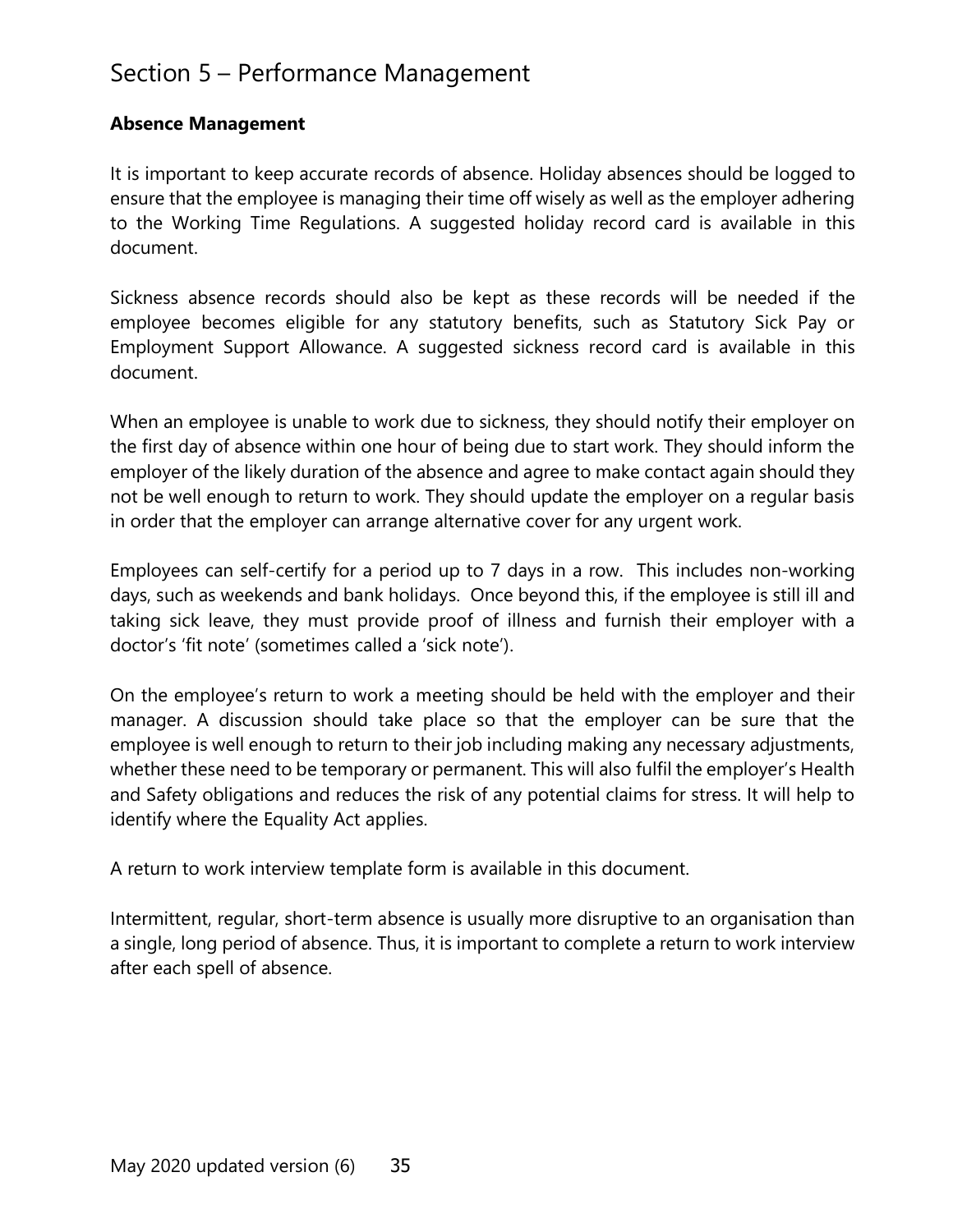## **Dismissal and Redundancy**

#### **Dismissal procedures**

There are dismissal procedures which are included in the ACAS (Advisory, Conciliation and Arbitration Service) Code of Practice. Generally, the process is as follows:

- Establish the facts
- Notify the employee in writing
- Hold a meeting
- Allow the employee to be accompanied
- Decide action
- Inform the employee of the result
- Provide employee with the opportunity to appeal.

Further details can be found in the sections on redundancy and disciplinary, grievance and appeal procedures.

#### **Redundancy**

There are guidelines for making employees redundant and, indeed, for determining whether or not a redundancy situation exists. ACAS has advice and guidance available on its website: <https://www.acas.org.uk/redundancy>

Best practice suggests that the following steps are taken:

- Write to the employee notifying them of the reason for the redundancy and invite them to a meeting to discuss it.
- Hold a meeting with the employee to discuss the redundancy at which the employee has the right to be accompanied. Notify the employee of the decision and the right to appeal.
- Hold an appeal meeting (if employee wishes to appeal) at which the employee has the right to be accompanied – and inform the employee of the final decision.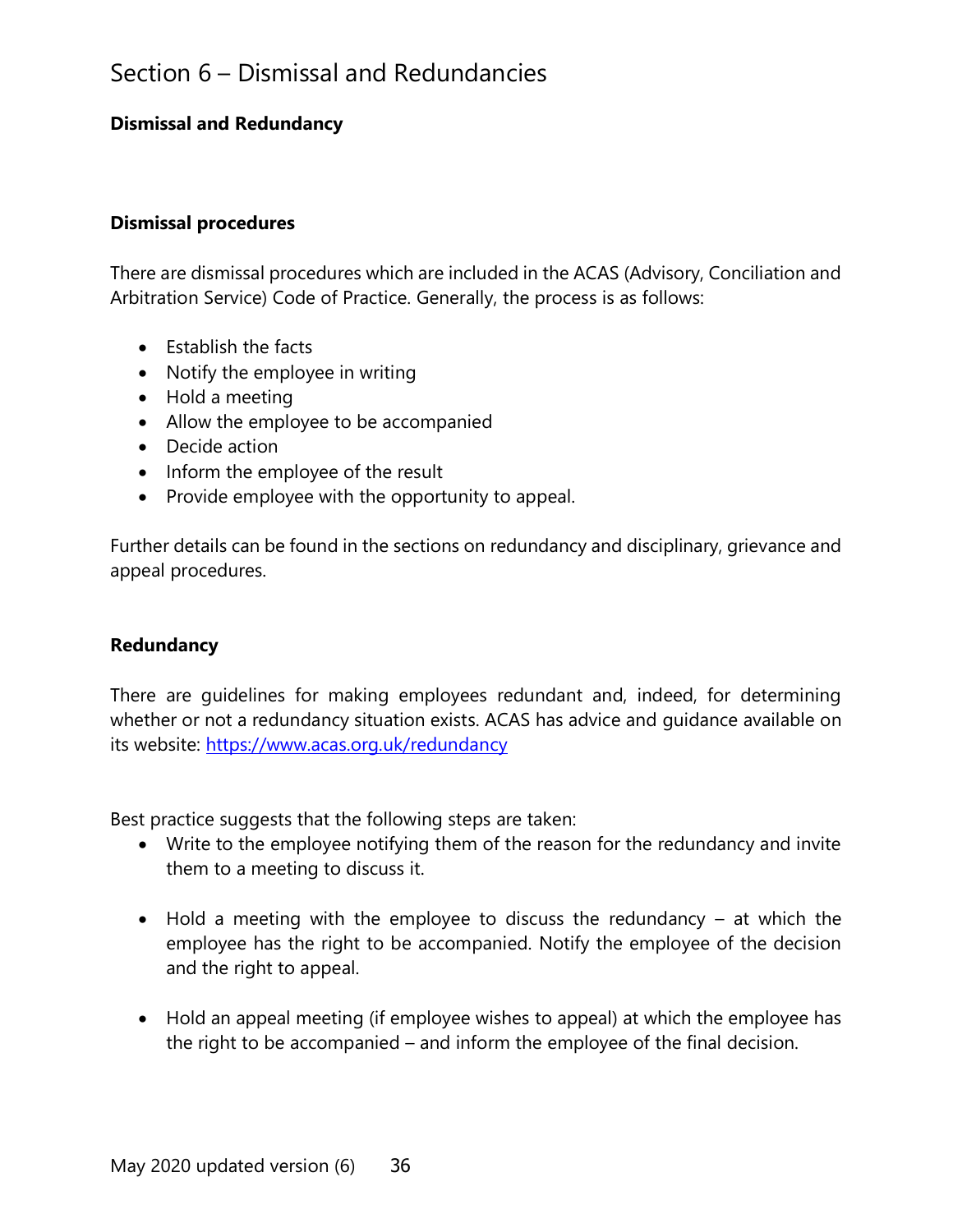## **Reasons for Redundancy**

For entitlement to redundancy payments, under the Employment Rights Act 1996, redundancy arises when employees are dismissed because:

- the employer has ceased, or intends to cease, to carry on the project for the purposes of which the employee was so employed; or
- the employer has ceased, or intends to cease, to carry on the business in the place where the employee was so employed; or
- the requirements of the project for employees to carry out work of a particular kind has ceased or diminished or are expected to cease or diminish; or
- the requirements of the business for the employees to carry out work of a particular kind, in the place where they were so employed, has ceased or diminished or are expected to cease or diminish.

## **General Information on Redundancies**

- If you have less than 20 employees there is no formal consultation period
- If an employee has less than 2 years' service, there is no entitlement to redundancy pay
- The redundancy process does not apply where employees are on a Fixed-Term contract of less than 2 years – but also see section on ending a fixed-term contract
- Employers need to "warn and consult" employees about impending redundancies
- Employers must take reasonable steps to re-deploy
- Where less than 20 employees are being made redundant the employer is required to give individual notice of dismissal, but it is best practice to consult for a period of 30 days
- The employer must disclose the reason for redundancies and the number of proposed redundancies
- The employer needs to inform employees of the proposed method of calculating redundancy pay (i.e. statutory or enhanced)
- The employer must give statutory or contractual notice of termination of the contract of employment (due to redundancy) – whichever notice period is longer. The statutory notice is 1 weeks' notice for service up to 2 years, for service of  $2 -$ 12 years, 1 weeks' notice is required for every year of completed service up to a maximum of 12 weeks
- The employer can agree with the employee to give pay in lieu of notice, if preferred
- During the notice period, employees have the right to "reasonable" time off with pay to attend interviews, look for new employment and attend training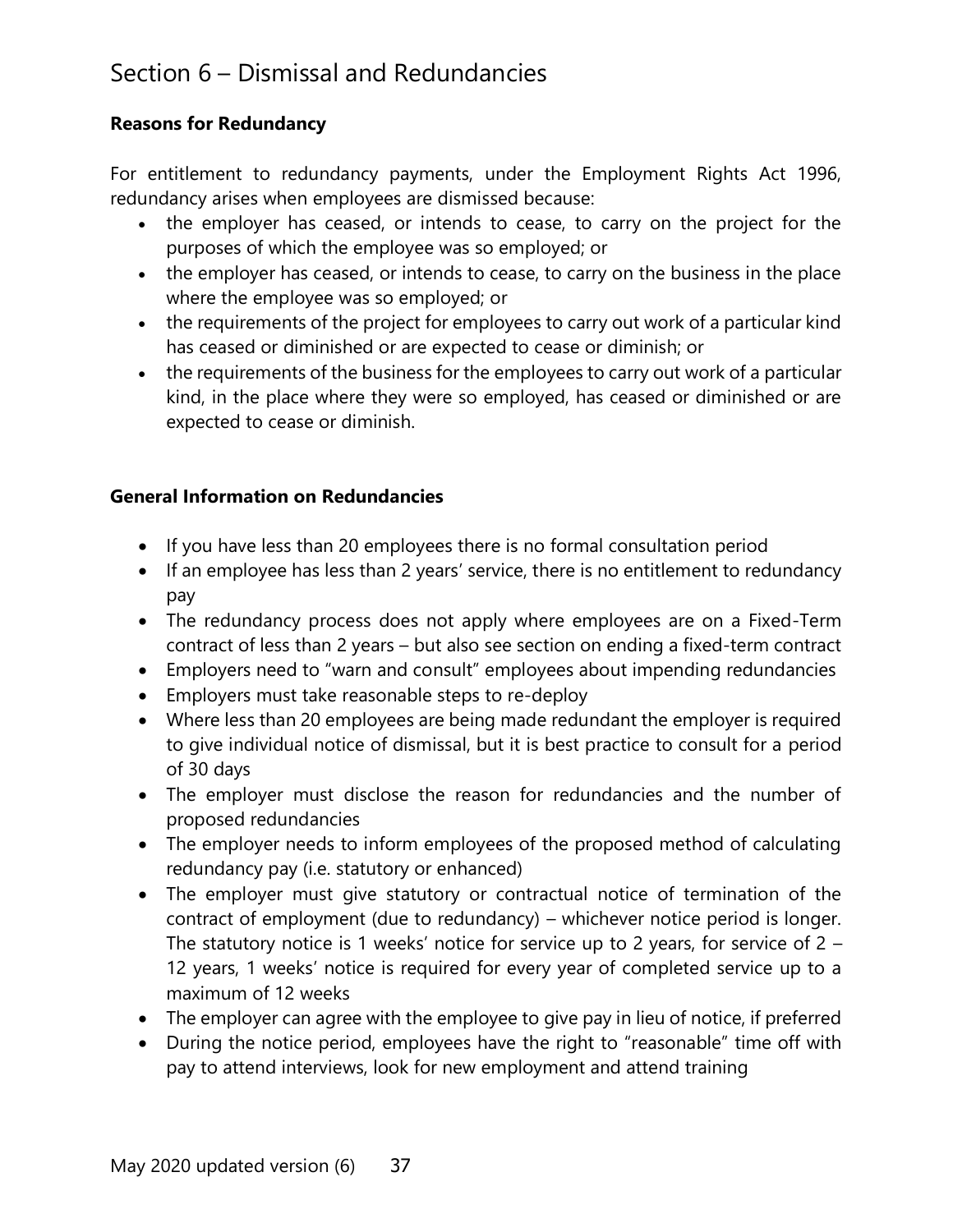- If the employee is offered re-engagement (alternative work) there is a right to a 4 week trial period in the new post
- "Bumping" is a term used to consider who else may be made redundant, for example, it may not necessarily be the person doing the particular job that is to be redundant. However, employers should take care with deciding on who should be included in the selection pool e.g. look beyond one department / division, look at all workers with same skills
- Employers must have a "fair and reasonable" selection process: appropriate pool; selection criteria; who will carry out selection exercise?
- With regard to the selection pool: is there any agreed procedure / policy; type of work that the employees in the pool are carrying out; any other groups of workers doing similar work; check whether any of the jobs are interchangeable and look across divisions and departments
- Selection criteria: this must be applied fairly and objectively (the first in, first out criteria should not be used as this would fall foul of age discrimination legislation, similarly, care should be taken when using absence figures due to Equality legislation, but punctuality can be considered); there should be individual consultation (even for less than 20 employees) that is proper and genuine; employees may be accompanied to redundancy consultation meetings; explain why job is "at risk" of redundancy; if a matrix being used for selection you should show the matrix to the employees and explain how you will use it; discuss possibility of alternative work / solutions; employees have right to appeal against selection for redundancy; inform employee of (only) their own matrix score
- Redundancy pay is calculated on the basis of a week's pay and is capped at £538 (w.e.f. 06/04/2020). This amount usually changes annually.

# **Ready Reckoner for Redundancy pay**

The information needed to calculate statutory redundancy pay is as follows:

- Start date of employee
- Date of birth
- Amount of weekly pay (or salary divided by 52)

Redundancy pay is based on age and number of completed years of service: Under 22 years of age  $-$  1/<sub>2</sub> week's pay per completed year of service 22-40 years of age – 1 week's pay per completed year of service 41 years of age  $+ - 1\frac{1}{2}$  weeks' pay per completed year of service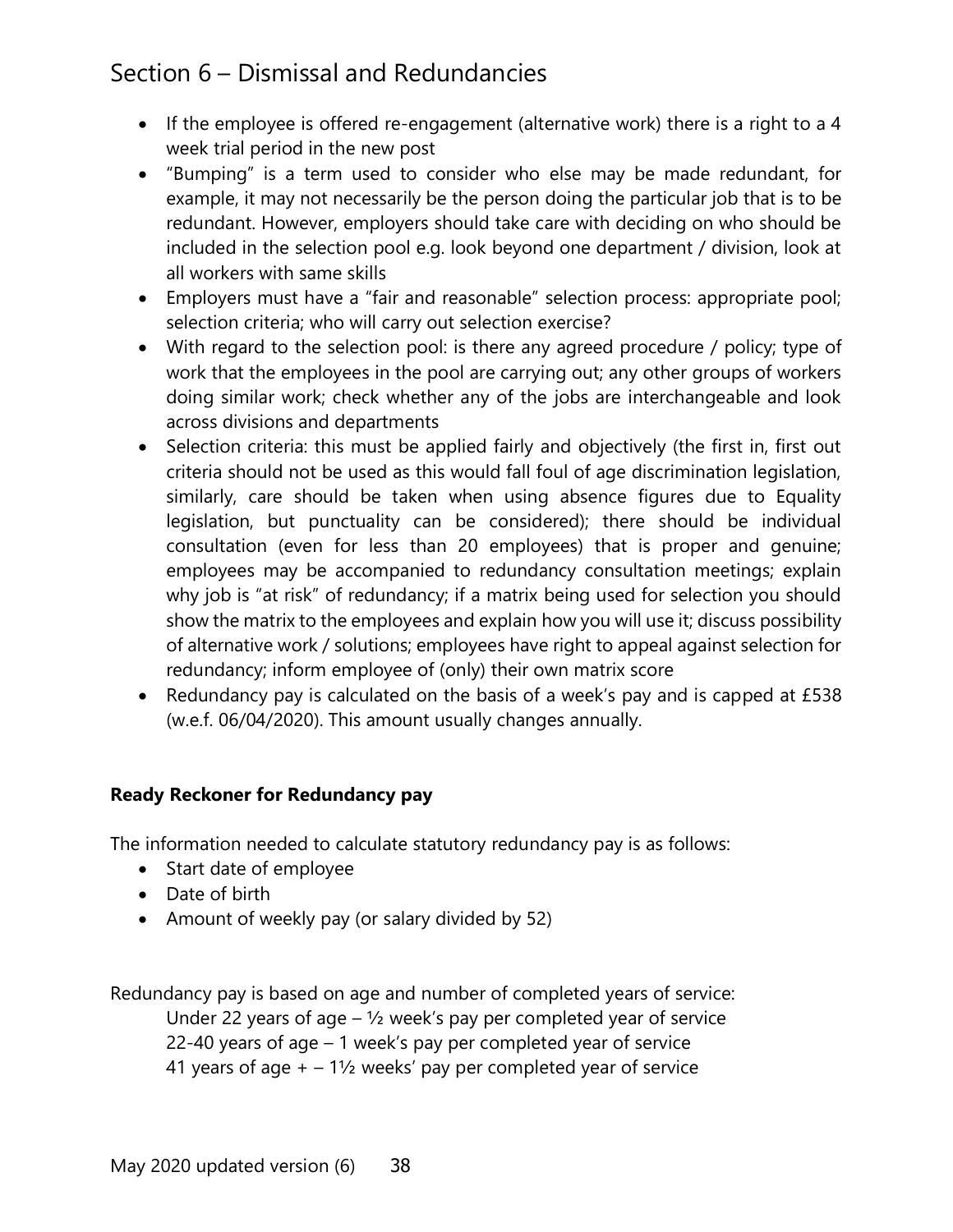Each employee is entitled to a redundancy calculation statement.

An online calculator is available at:<https://www.gov.uk/calculate-your-redundancy-pay>

A sample "at risk of redundancy" letter and redundancy calculation statement are available in this document.

# **Ending a Fixed Term Contract**

The Fixed-Term Employees (Prevention of Less Favourable Treatment) Regulations 2002 gives employees the right to have their contracts automatically converted to indefinite ones after four years.

An employer may have to make a redundancy payment to a fixed-term employee equivalent to that payable to a permanent employee when a fixed-term contract expires unless the employer can objectively justify the difference in treatment. A justification by an employer of the need to save costs is not considered to be a sufficient reason.

Therefore, if a permanent employee would receive a redundancy payment on termination of their employment by reason of redundancy then a fixed-term employee probably should too, although this law does seem to be confusing when it can be argued that the definition of a fixed-term contract would have no expectation of the employment continuing.

However, it should be accepted that the employer would increase their risk should a redundancy payment not be given to a fixed-term employee.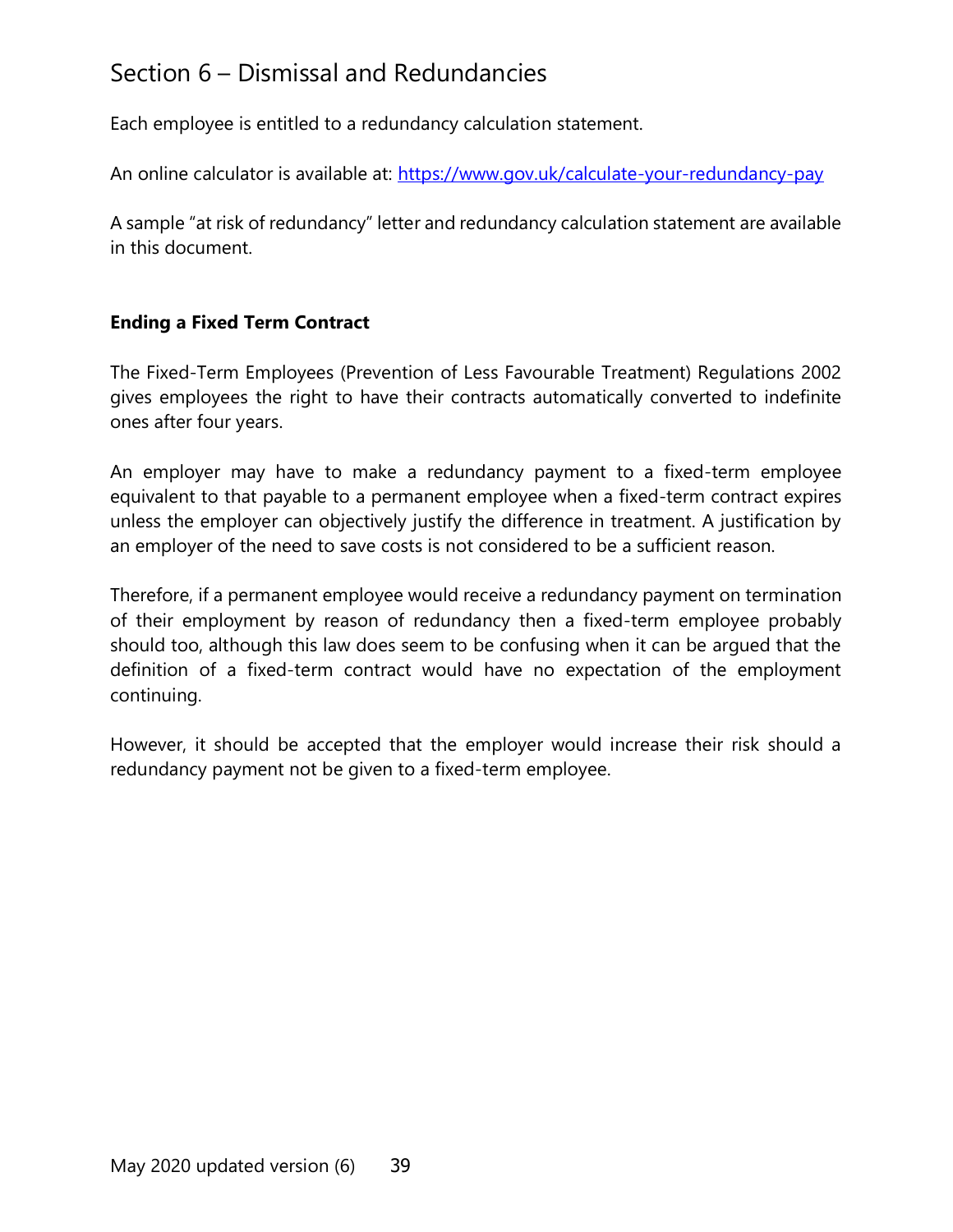## **Policies**

It is essential for each project to have some policies and procedures which set out in writing the expectations of both the employer and the employee. Some policies are statutory, for example the Disciplinary, Grievance and Appeal policy, whilst others, for example the Capability policy, are a useful addition.

## **Disciplinary, Grievance and Appeal Procedures**

Disciplinary, Grievance and Appeal policy and procedures are an essential document relating to employment. The basis for these policies is provided in the ACAS Code of Practice.

## **Disciplinary**

ACAS explains that disciplinary rules and procedures help to promote orderly employment relations as well as fairness and consistency in the treatment of individuals.

Employers are expected to follow the ACAS Code of Practice if they are contemplating dismissing an employee or imposing some other disciplinary penalty that is not suspension on full pay or a warning. If an employee is dismissed without the employer following the correct procedure, and makes a claim to an employment tribunal, providing that they have the necessary qualifying service, the dismissal will automatically be ruled to be unfair.

Organisations must follow these procedures regardless of the size of the employer's organisation.

The ACAS website has a Code of Practice which is available at [https://www.acas.org.uk/acas-code-of-practice-for-disciplinary-and-grievance](https://www.acas.org.uk/acas-code-of-practice-for-disciplinary-and-grievance-procedures/html)[procedures/html](https://www.acas.org.uk/acas-code-of-practice-for-disciplinary-and-grievance-procedures/html)

Disciplinary actions should take the following steps:

- Establish the facts before taking action
- Deal with minor cases of misconduct or unsatisfactory performance informally
- For more serious cases follow formal procedures, including informing the employee of the alleged misconduct or unsatisfactory performance
- Invite the employee to a meeting and inform them of their right to be accompanied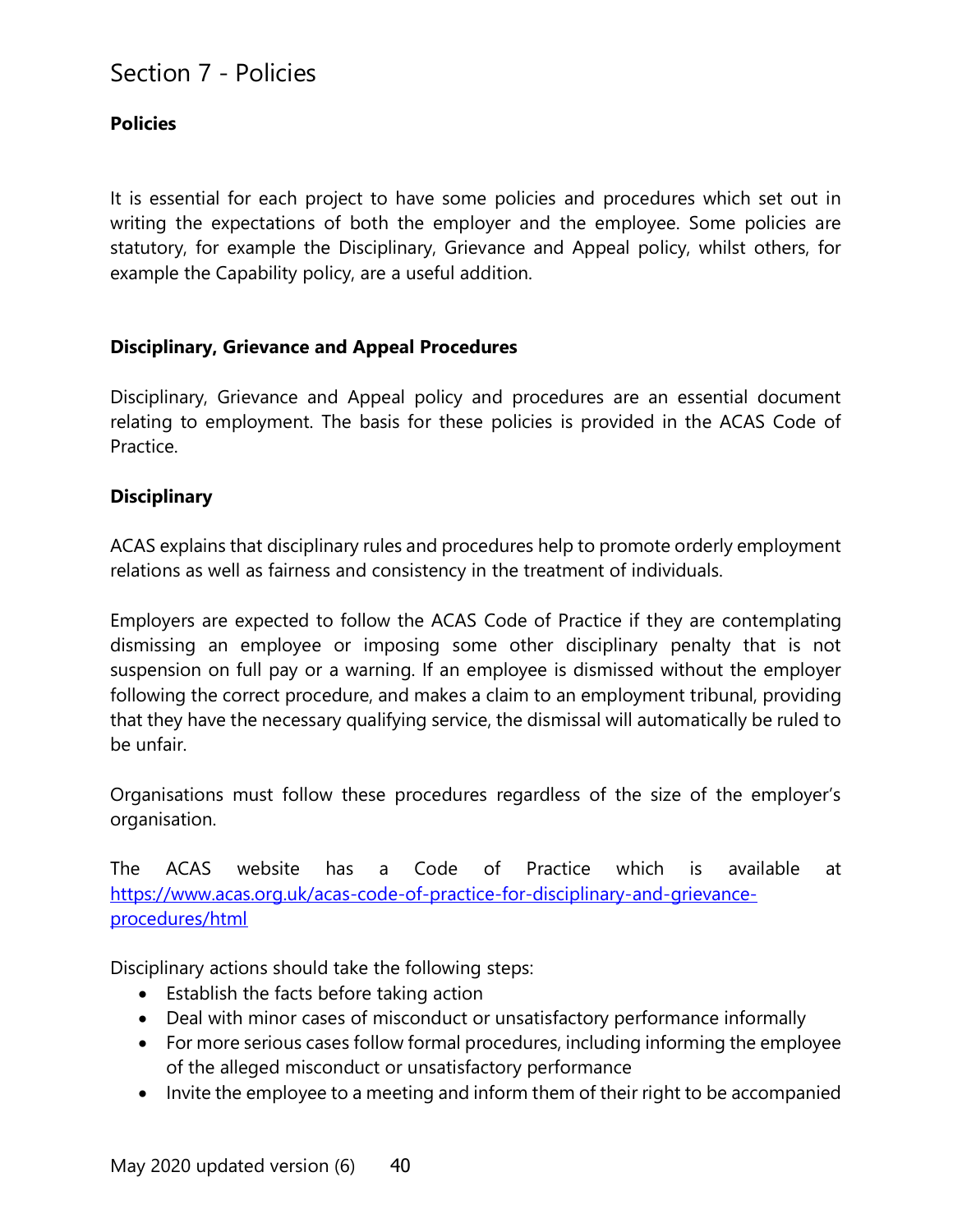- Where performance is unsatisfactory, explain to the employee the improvement that is required, the support that will be given and when and how it will be reviewed
- If you give a warning, tell the employee why and how they need to change, the consequences of failing to improve and that they have a right to appeal
- If dismissing an employee, tell them why, when their contract will end and that they can appeal
- Before dismissing or taking disciplinary action other than issuing a warning, always follow the organisation's disciplinary procedure
- When dealing with absences from work, find out the reasons for the absence before deciding on what action to take
- If the employee wishes to appeal invite them to a meeting and inform the employee of their right to be accompanied
- Where possible arrange for the appeal to be dealt with by a more senior manager not involved with the earlier decision
- Inform the employee about the appeal decision and the reason for it
- Keep written records for future reference.

A suggested Disciplinary and Appeal Policy & Procedure and supporting letters are included in this document.

The ACAS link is: [https://www.acas.org.uk/acas-code-of-practice-on-disciplinary-and](https://www.acas.org.uk/acas-code-of-practice-on-disciplinary-and-grievance-procedures)[grievance-procedures](https://www.acas.org.uk/acas-code-of-practice-on-disciplinary-and-grievance-procedures)

# **Grievances**

Grievances are concerns, problems and complaints that employees raise with their employers. Grievance procedures allow employers to deal with grievances fairly, consistently and speedily.

Grievances should take the following steps:

- Many grievances can be settled informally with the line manager
- Employees should raise grievances with management
- Invite the employee to a meeting and inform them about the right to be accompanied
- Give the employee an opportunity to have their say at the meeting
- Write with a response within a reasonable time and inform the employee about their right to appeal
- If possible, a more senior manager should handle the appeal
- Tell the employee that they have the right to be accompanied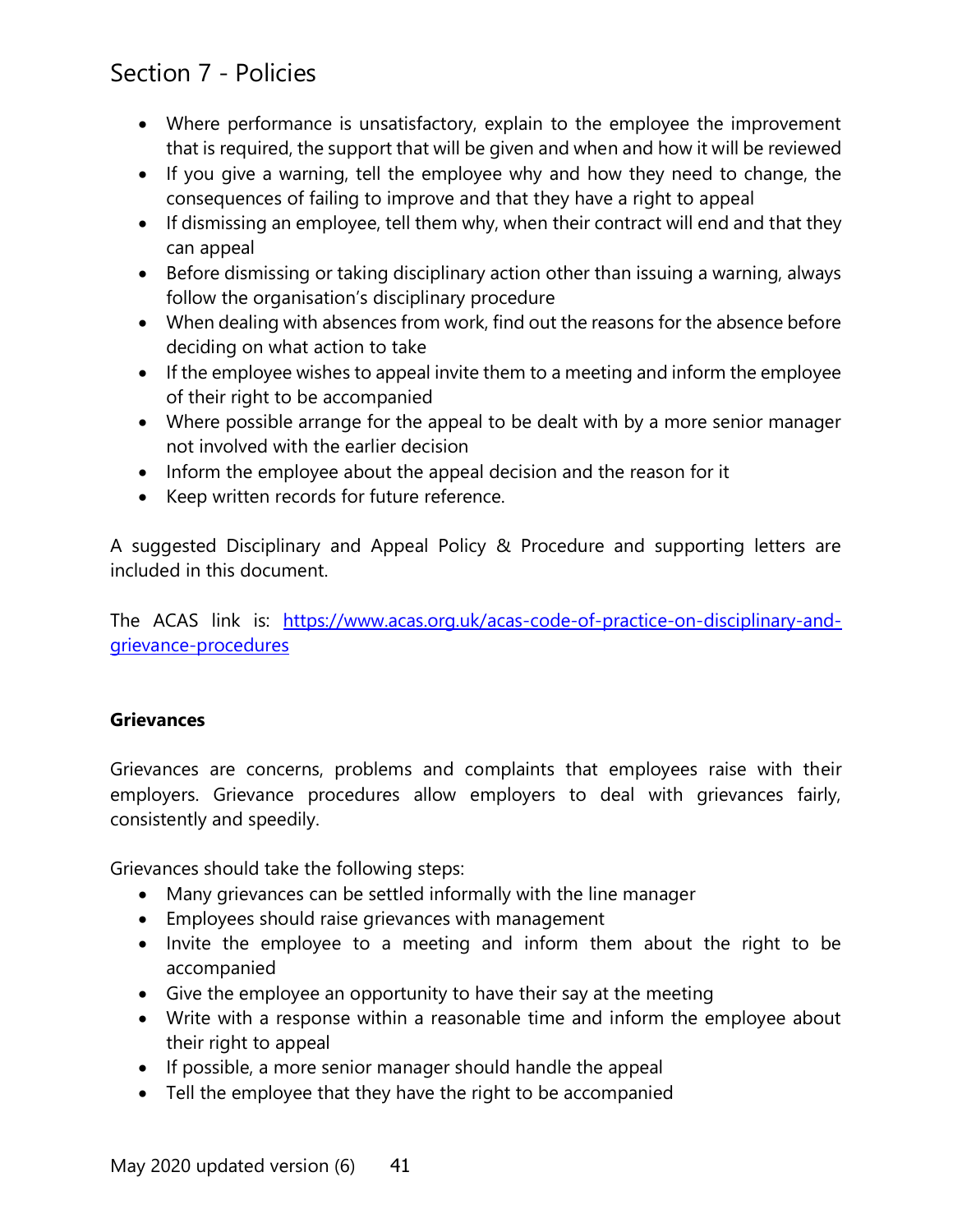- The person hearing the appeal should write to the employee after the appeal telling them the decision and that this is the final stage of the grievance procedure
- Written records should be kept for future reference.

A suggested Grievance and Appeal Policy & Procedure is available in this document. A new suggested Grievance policy incorporating the new ACAS Code of Practice is available via the ACAS website at<https://www.acas.org.uk/disciplinary-and-grievance-procedures>

## **Mediation**

The new ACAS Code of Practice brought into effect in April 2009 recommends an independent third party or mediator as a means of solving disciplinary and grievance issues. Mediation is a voluntary process where the mediator helps two or more people in a dispute to attempt to reach an agreement.

# **Capability Policy**

A capability policy deals with situations where the employee seems unable to do what is required of them and that their performance is unsatisfactory. Some people are sometimes unsure as to whether to start a disciplinary procedure or a capability procedure. Essentially, the disciplinary procedure is a more formal procedure and is used when it is felt that the employee "won't" do what is required; the capability procedure is less formal and is used where it is felt that the employee "can't" perform to the required standard.

An employee should be given opportunity to improve their performance and any necessary training should be provided to assist the employee in achieving this.

A suggested Capability Policy & Procedure is available in this document.

## **Complaints Procedure**

It is useful to have a complaints procedure for when someone wishes to make a complaint about an employee, a volunteer or a member of the management committee. This may be a project user who wishes to complain about the work of the project worker. Following a formal procedure for this will ensure that complaints are dealt with consistently and fairly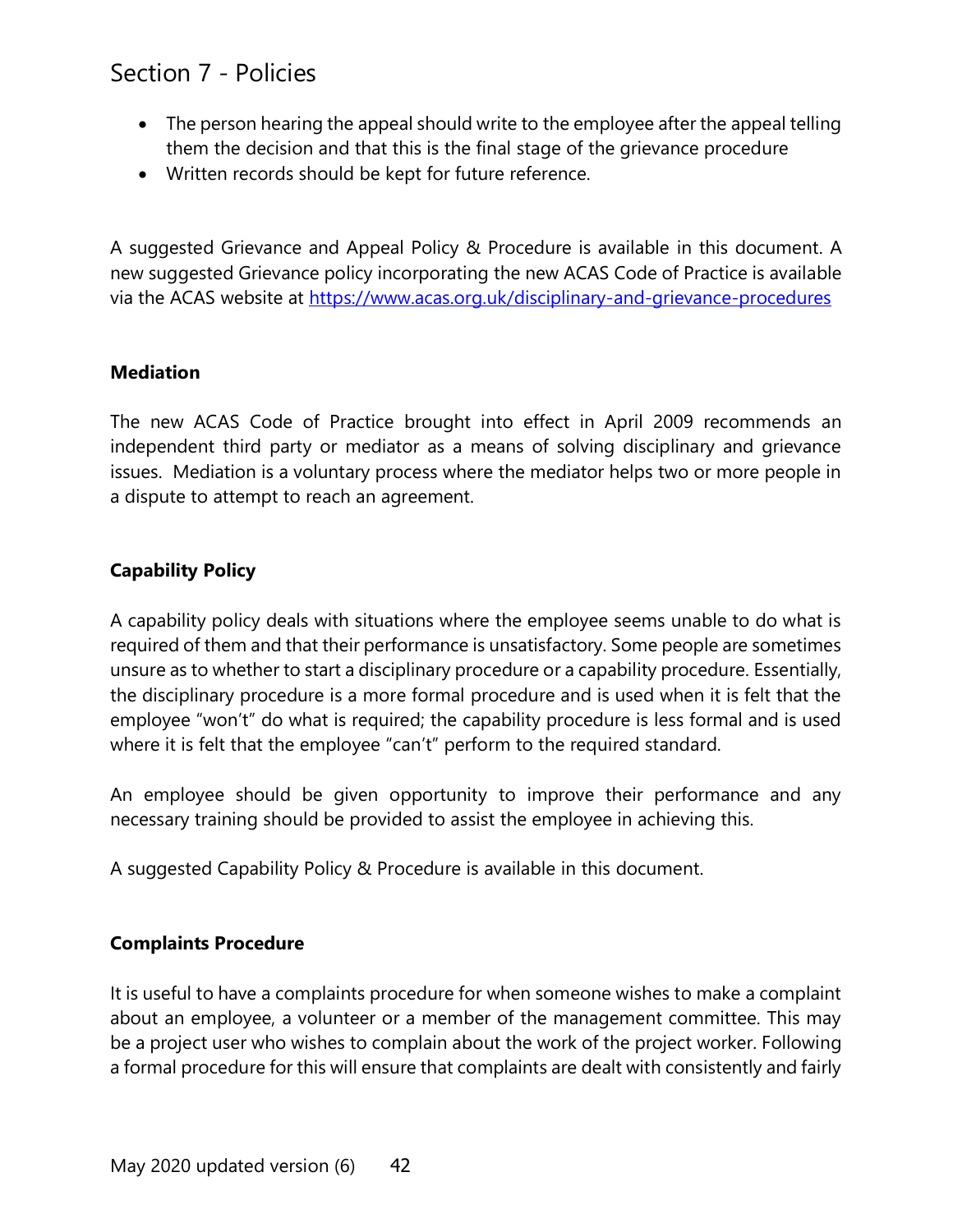as well as giving the complainant confidence in the fact that their complaint is being taken seriously.

A suggested Complaints Policy & Procedure is available in this document.

## **Whistle-blowing Policy**

Whistleblowing is the term used to describe a situation where an employee perceives a wrongdoing at work and reports it to an outsider. The Public Interest Disclosure Act 1998 contains employment guarantees for employees who have made a protected disclosure so that they may not be dismissed or suffer a detriment for making the disclosure. The types of disclosure covered by the Act concern criminal offences, failure to comply with legal obligations, miscarriages of justice, health and safety risks and environmental damage.

A suggested Whistle-blowing Policy is available in this document.

# **Equal Opportunities Policy**

It is unlawful for organisations to take into account a person's race, gender, age, marital status, colour, ethnic origin, nationality, disability, religion (subject to the information discussed earlier in this document relating to Occupational Requirements) and sexual orientation. Taking such things into account amounts to discrimination.

The Equality and Human Rights Commission have produced the guide: Employment: Statutory Code of Practice available from: <http://www.equalityhumanrights.com/publication/employment-statutory-code-practice>

A suggested Equal Opportunities Policy is available in this document.

## **Health and Safety**

Health and Safety issues are covered by several Acts.

Health and Safety policies are a statutory requirement for all employers with 5 or more employees.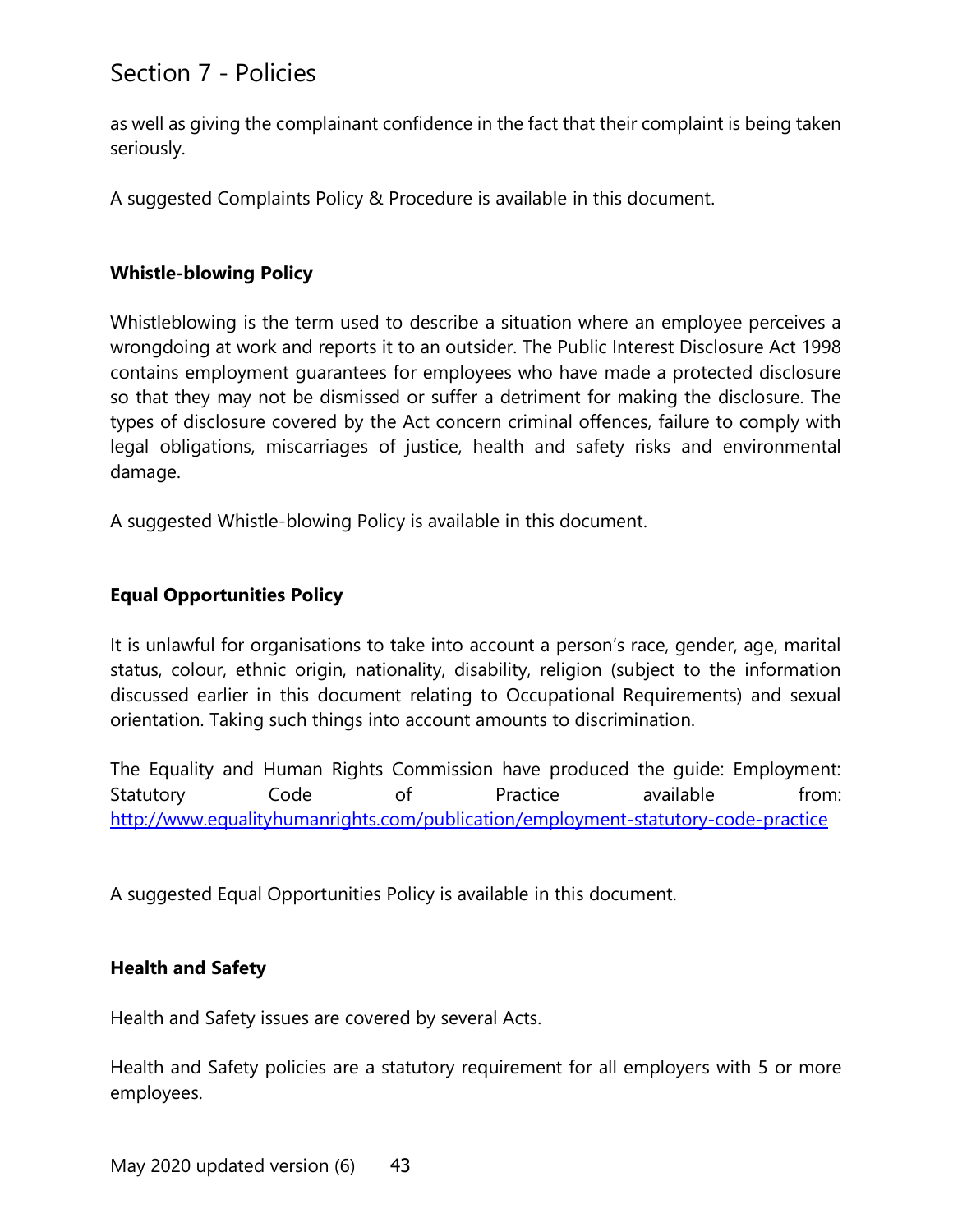See Section 9 of this document for further information.

A suggested Health and Safety Policy is available in this document. Your insurance company may also provide further Health & Safety information.

#### **Protection of Children and Adults who are Vulnerable**

Where the work of the project involves children and vulnerable adults, an Enhanced Disclosure and Barring Service (DBS) check must be obtained for the worker.

Details of the practices that the worker should put in place are included in the suggested Protection of Children & Adults who are Vulnerable Policy available in this document.

#### **Lone Working**

A policy showing the rules for a worker who will carry out their duties alone is a helpful addition to the list of policies. It will aim to protect the worker.

A suggested Lone Worker Policy is available in this document.

#### **Working Time Regulations**

The Working Time Regulations 1998 introduced a maximum working week of 48 hours (averaged over a 17 week period). They provide restrictions on the maximum length of shifts and provide for rest periods, work breaks and statutory annual leave (see section on holidays).

Workers may voluntarily opt out of the 48 hours cap, but the holiday entitlement must be taken off – a worker cannot be paid in lieu of the statutory holiday entitlement. It is expected that forthcoming changes in legislation will remove the voluntary opt out.

Details of the number of hours worked by an employee must be recorded and kept for a period of 2 years.

Different rest breaks are required for young workers. A young worker is defined as someone over the compulsory school leaving age and under the age of 18.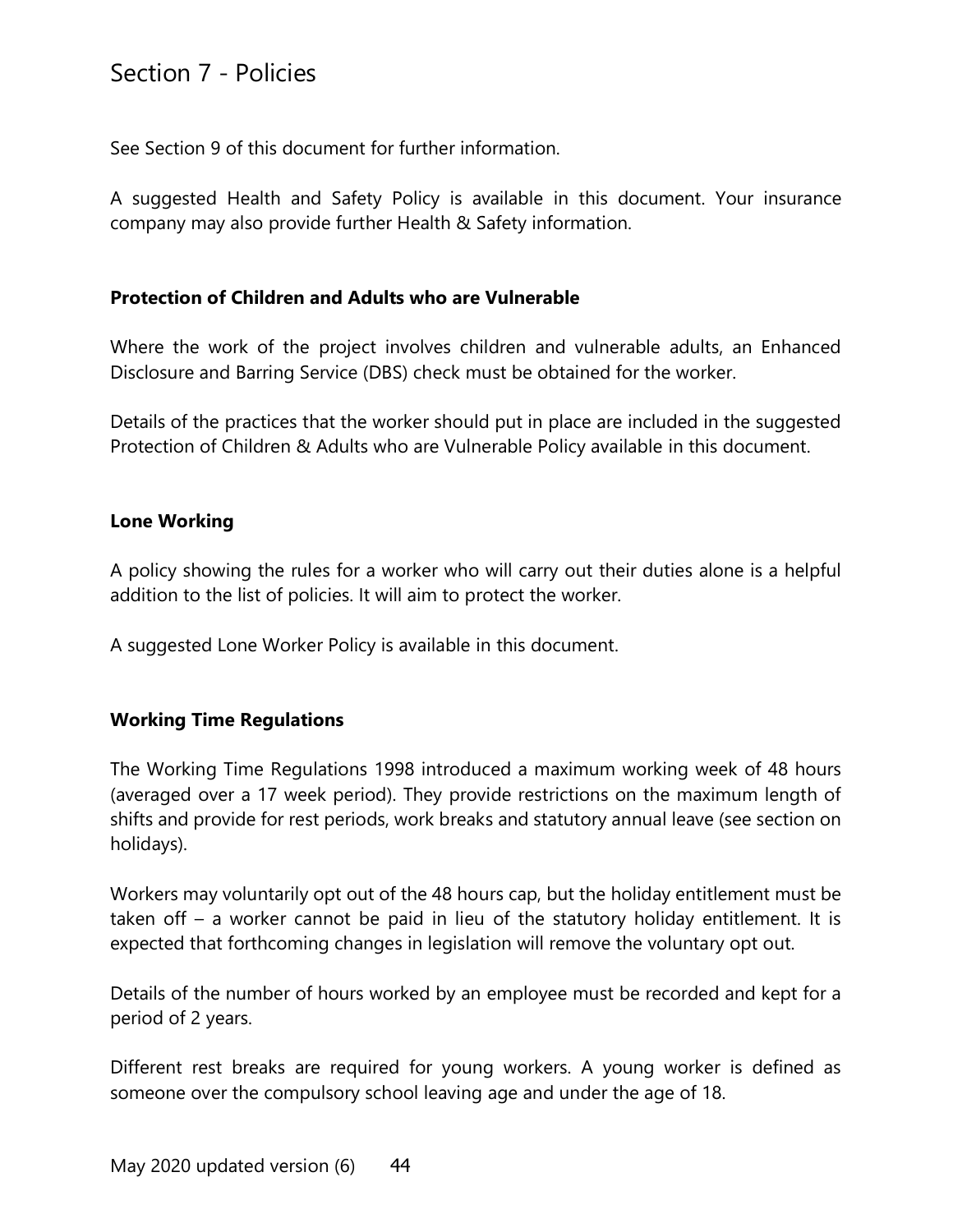#### **Rest breaks**

Where an adult worker's daily working time is more than 6 hours, there is an entitlement to a rest break of not less than 20 minutes.

Where a young person's working time is more than 4  $\frac{1}{2}$  hours, there is an entitlement to a rest break of not less than 30 minutes.

#### **Daily rest**

An adult is entitled to at least 11 consecutive hours' rest in each 24 hour period. A young worker is entitled to at least 12 consecutive hours' rest in each 24 hour period.

#### **Weekly rest**

An adult worker is entitled to an uninterrupted rest period of:

- 24 hours in each 7-day period;
- two periods of 24 hours in every 14-day period; or
- 48 hours in every 2-week period.

A young worker is entitled to an uninterrupted rest period of not less than 48 hours in every 7-day period.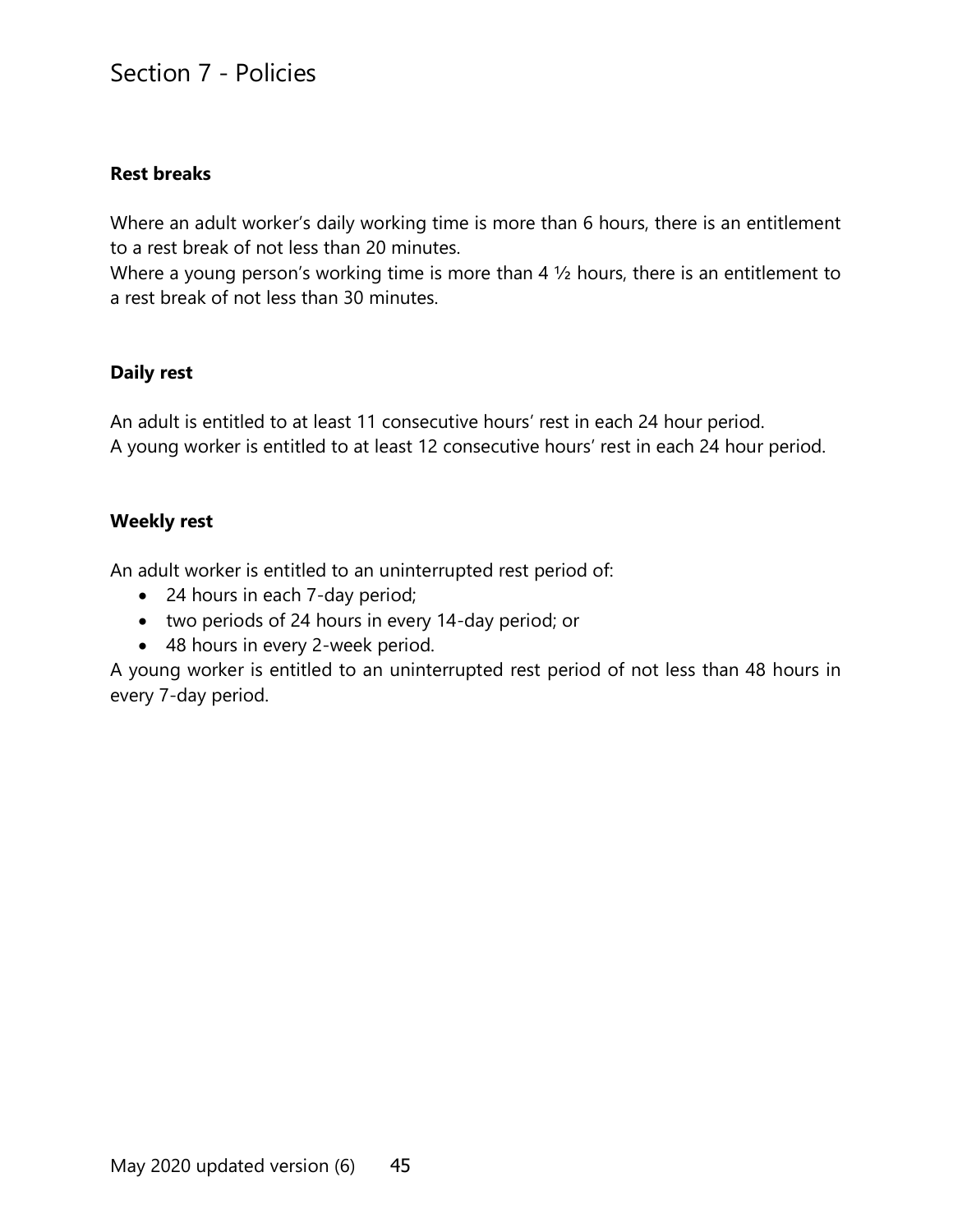## **Maternity Leave**

#### **Ordinary Maternity Leave**

All pregnant employees are entitled to at least 26 weeks' ordinary maternity leave. This applies regardless of the length of service. Holiday entitlement continues to accrue during ordinary maternity leave, although leave cannot be taken during this time.

#### **Additional Maternity Leave**

All pregnant employees can take additional maternity leave. This leave starts immediately after ordinary maternity leave and continues for a further 26 weeks.

#### **Compulsory Maternity Leave**

An employee may not work for her employer immediately after childbirth. This period of compulsory maternity leave lasts for two weeks from the date of childbirth.

## **Statutory Maternity Pay**

All employees who are pregnant or who have just given birth are entitled to a maximum of 39 weeks' Statutory Maternity Pay (SMP) if:

- They have worked for their employer for a continuous period of at least 26 weeks ending with the qualifying week – that is, the  $15<sup>th</sup>$  week before the expected week of childbirth; and
- Their average weekly earnings in the eight weeks up to and including the qualifying week (or the equivalent period for monthly paid staff) have been at least equal to the lower earnings limit for National Insurance contributions (although they do not actually have to have paid any contributions).

Employees must also have given the appropriate notification to their employer.

The employee will qualify for SMP if she leaves work after the start of the 15<sup>th</sup> week before her baby is due. However, she will still be entitled to 39 weeks' SMP if she works until the date her baby is born.

The first six weeks of SMP are paid at 90% of the employee's average weekly earnings.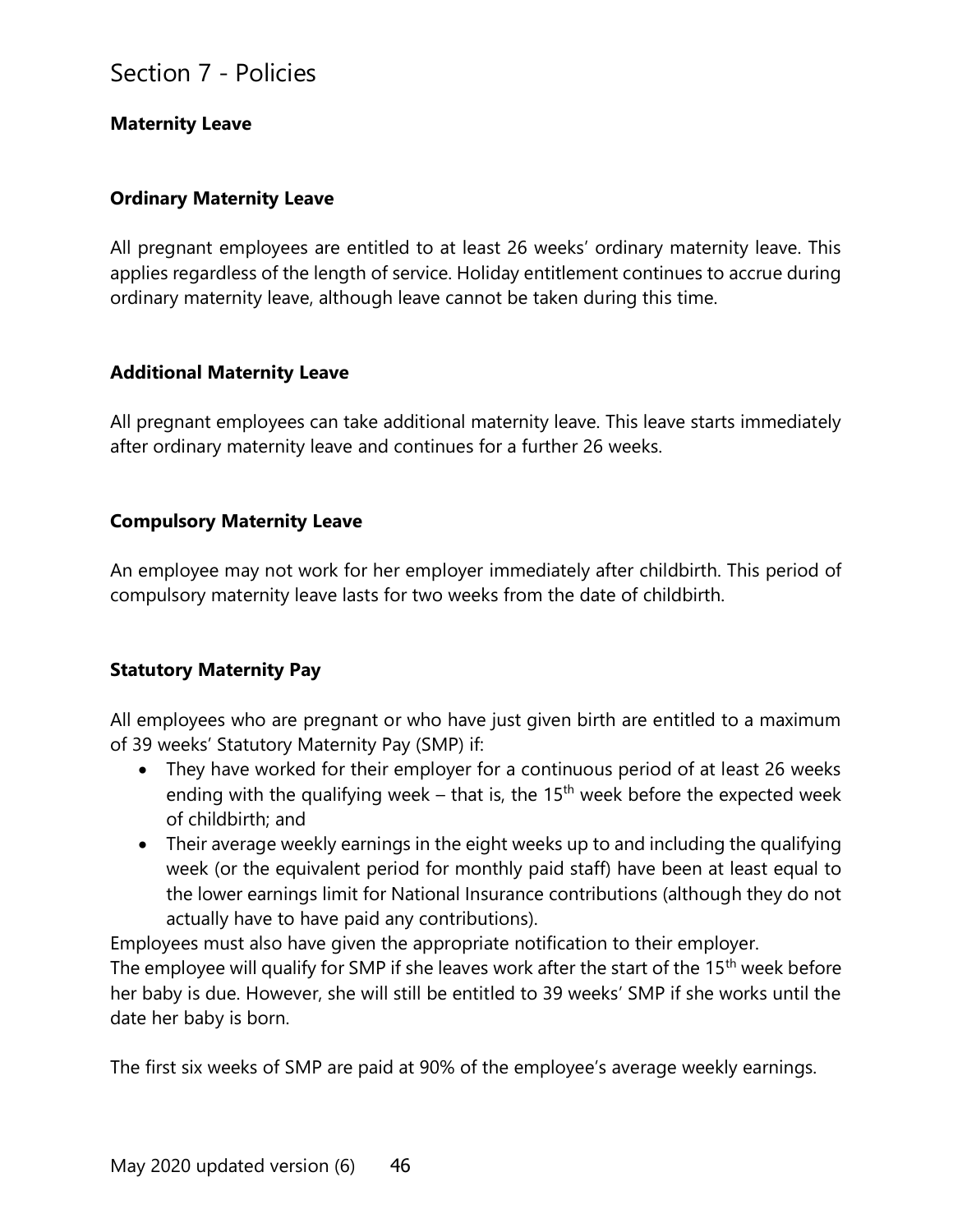The remaining weeks are paid at the lesser of the SMP standard rate or 90% of the woman's weekly earnings. The current standard rate of SMP is £151.20 per week (correct as at April 2020 and usually increases every April). SMP is paid whether or not the employee intends to return to work for her employer.

## **Notification to start Maternity Leave**

To take advantage of the right to maternity leave an employee must notify her employer no later than the end of the  $15<sup>th</sup>$  week before the week her baby is due or as soon as reasonably practicable:

- That she is pregnant;
- When the expected week of childbirth will be, by means of a medical certificate (Mat B1);
- When she intends to start her maternity leave (in writing).

The maternity leave can start no earlier than the  $11<sup>th</sup>$  week before the Expected Week of Childbirth.

Employees can change their start leave date with 28 days' notice. They can also change their return to work date providing 56 days' notice is given (provided that the employer has notified her of the date that her leave should end).

The employer will notify the employee of the end date of her leave within 28 days of receiving the notification.

## **Start of Maternity Leave before the notified date**

An employee cannot normally start her maternity leave unless she has given her employer the required notice, except in the following circumstances:

- If the employee gives birth before the date she has notified, or before she has notified a date, her maternity leave period starts automatically on the day after the date of birth. She must notify her employer as soon as is reasonably practicable of the date of birth.
- If the employee is absent from work due to a pregnancy-related reason after the beginning of the fourth week before the Expected Week of Childbirth but before the date she has notified, her maternity leave period begins automatically on the day after the first day of her absence. She must notify her employer that she is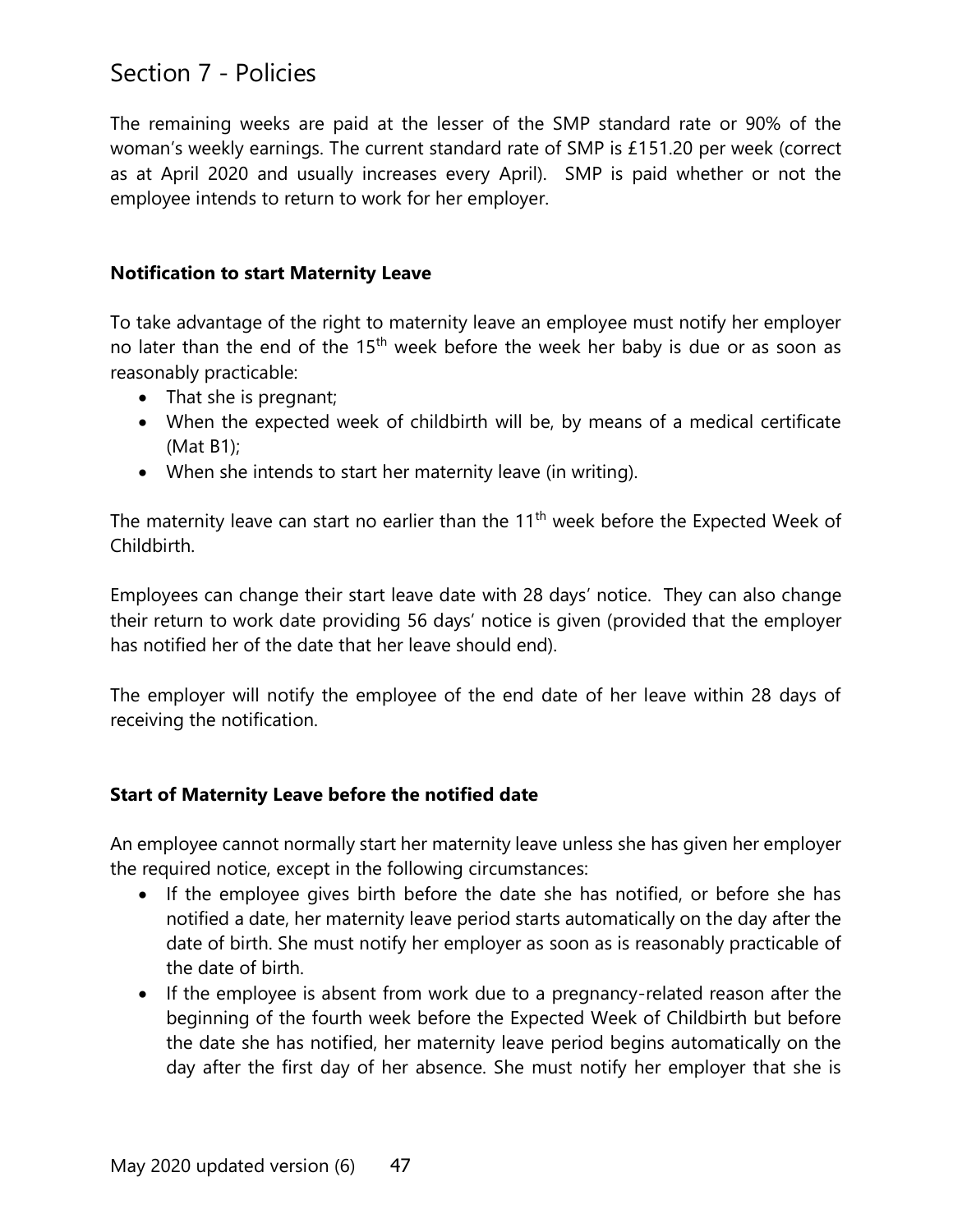absent from work wholly or partly because of pregnancy and of the date on which her absence for that reason began as soon as is reasonably practicable.

Employees may wish to use the maternity leave plan on the Government's interactive website<https://www.gov.uk/pay-leave-for-parents>

## **Keeping in Touch days**

Employees can work up to 10 days during their maternity leave (also during adoption or additional paternity leave). These days are known as Keeping in Touch (KIT) days and are optional and must be agreed between the employer and employee.

The employee's right to maternity leave and pay is not affected by KIT days and so the work and pay that an employee receives in respect of KIT days must be agreed in advance.

The usual arrangement for payment for KIT days appears to be that during these days the employees should be paid at their normal rate as they are carrying out work for their employer under their contract. Even if they are simply attending a training day this still falls under their contract of employment. (Indeed, an employee who did not receive their normal rate may be able to claim breach of contract unless she agreed to accept a reduced amount).

#### **Return to Work after Maternity Leave**

The employer will notify the employee of the date that her leave will end.

If the employee intends to return to work before the end of her additional maternity leave period, she must give her employer at least 56 days' notice of her date of return.

An employee does not have to give her employer advance notice if she intends to return to work immediately after the end of her additional maternity leave period (the date notified by the employer).

An employee must give the normal contractual notice if she doesn't intend to return to work after her maternity leave.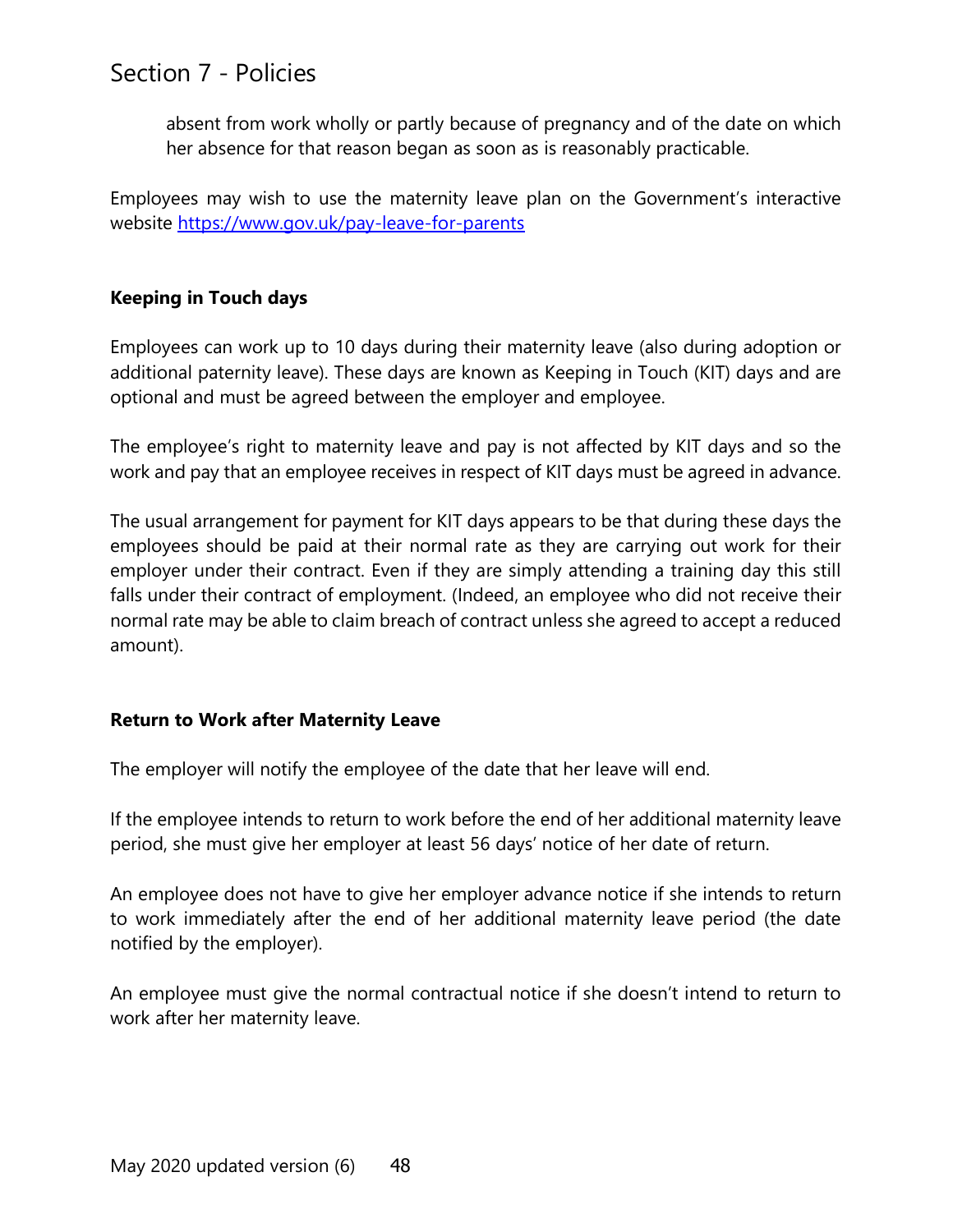An employee who returns to work after ordinary maternity leave is entitled to return to the same job on the same terms and conditions as if she has not been absent (unless a redundancy situation has arisen).

An employee who returns to work after additional maternity leave is also entitled to return to the same job on the same terms and conditions as if she has not been absent (unless a redundancy situation has arisen). However, if there is some reason other than redundancy why it is not reasonably practicable for her employer to take her back in her original job, she is entitled to be offered suitable alternative work.

Employees who wish to vary their working pattern on return from maternity leave have the right to request a flexible working pattern.

A suggested letter acknowledging maternity leave is available in this document.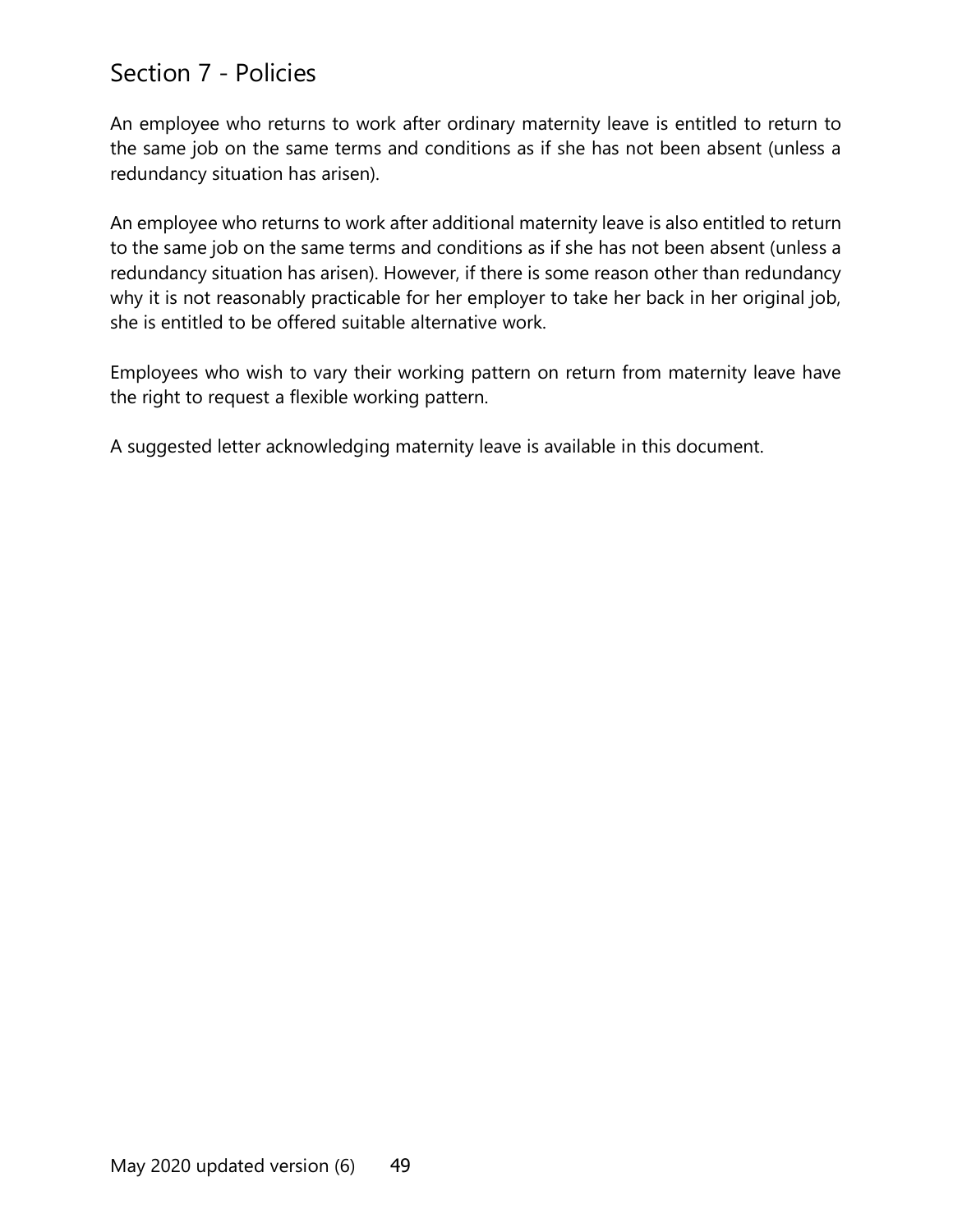#### **Paternity Leave**

#### **The right to Paternity Leave**

The right to Paternity Leave allows an eligible employee to take paid leave to care for his/her baby or to support the mother following birth or adoption. S/he can take either one week's or two consecutive weeks' paternity leave and during this time may be entitled to Statutory Paternity Pay (SPP).

Paternity Leave can only be taken to care for a new baby or to support the mother of the baby – not for any other purpose.

There is no right to time off to attend antenatal care appointments.

#### **Who is eligible for Paternity Leave?**

An employee is eligible for Paternity Leave if he has, or expects to have, responsibility for his/her baby's upbringing and is either or both:

- The biological father of his baby
- The mother's husband/wife or partner.

In addition, he must:

- Have worked continuously for the same employer for twenty-six weeks ending with the fifteenth week before the baby is due, and from the fifteenth week before the baby is due up to the date of birth
- Be taking the time off either to support the mother or to care for the new baby.

A partner is defined as someone who lives with the mother of the baby in an enduring family relationship but is not an immediate relative.

Either parent may take Paternity Leave following the Adoption of a child, for example, the father may take Adoption Leave and the mother may take Paternity Leave.

## **Statutory Paternity Pay**

Eligible employees earning above the Lower Earnings Limit are eligible to receive Statutory Paternity Pay for the duration of their paternity leave. The current rate of Statutory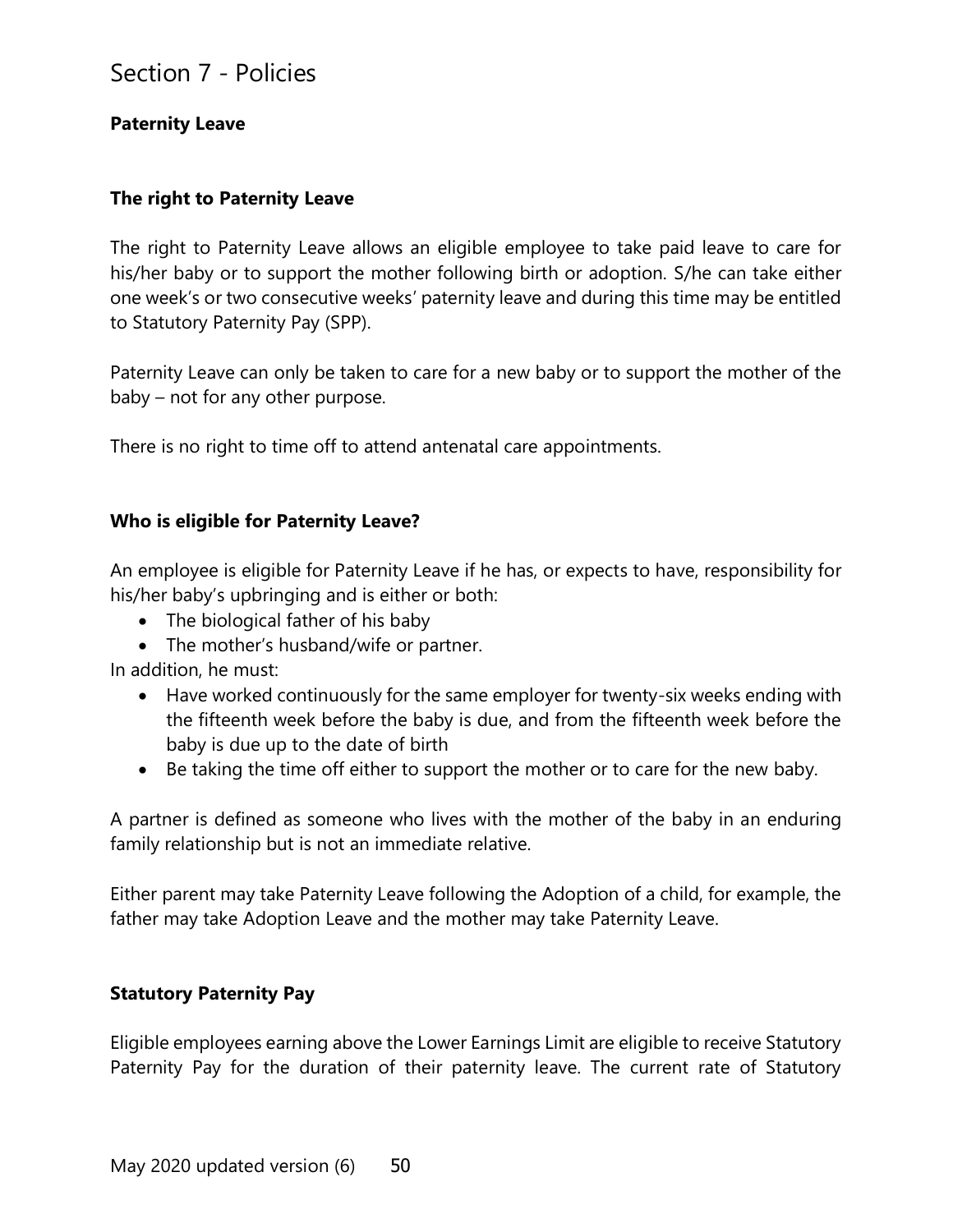Paternity Pay is £151.20 per week or 90% or the average weekly earnings if less than £151.20 (correct as at April 2020, rate usually revised in April each year).

#### **When can leave be taken?**

Leave cannot be taken before the birth of the baby. An employee can choose to start the leave:

- On the date of the baby's birth (whether this is earlier or later than expected)
- On a date falling a certain number of days after the birth of the baby as notified by the employee to the employer
- On a chosen date which falls after the first day of the expected week of childbirth as notified to the employer.

If the employee specifies the date of birth as the day s/he wishes to start his/her leave and s/he is at work on that day, his/her leave will begin on the next day.

Leave must be completed within 56 days of the actual date of the baby's birth. However, where the baby is born earlier than expected, leave can be taken between the date of the baby's birth and 56 days from the first day of the expected week of birth.

#### **Notification required for Paternity Leave**

To qualify for Paternity Leave, an employee must tell his/her employer that s/he intends to take paternity leave by the end of the fifteenth week before the week his/her baby is due or, if this isn't possible, as soon as is reasonably practicable.

To qualify for SPP the employee must give at least 28 days' notice to the employer, although this notice will be taken when the employee gives notification for Paternity Leave by the fifteenth week before the baby is due.

The employee must confirm the actual date of the baby's birth to the employer as soon as is reasonably practicable.

#### **Multiple births**

In the case of a multiple birth, the employee is entitled to the same entitlement of paternity leave and pay as if there were one baby.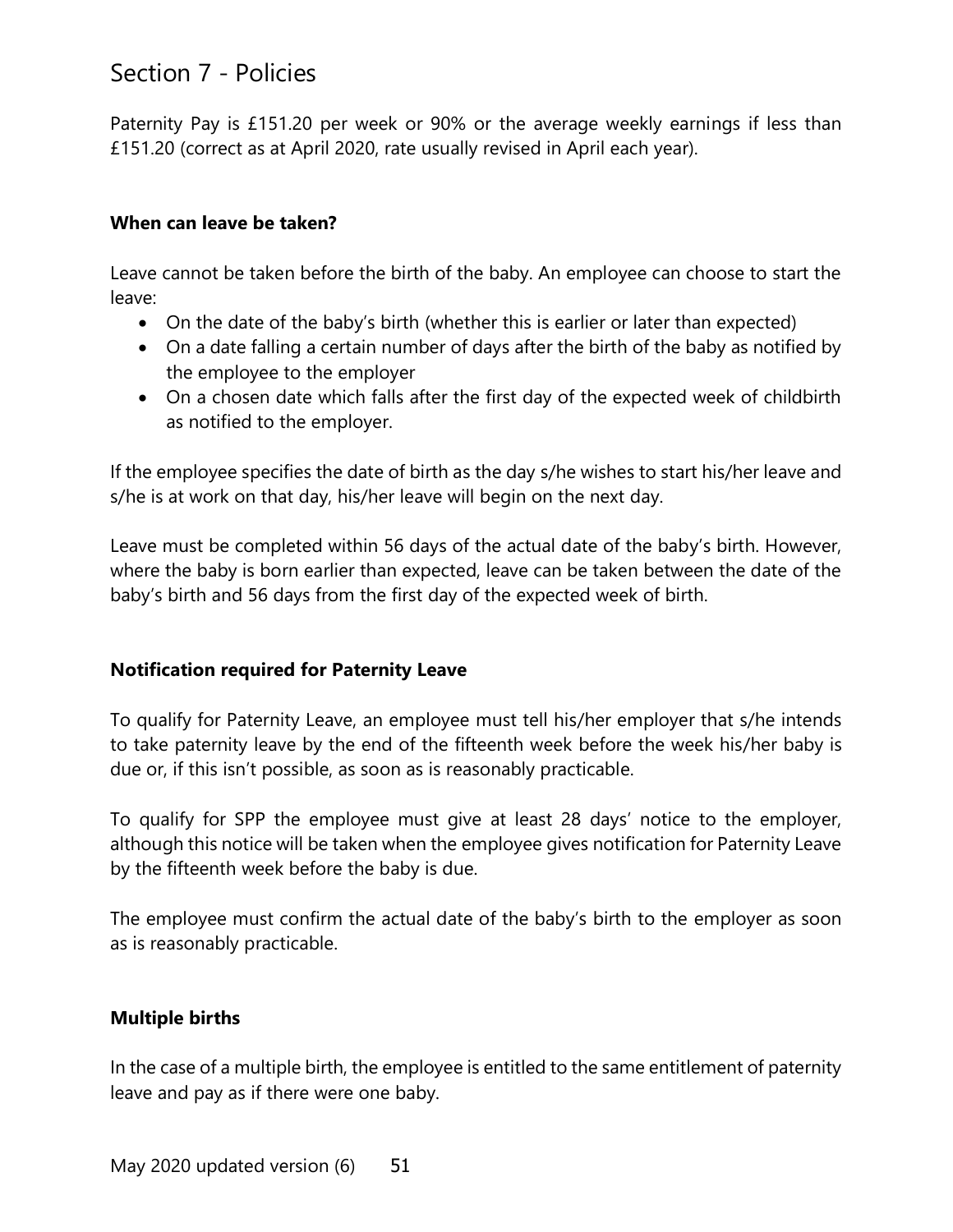## **Shared Parental Leave**

Employees and their partners may be able to get Shared Parental Leave (SPL) and Statutory Shared Parental Pay (ShPP) if having a baby or adopting a child.

Up to 50 weeks of leave and up to 37 weeks of pay can be shared between the partners. This must be shared in the first year after the child is born or placed with the family.

SPL can be taken in blocks separated by periods of work or taken all in one go. Shared parental leave and pay may also be taken together or staggered.

#### **For SPL to start**

The mother or person getting adoption leave must have either returned to work, ending any maternity or adoption leave, or have given their employer 'binding notice' of the date when they plan to end their leave.

#### **For ShPP to start**

The mother (or person getting adoption pay) must give their employer binding notice of the date when they plan to end any maternity or adoption pay.

Once it's ended, maternity or adoption pay cannot be restarted.

## **What you can get**

If eligible and maternity or adoption leave and pay have ended early:

SPL - the remainder of the 52 weeks of maternity or adoption leave ShPP - the rest of the 39 weeks of maternity or adoption pay

#### **Statutory Shared Parental Pay**

ShPP is paid at the lesser of £151.20 a week or 90% of your average weekly earnings. This rate is correct as at April 2020 and usually revised in April each year.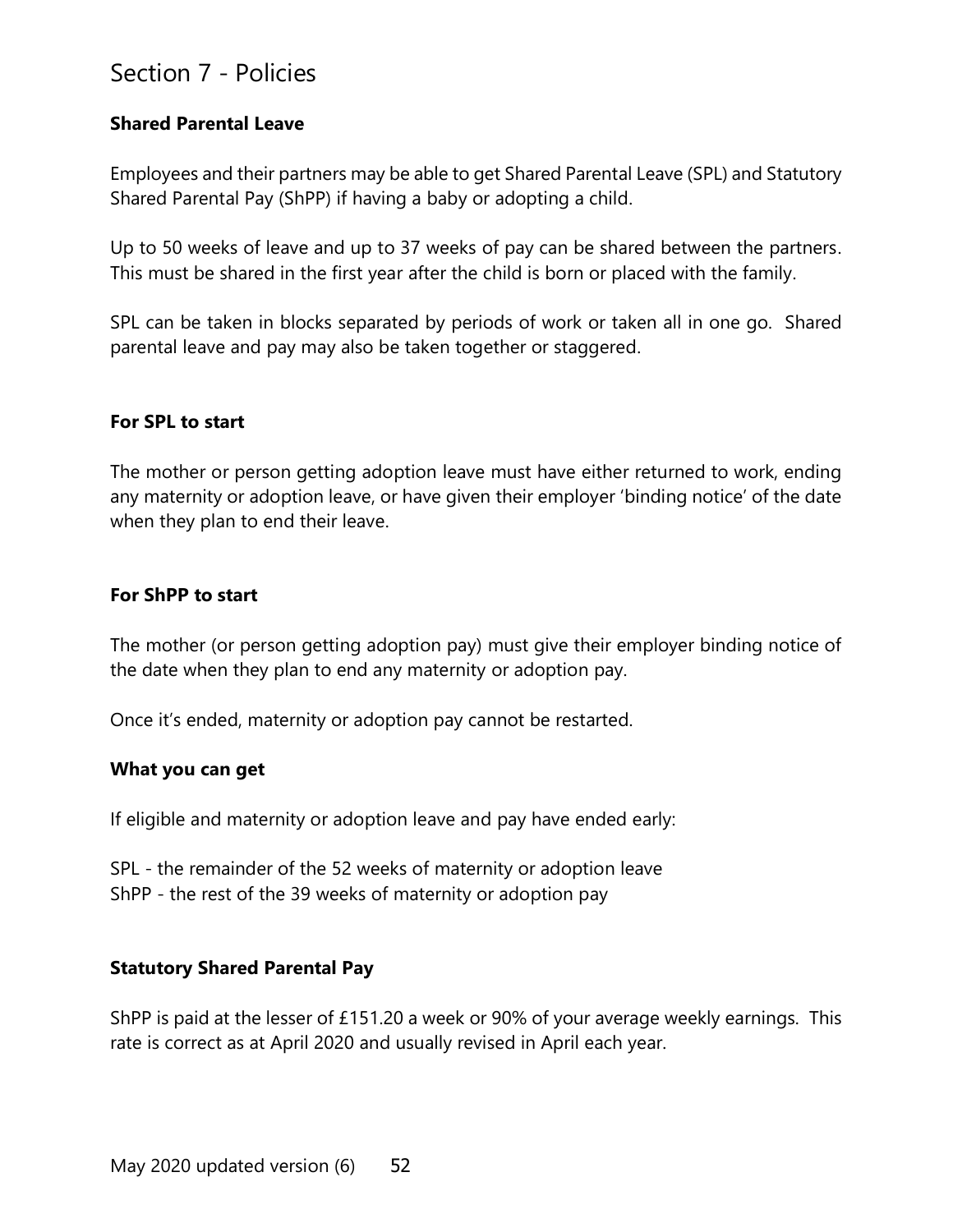Further details are available from: [https://www.gov.uk/shared-parental-leave-and-pay](https://www.gov.uk/shared-parental-leave-and-pay-employer-guide)[employer-guide](https://www.gov.uk/shared-parental-leave-and-pay-employer-guide)

## **Adoption Leave**

This information is provided for those situations where a child is matched and placed within the UK. Different measures apply where a child is adopted from overseas.

Adoption leave and pay are available to individuals who adopt and for one member of a couple where a couple adopts jointly (the couple must choose which partner takes adoption leave).

The partner of a couple who adopts, or the other member of a couple who are adopting jointly, may be entitled to paternity leave and pay.

#### **Eligibility for Adoption Leave and Pay**

To qualify for adoption leave, an employee must:

- Be newly matched with a child for adoption by an adoption agency
- Have worked continuously for their employer for 26 weeks ending with the week in which they are notified of being matched with a child for adoption.

The notification requirements must also be met.

To qualify for Statutory Adoption Pay the employee must also have average weekly earnings at or above the Lower Earnings Limit for National Insurance which applied at the end of the matching week.

## **Length of Adoption Leave**

Those adopting are entitled to up to 26 weeks' ordinary adoption leave followed immediately by up to 26 weeks' additional adoption leave.

Ordinary Adoption Leave is paid at the standard rate of Statutory Adoption Pay. Additional Adoption Leave is usually unpaid.

They can choose to start their leave:

• From the date of the child's placement (whether this is earlier or later than expected), or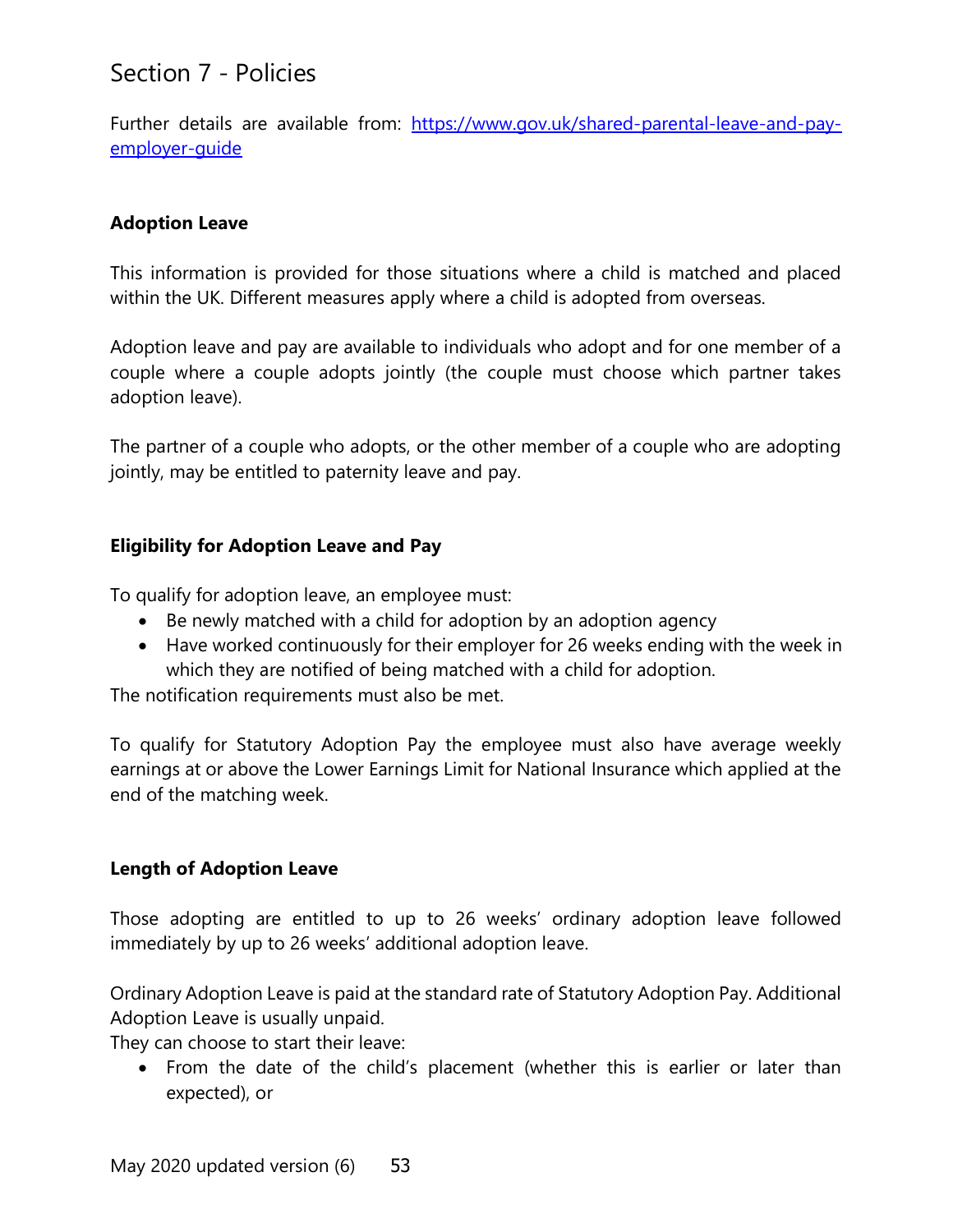• From a fixed date which can be up to 14 days before the expected date of placement and no later than the expected date of placement.

Leave can start on any day of the week.

Only one period of leave is available irrespective of the number of children placed for adoption as part of the same arrangement.

#### **Statutory Adoption Pay**

This is paid for up to 39 weeks. The current rate is £121.20 per week (correct at April 2020 and usually changes in April each year).

#### **Notice of Intention to take Adoption Leave**

Employees are required to inform their employers of their intention to take adoption leave within 7 days of being notified by their adoption agency that they have been matched with a child for adoption, unless this is not reasonably practicable. They need to tell their employers:

- When the child is expected to be placed with them, and
- When they want their adoption leave to start.

Adopters can change their mind about the date they want their leave to start providing they tell their employer within 28 days if the date of placement changes.

#### **Matching Certificate**

Employees will need to give the employer documentary evidence of their entitlement to adoption leave and pay. Employees should request this evidence from their adoption agency, which may be provided in the form of a matching certificate which includes basic information on matching and expected placement dates.

#### **Return to Work after Adoption Leave**

Adopters who intend to return to work at the end of their full adoption leave entitlement do not need to give any further notification to their employers.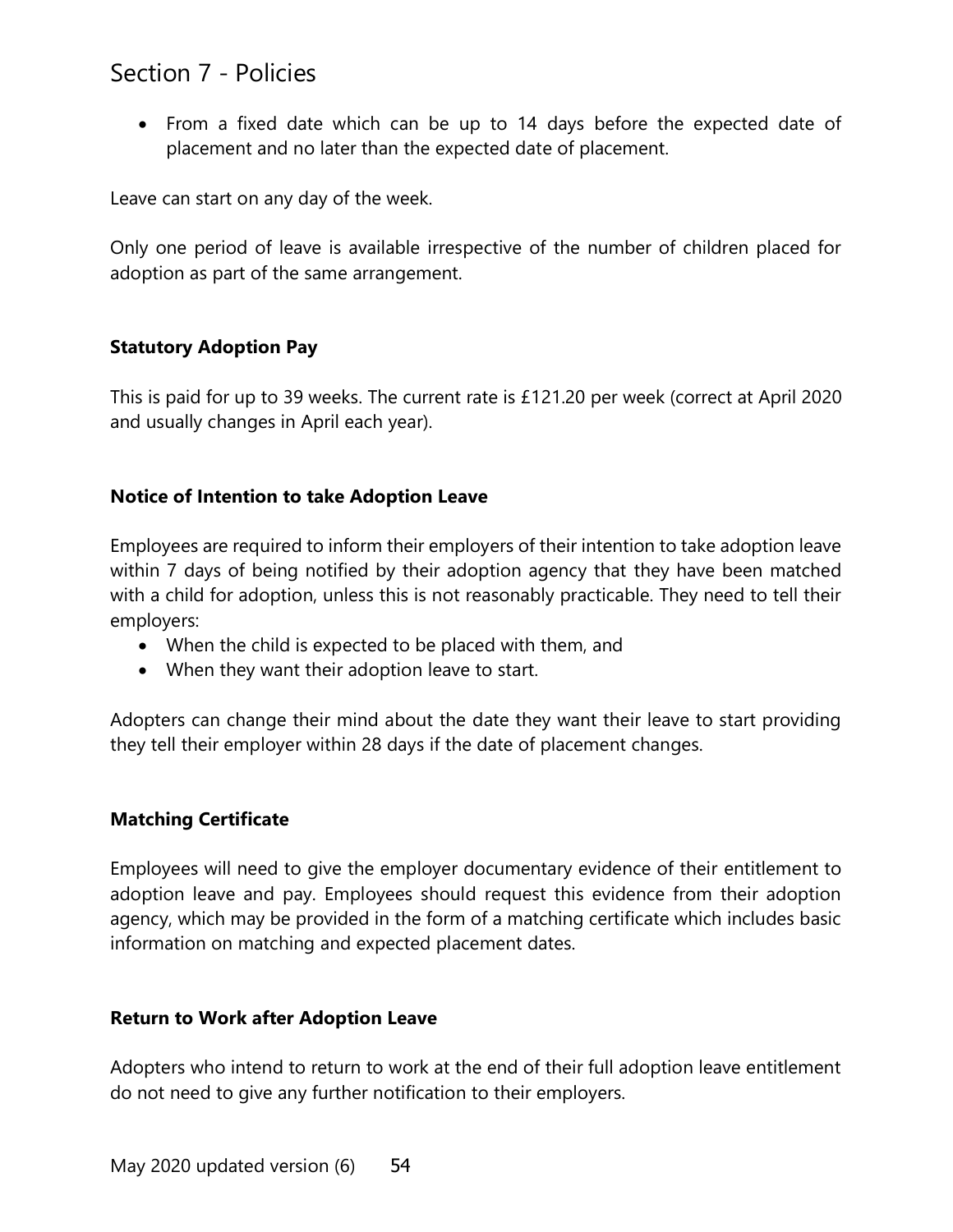Adopters who want to return to work before the end of their adoption leave period, must give their employer 56 days' notice of the date they intend to return.

After ordinary adoption leave you have the right to return to the same job. After additional adoption leave you have the right to return to the same job, or to another suitable job if that is not reasonably practicable.

A suggested letter acknowledging adoption leave is available in this document.

## **Parental Leave**

- Employee needs one years' continuous service to be eligible
- Parental leave is unpaid
- Right to 18 weeks of parental leave for each child born or adopted Must be taken up to the child's  $18<sup>th</sup>$  birthday.
- Leave must be taken in blocks of one week or two weeks, rather than individual days, unless your employer agrees otherwise of if your child is disabled.
- Maximum of 4 weeks per year for each child
- 21 days' notice must be given (in writing)
- Employer can postpone the leave for up to 6 months for business reasons

## **Right to Time off for Emergencies**

In an emergency there is a right to time off work to care for someone depending on you. The leave is unpaid.

#### **Depending on you**

A person depending on you is defined as your husband, wife or partner, child or parent, or someone living as part of your family, and any others who rely on you solely in an emergency.

## **An emergency**

An emergency is when someone who depends on you:

• Is ill or injured and needs your help to make longer-term care arrangements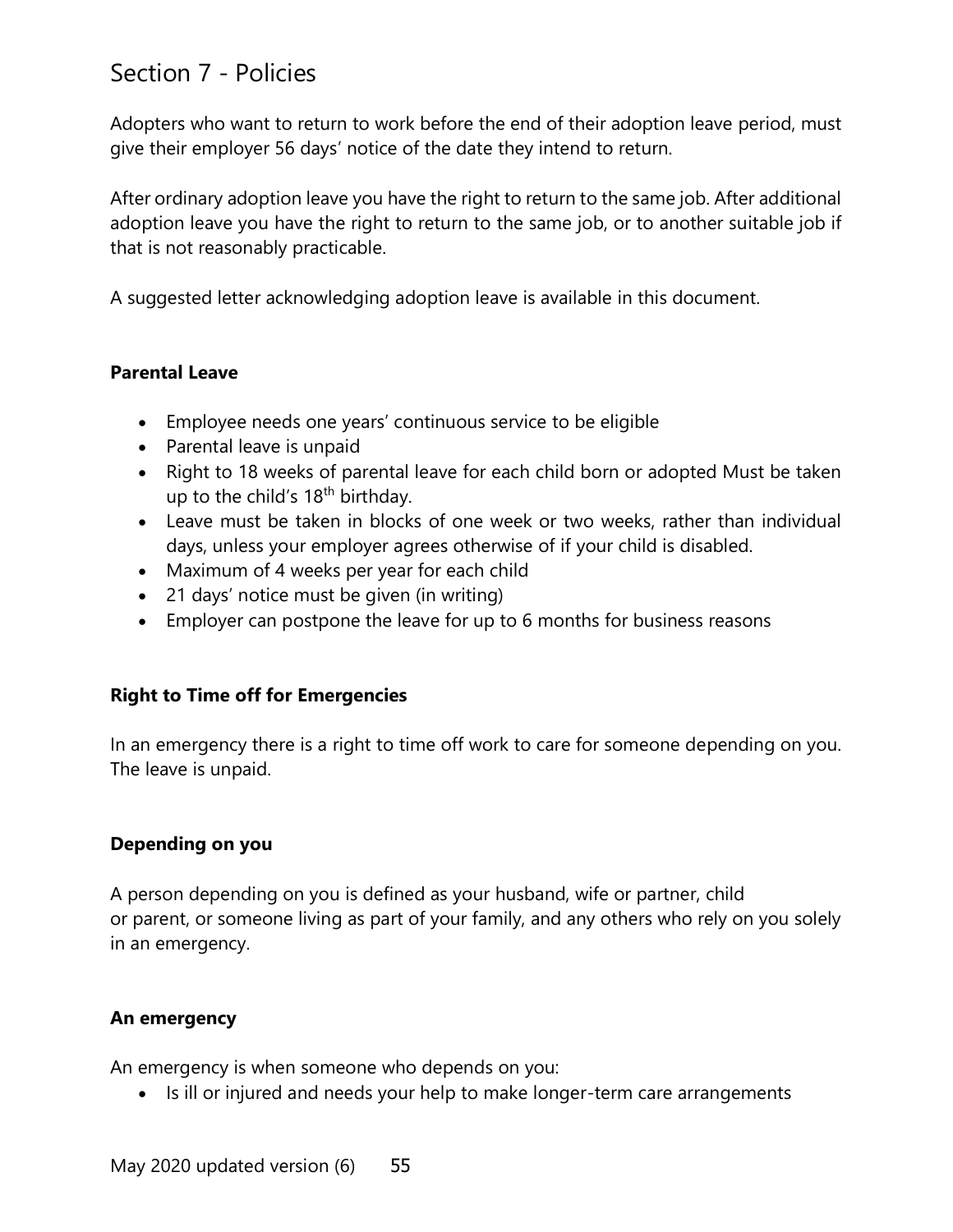- Is involved in an accident or assaulted
- Needs you to deal with an unexpected disruption or breakdown in care, such as a childminder or nurse failing to turn up
- Goes into labour
- Needs you to deal with an incident involving your child during school hours e.g. suspension from school.

You can also take time off if a dependant dies and you need to make funeral arrangements or attend the funeral.

#### **How much time can be taken?**

You may take as long as it takes to deal with the immediate emergency. For example, if your child falls ill you can take enough time to deal with their initial needs, such as taking them to the doctor and arranging for their care. You will need to make alternative arrangements (request holiday entitlement or request unpaid leave) if you want to stay off work longer to care for them yourself.

This right does not include the right to attend appointments such as dental appointments. However, it is a matter of goodwill and best practice that time off be given for such appointments.

#### **Right to Join a Trade Union**

Employees have a statutory right to join a trade union whether or not the trade union is recognised by the employer.

Further information is available from ACAS whose contact details are included in Section 10 of this document.

## **Smoking Policies**

A smoke-free law came into effect in England on 1<sup>st</sup> July 2007 and applies to virtually all "enclosed" and "substantially enclosed" public places and workplaces. This includes both permanent structures and temporary ones, such as tents and marquees. Indoor smoking rooms in public places and workplaces are not permitted.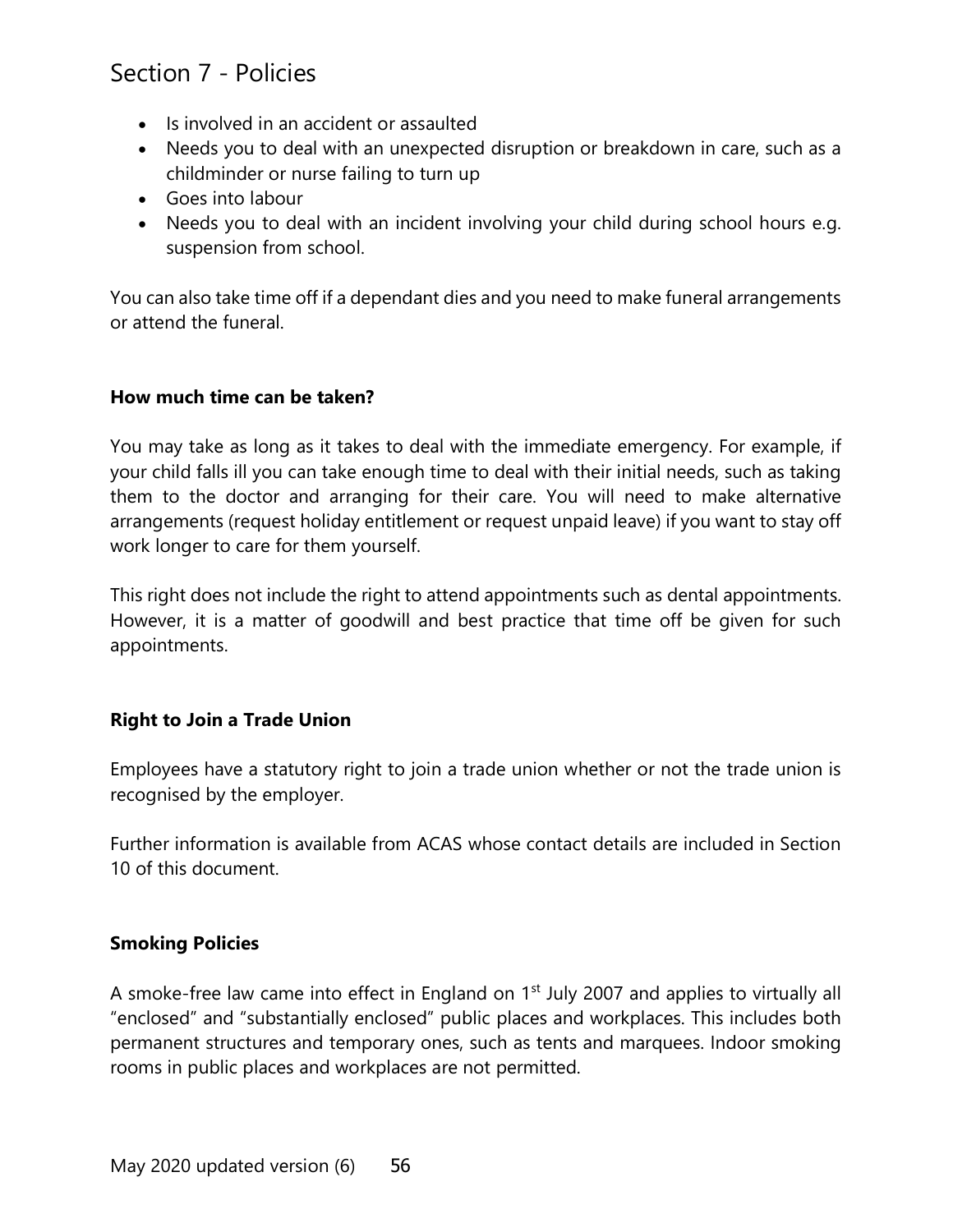There is also a requirement for no-smoking signs (of a specified size and with specified wording) to be displayed.

Further information can be obtained from [www.smokefreeengland.co.uk](http://www.smokefreeengland.co.uk/)

## **Age Discrimination**

Age discrimination legislation contained within the Equality Act provides that employees may not be discriminated against by reason of their age.

Organisations are no longer permitted to have a Normal Retirement Age (unless it can be objectively justified as a proportionate means of achieving a legitimate aim).

Discussions may be had with all employees (preferably during the annual review process) to determine their aspirations for the next 5 years. This should capture the intentions of employees to retire without falling foul of discrimination legislation.

Age discrimination legislation also affects other areas of employment. It should be ensured that any benefits offered to employees do not discriminate on grounds of age, for example, it has been suggested that benefits requiring more than 5 years' service to acquire would be discriminatory. Employers may, however, give benefits which will reward the loyalty of their employees.

Care must also be taken not to discriminate against younger workers by requiring unnecessary lengths of experience for particular positions.

[https://www.ageuk.org.uk/information-advice/work-learning/discrimination](https://www.ageuk.org.uk/information-advice/work-learning/discrimination-rights/ageism/ageism-at-work/)[rights/ageism/ageism-at-work/](https://www.ageuk.org.uk/information-advice/work-learning/discrimination-rights/ageism/ageism-at-work/)

<https://www.gov.uk/guidance/equality-act-2010-guidance>

<https://www.gov.uk/employer-preventing-discrimination/recruitment>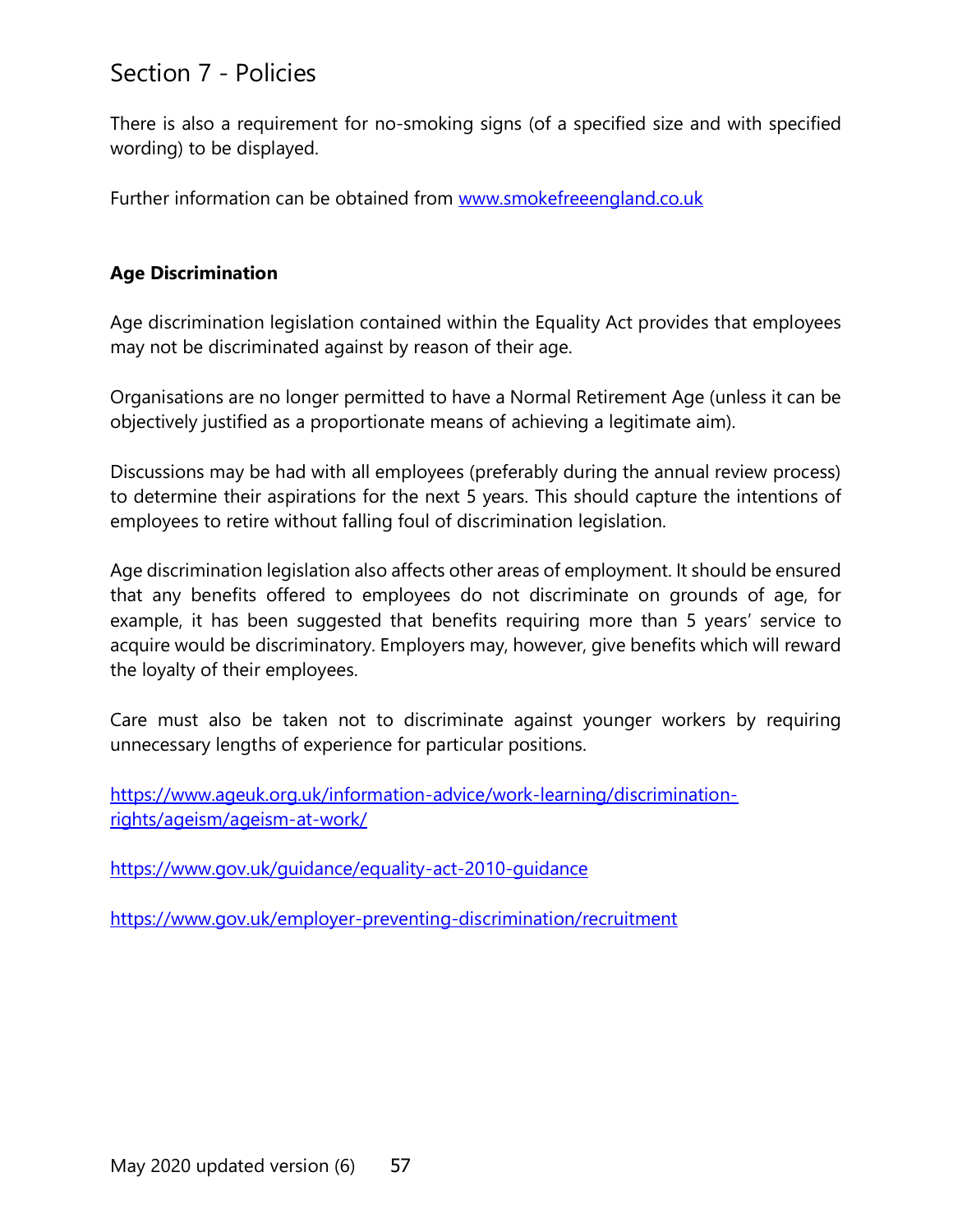# Section 8 - Volunteers

## **Volunteers**

Volunteers play an essential part in the operation of many charities and projects. However, care should be taken to ensure that there is no contractual obligation implied and that volunteers receive reimbursement of expenses only.

#### **Recruiting**

Volunteers should be interviewed to check that they have the appropriate skills and knowledge to fulfil the voluntary tasks for which they are applying.

Where a volunteer's role will involve contact with children or adults who are vulnerable an Enhanced DBS (Disclosure and Barring Service) check will be required.

It should be noted that volunteers may only receive training which is necessary for them to fulfil their voluntary tasks. Any general training that they receive may be considered a benefit, thus changing the status of a volunteer to that of a worker.

Potential volunteers have been known to bring claims against employers for failing to recruit them to a voluntary position, especially where appealing training and / or qualifications have been promised at the recruitment stage. You should always be on your guard to ensure that the role is truly a voluntary role and that there is no expectation that employment may follow. For local advice, contact your local volunteer bureau or Council for Voluntary Services.

#### **Volunteer Agreement**

It is useful to have an agreement with the volunteer which will state the expectations of both the organisation and the volunteer. This is especially helpful if a period of training is required which will create a significant cost to the organisation.

However, care should be exercised in ensuring that the language used in the agreement is not contractual in its implications. An agreement should show mutual hopes rather than mutual obligations.

A suggested Volunteer Agreement is available in this document.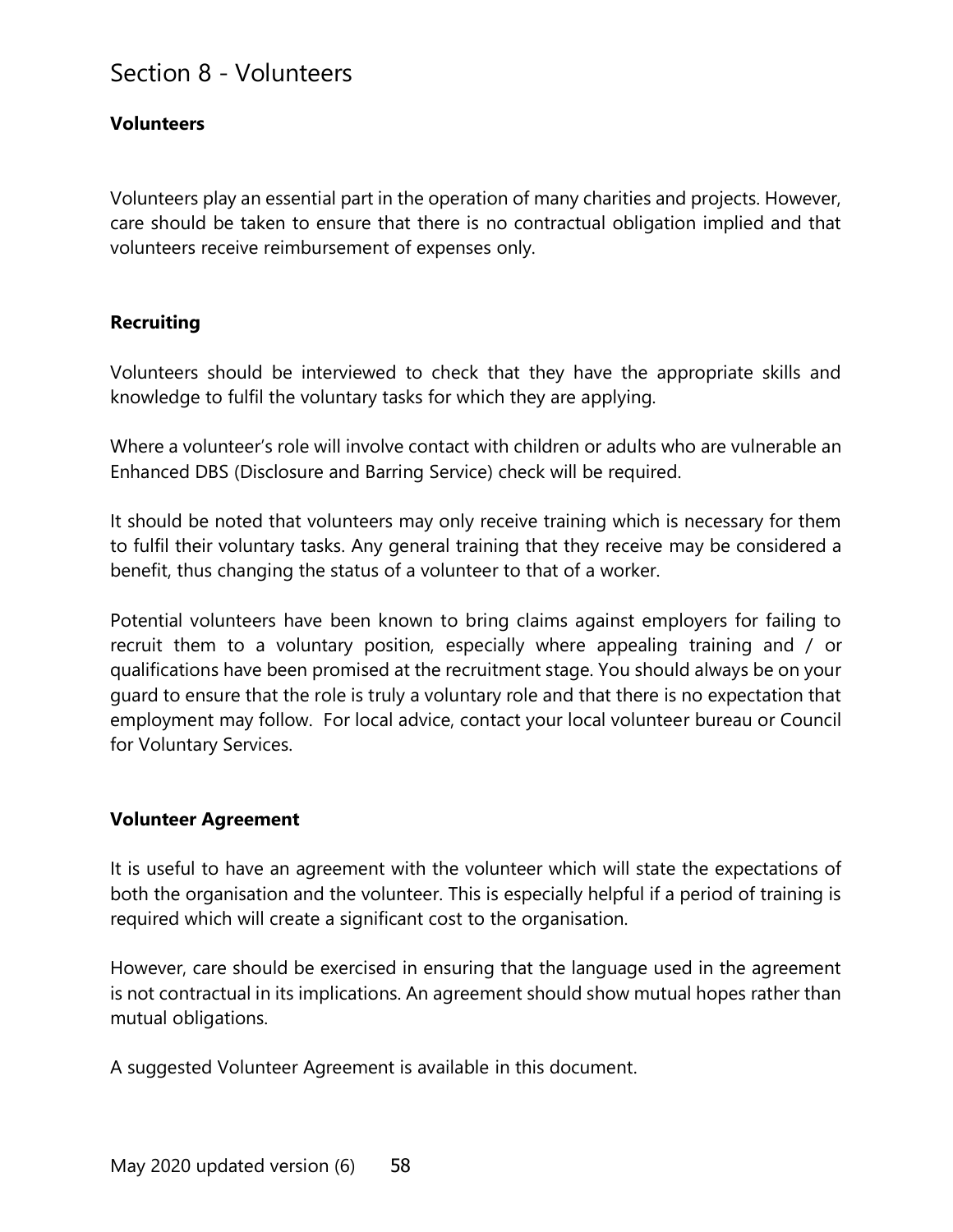# Section 8 - Volunteers

# **Training**

The organisation should provide training for the volunteer that is necessary for them to undertake their role. However, it should not allow a volunteer to consider the training as a reward in return for their volunteering as this would be deemed to be a "consideration" given in return for work which would create a contract between the organisation and the volunteer (which would entitle the volunteer to claim the National Minimum Wage for all the hours that they have "worked").

Training is more likely to be treated as a "consideration" if it is not necessary for the volunteer's role or if the organisation emphasises the tangible benefit of the training, for example, stating that the experience and training given to them will assist them in obtaining paid employment.

## **Expenses**

It is vital that volunteers are reimbursed for their genuine out-of-pocket expenses rather than receiving any payment given in return for work. Reimbursement is not taxable, does not create a contractual or employment relationship, and will not affect state benefits.

## **What is a genuine reimbursement of expenses?**

Reimbursement means repayment or refund of money which the individual has actually spent. It will not be considered as remuneration provided that:

- The expenditure was genuinely incurred
- The expenditure was necessary for the work
- It was wholly for the work
- It is adequately documented
- It was reimbursement of the type of expenditure allowed free of tax by HM Revenue & Customs.

The following are allowed by HMRC as reimbursable expenses provided that the volunteer receives no other payment or remuneration from the organisation:

- The actual cost incurred for fares for travel between home and the place of volunteering, or between places of volunteering
- A mileage allowance at the HMRC agreed rate or less, for genuine car use between home and the place of volunteering, or between places of volunteering
- Actual cost incurred for specialist clothing required for the voluntary work, for example uniforms or clothing required for health and safety purposes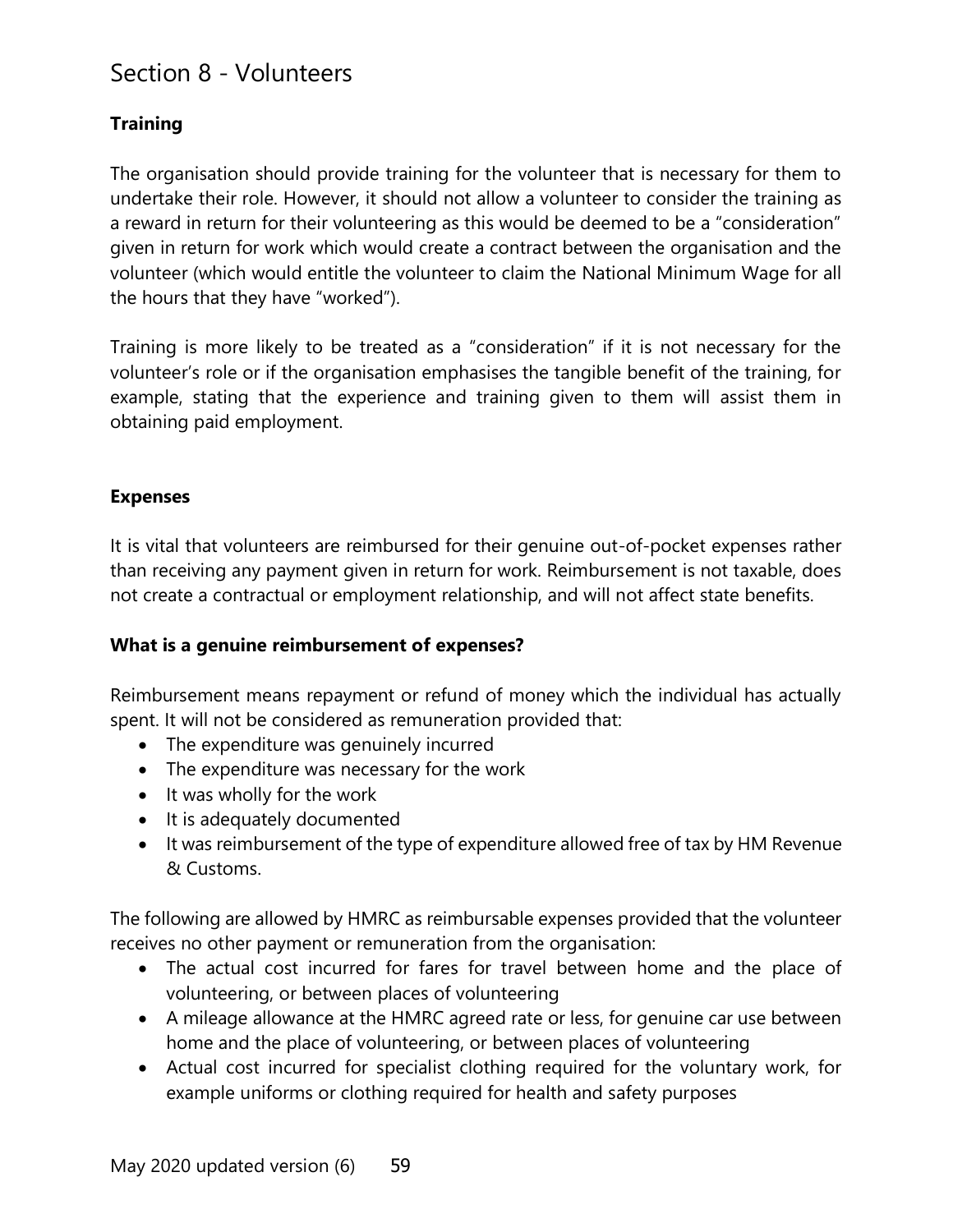# Section 8 - Volunteers

- Actual cost incurred in the purchase of materials or services required to do the voluntary work
- Actual cost of meals taken during the time of volunteering
- Actual cost of crèche or childminding fees or other dependent care costs incurred in order to be available for volunteering

Payments greater than the costs actually incurred are not genuine reimbursements and will not be treated as such by HM Revenue & Customs. It is good practice to have limits on the maximum amounts that will be reimbursed for meals, childcare and other expenses.

Reimbursement should be made by a claim with the volunteer's signature obtained. The receipts should be attached to the claim form. A suggested Volunteer's Expenses Claim Form is available in this document.

# **Performance issues**

A volunteer should have informal meetings with the person who supervises or manages them in order to ensure that their performance meets satisfactory standards. Records may be kept, especially where performance issues have arisen.

Volunteers should not be bound by the Disciplinary and Grievance procedures as this would have contractual implications.

When a volunteer agreement is ended by the organisation, care should be taken to avoid the use of contractual language.

Further information can be obtained from the Diocese of Liverpool in their pack "Faithfully Volunteering". Contact information is available via their website:

<https://liverpool.anglican.org/index.php?p=1730>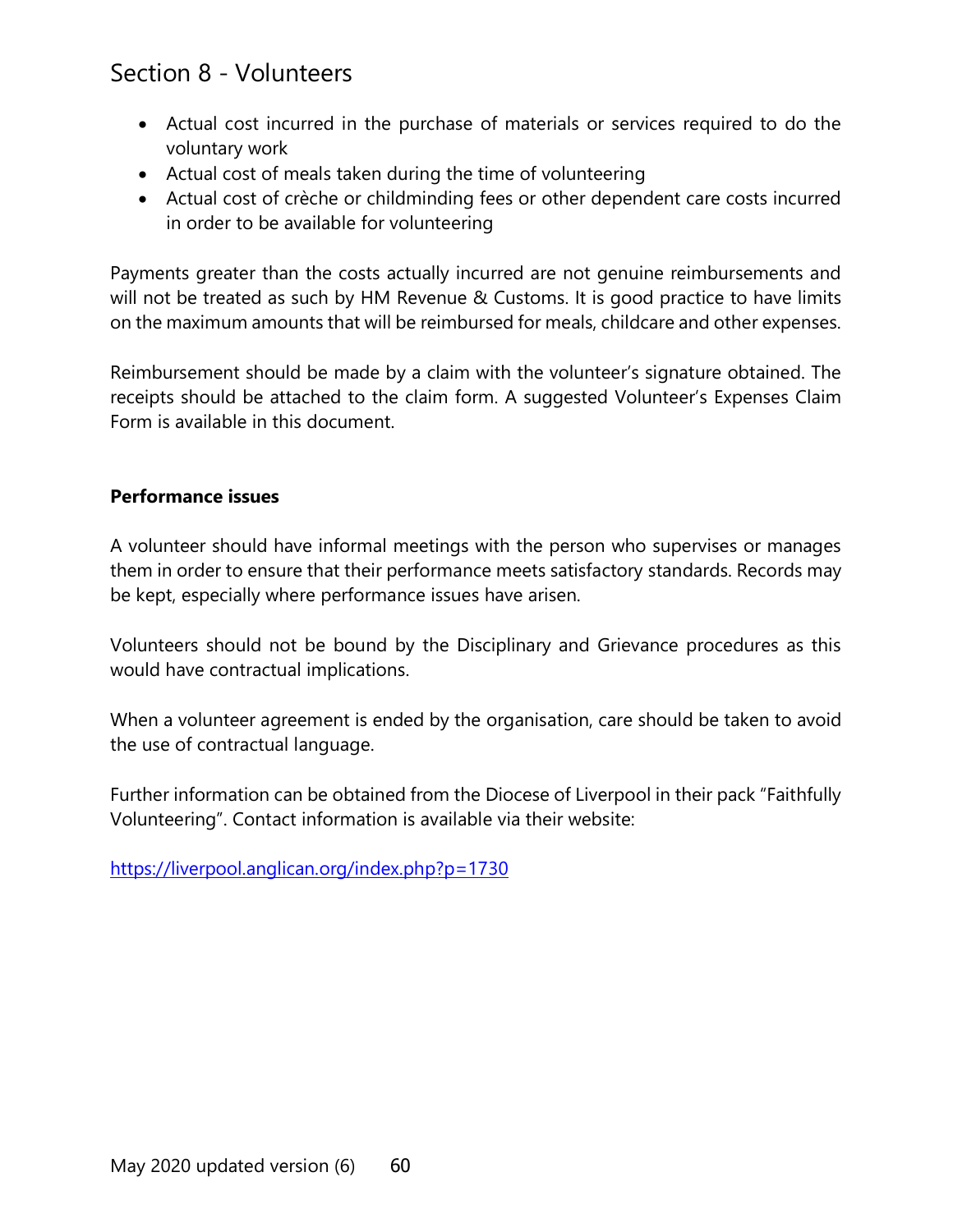# Section 9 – Health & Safety

## **Health & Safety**

Health and Safety issues are covered by several Acts.

Health and Safety policies are a statutory requirement for all employers with 5 or more employees. The policy needs to identify responsibilities for health and safety and should:

- Reflect the buildings, equipment and substances used in the organisation
- Address particular hazards
- Indicate arrangements for emergencies
- Clarify how safety is communicated to visitors (if appropriate)
- Register the checks that are required.

The Health and Safety Commission issue guidance and a code of practice on health and safety and it is enforced by the Health and Safety Executive. Further information is available on their websites.

## **Office Health and Safety**

An employer should attend to the following areas:

- Managing health and safety (e.g. assessing risks)
- Workplace health and safety and welfare (e.g. working environment and housekeeping)
- Provision and use of work equipment (e.g. tools to be suitable for their purpose)
- Manual handling (e.g. avoiding or assessing needs and methods)
- Protective equipment (e.g. ensuring it is properly used)
- Display screen equipment (e.g. satisfying certain minimum requirements for computers).

## **Display Screen Equipment guidelines**

The Display Screen Equipment Directive has led to VDU (visual display unit) Regulations in the UK. These Regulations cover all workers who habitually use display screen equipment as a significant part of their normal work. The main requirements include:

- Risk assessment of individual workstations, especially with regard to visual fatigue, musco-skeletal problems etc
- Work-station design to conform to minimum ergonomic standards (that is, designing the equipment around the person)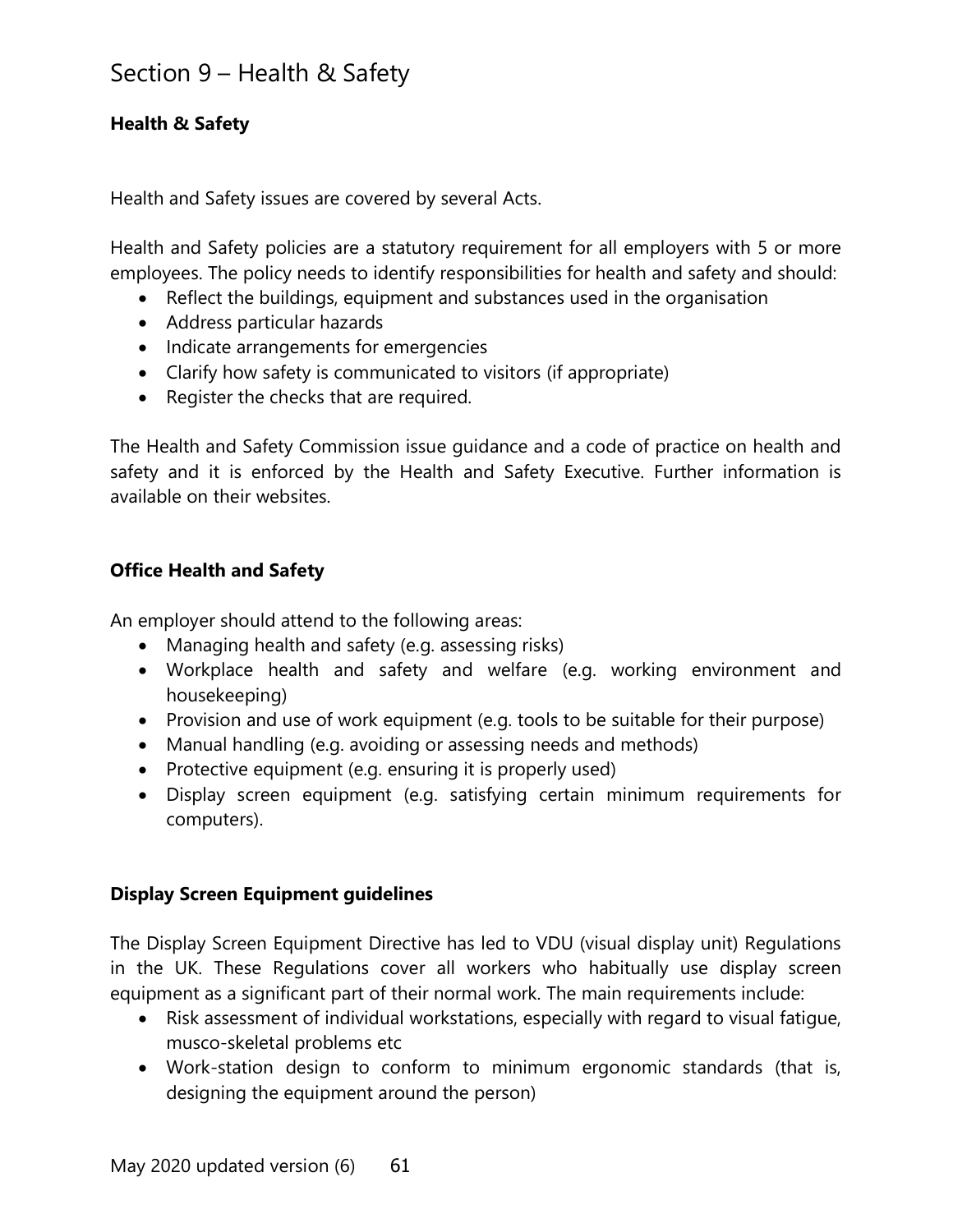# Section 9 – Health & Safety

- Provision of adequate rest breaks from work at the screen
- Access to eye tests at the employer's expense
- Provision of adequate information and training.

## **Manual Handling**

The regulations require employers to consider the risks from manual handling operations to the health and safety of their employees.

They are required to:

- Avoid manual handling operations where possible
- Assess and reduce the risks of the remaining operations
- Provide mechanical aids and / or personal protective equipment
- Provide information and training

#### **Risk Assessment**

There is a requirement to carry out risk assessments for the type of work that the employee will do. Information and templates are available from the Health and Safety Executive website.

A suggested Health and Safety Policy is available in this document.

Further Health & Safety guidance and documents should be available from your insurance company.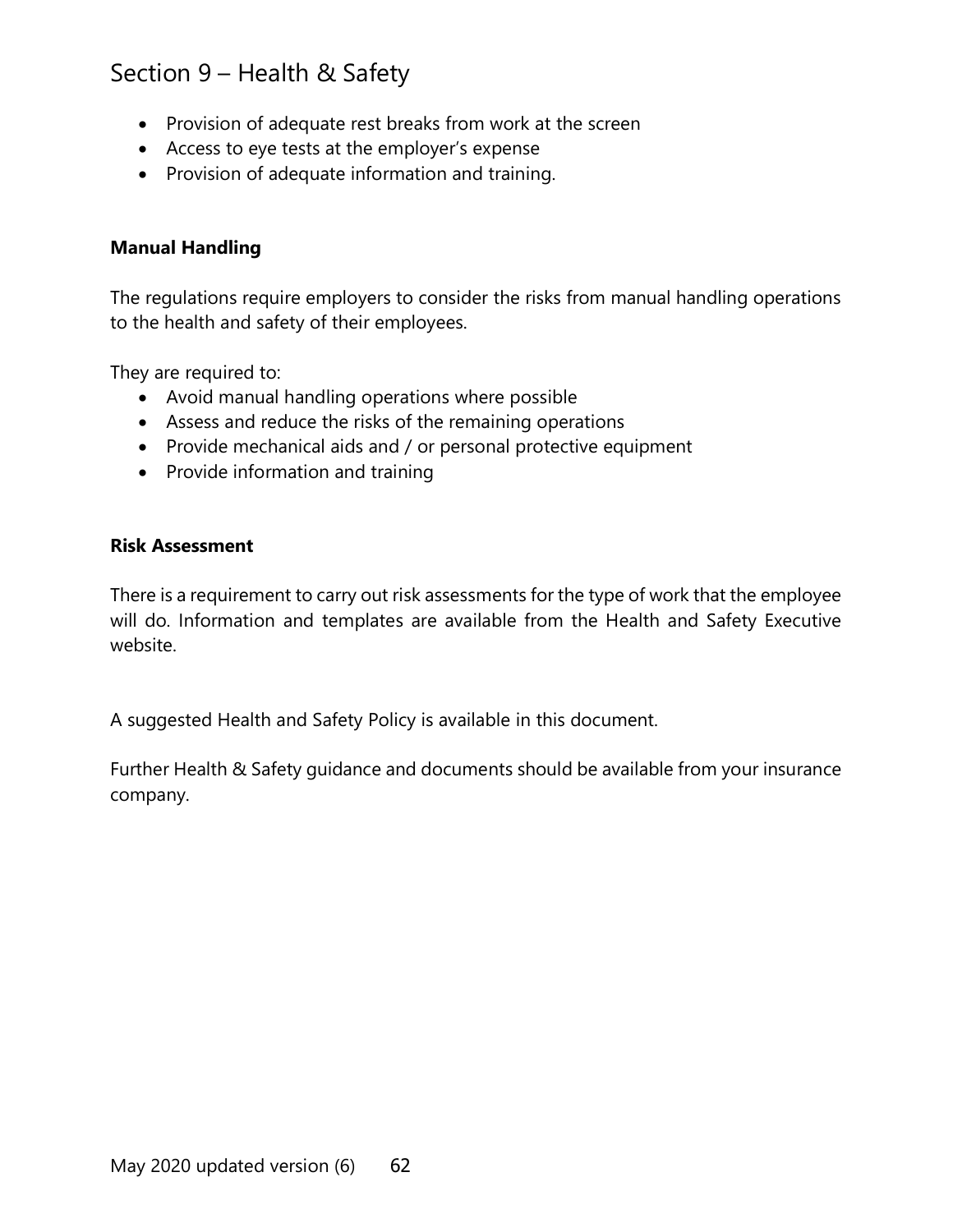## **ACAS (Advisory Conciliation and Arbitration Service)**

Euston Tower 286 Euston Road London NW1 3JJ Tel: 020 7210 3613 Helpline: 0300 123 1100/0845 747 4747 [www.acas.org.uk](http://www.acas.org.uk/)

#### **The Charity Commission**

PO Box 1227 Liverpool L69 3UG Tel: 0300 066 9197/0845 300 0218 <https://www.gov.uk/government/organisations/charity-commission>

## **Chartered Institute of Personnel and Development (CIPD)**

CIPD Enterprises 151 The Broadway London SW19 1JQ Tel: 020 8612 6200 [www.cipd.co.uk](http://www.cipd.co.uk/)

## **ThirtyOne:Eight (formerly Churches' Child Protection Advisory Service - CCPAS)**

PO Box 133 Swanley Kent BR8 7UQ Tel: 0303 003 1111 <https://thirtyoneeight.org/>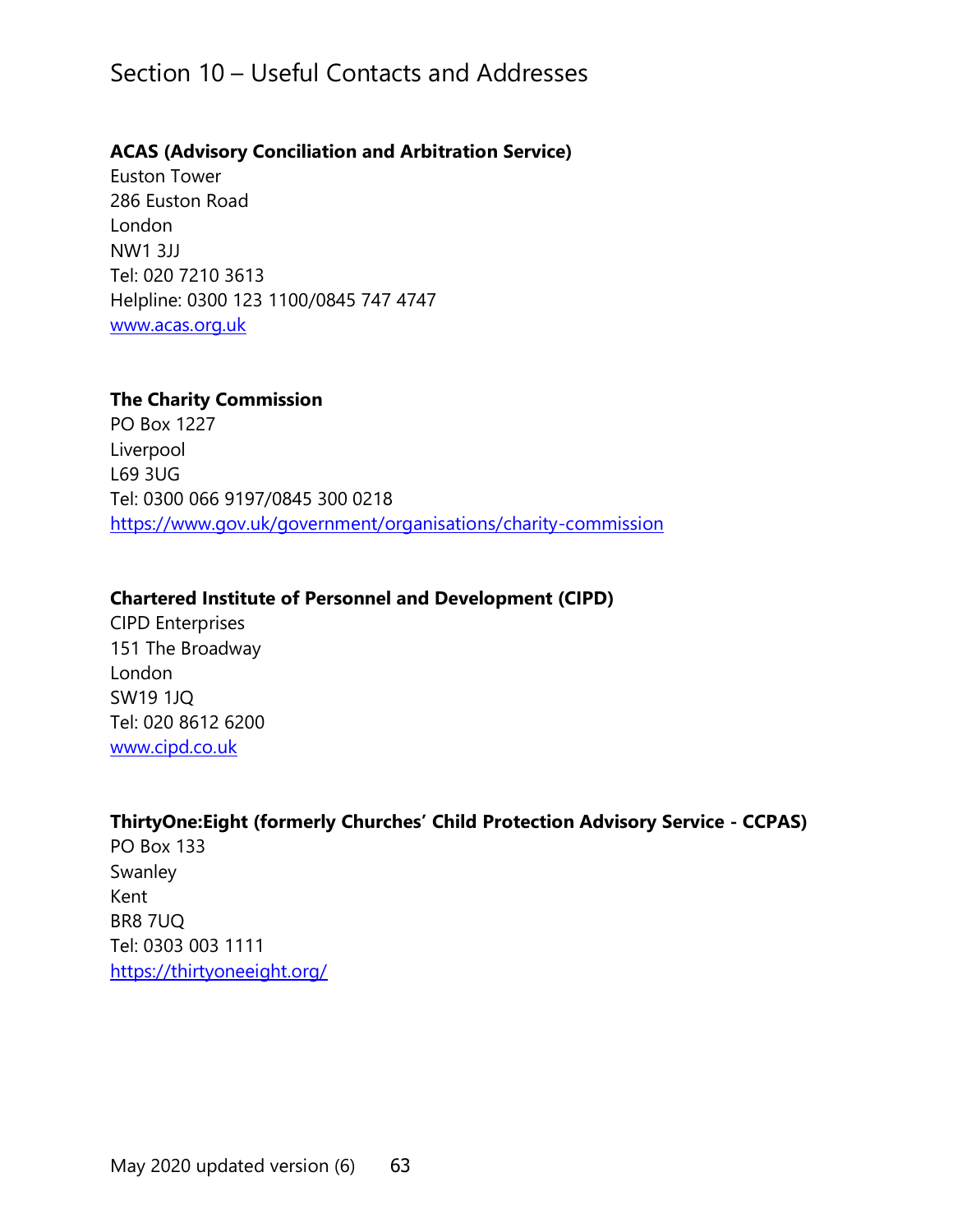#### **Department for Business, Energy & Industrial Strategy**

(formerly the Department for Business, Innovation and Skills) 1 Victoria Street London SW1H 0ET Tel: 020 7215 5000 [https://www.gov.uk/government/organisations/department-for-business-innovation](https://www.gov.uk/government/organisations/department-for-business-innovation-skills)**[skills](https://www.gov.uk/government/organisations/department-for-business-innovation-skills)** 

## **Directory of Social Change**

352 Holloway Road London N7 6PA Tel: 0207 697 4200 [www.dsc.org.uk](http://www.dsc.org.uk/)

#### **Equalities and Human Rights Commission**

Arndale House The Arndale Centre Manchester M4 3AQ Tel: 0161 829 8100 Advice Line 0808 800 0082 [www.equalityhumanrights.com](http://www.equalityhumanrights.com/)

#### **Health & Safety Executive**

Redgrave Court Merton Road Bootle Merseyside L20 7HS HSE Infoline: 0845 345 0055 [www.hse.gov.uk](http://www.hse.gov.uk/)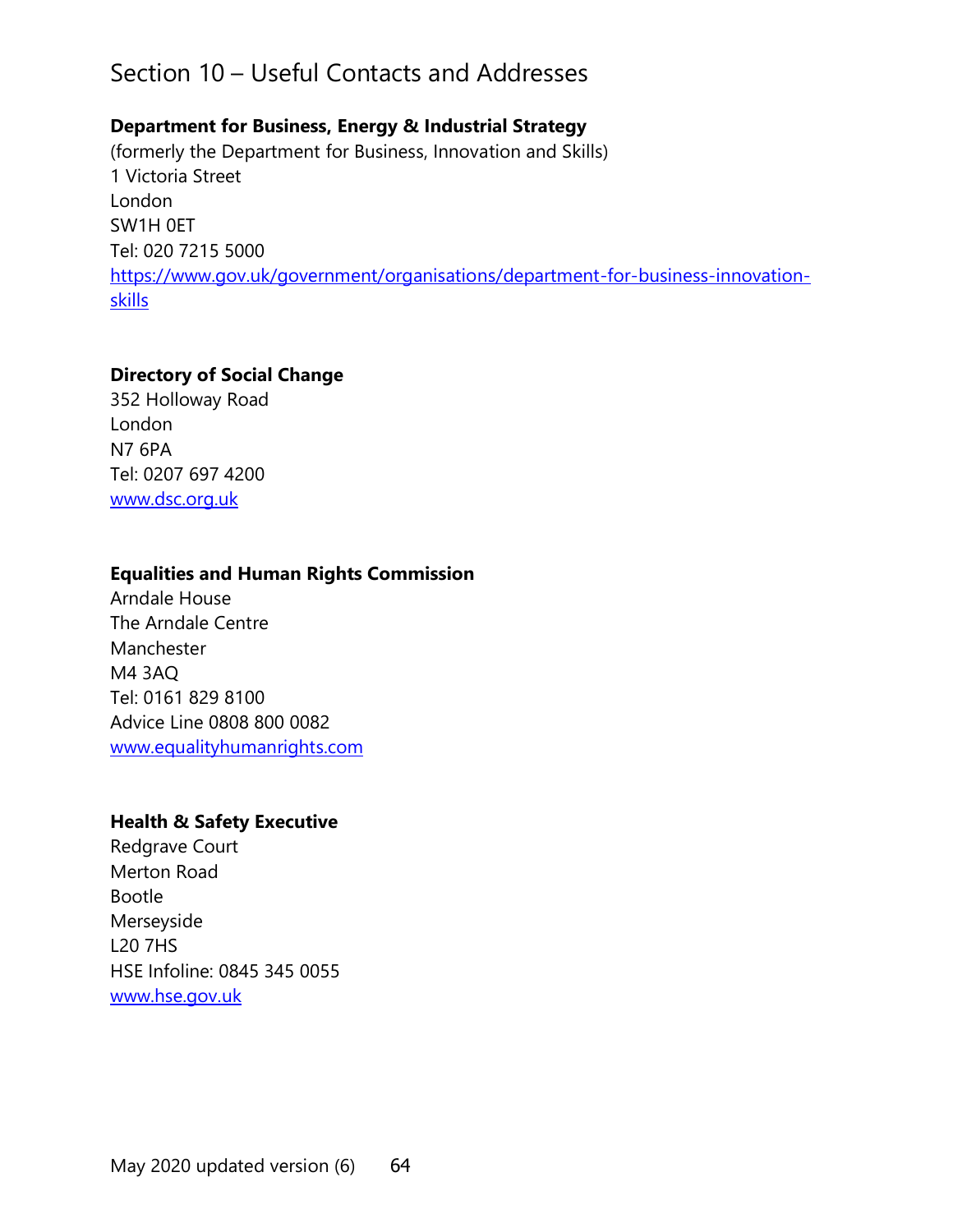## **Information Commissioner's Office**

Wycliffe House Water Lane Wilmslow Cheshire SK9 5AF Helpline no: 0303 123 1113 <https://ico.org.uk/>

#### **HM Revenue & Customs**

<https://www.gov.uk/government/organisations/hm-revenue-customs> <https://www.gov.uk/browse/employing-people>

# **Learn Direct**

FREEPOST learndirect Tel: 01202 006 464 <https://www.learndirect.com/>

## **Education & Skills Funding Agency**

Cheylesmore House Quinton Road **Coventry** CV1 2WT Tel: 0845 377 5000 <https://www.gov.uk/government/organisations/education-and-skills-funding-agency>

# **Smokefree England**

[www.smokefreeengland.co.uk](http://www.smokefreeengland.co.uk/)

# **The National Council for Voluntary Organisations (NCVO)**

Society Building 8 All Saints Street London N1 9RL Help desk: 0800 2798 798 <https://www.ncvo.org.uk/>

May 2020 updated version (6) 65